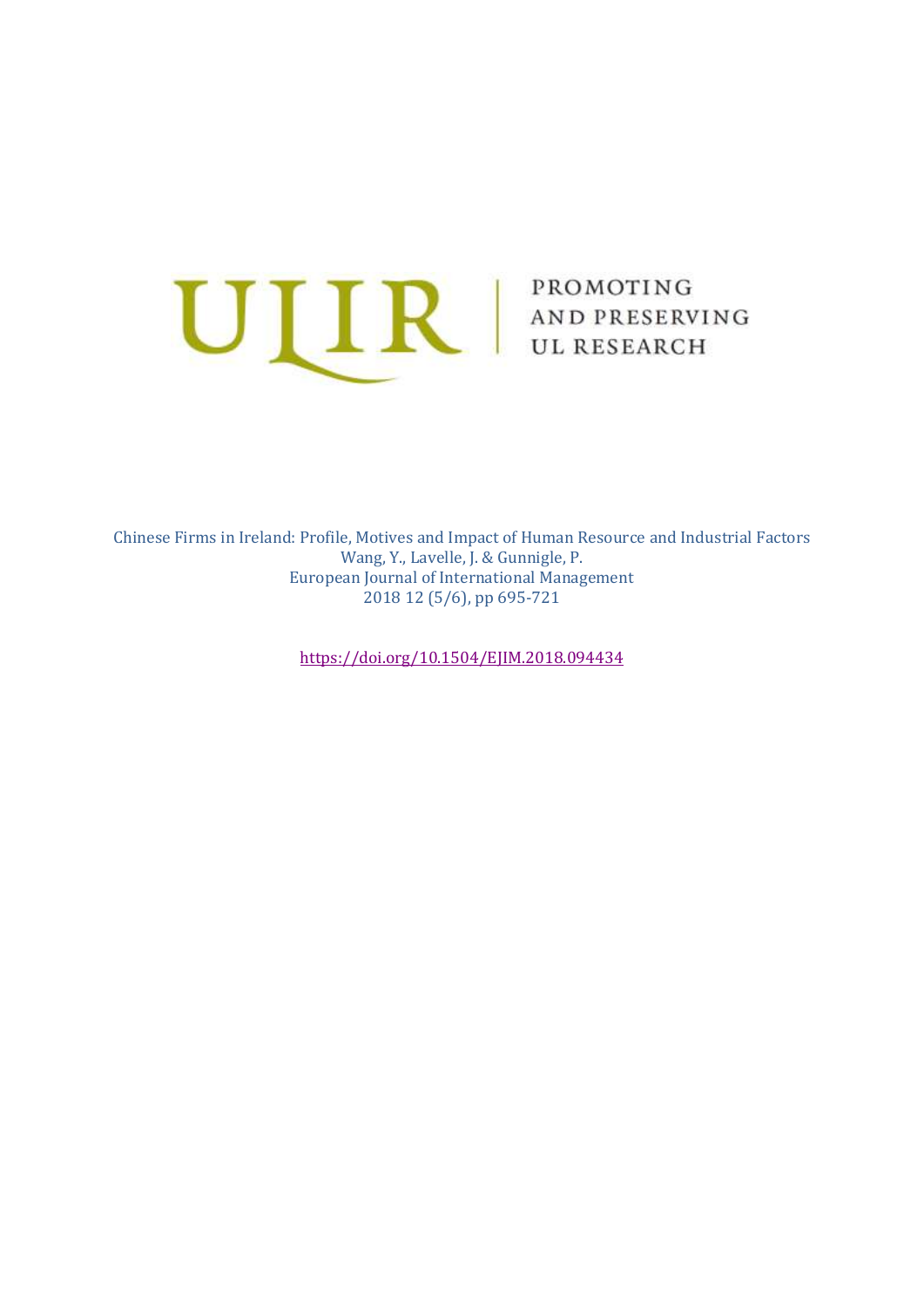# **Chinese Firms in Ireland: Profile, Motives and Impact of Human Resource and Industrial**

## **Relations Factors**

## **Introduction**

Despite its small size, Ireland has for several decades been a beacon for foreign direct investment (FDI) by multinational enterprises (MNEs). This success is largely predicated on a combination of incentives for FDI, primarily low corporation tax but also a pronounced emphasis on what might be broadly termed as 'Human Resource' factors, namely the supply, quality and education of its workforce and other related factors such as labour flexibility, productivity and the country's talent pipeline (Barry, 2004; Gunnigle and McGuire, 2001; IDA Ireland, 2017a, 2017b; Mayuya & Jacobson, 1991). While these incentives have been demonstrably effective in attracting FDI from the US and many developed western economies, Ireland has attracted very little investment from China, now one of the world's largest sources of outward FDI. This paper seeks to partially address this conundrum through its aim of empirically investigating the impact of human resource and industrial relations (HR/IR) considerations on the location decision of Chinese MNEs in Ireland. To realise this aim, we address two specific research objectives, viz. (i) to identify and profile the population of Chinese MNEs in Ireland and (ii) subsequently empirically explore the impact of HR/IR considerations on the decision of these Chinese MNEs to locate in Ireland. By using the term of "HR/IR", this article attempts to adopt and explore generic concepts of human resources and industrial relations in their broad sense, namely to embrace all issues of and approaches to labour and workforce management, such as labour costs, quality, supply, trade union coverage and recognition and others, in a similar fashion that has been extensively significantly deployed in the extant literature (cf. Boxall, 1999; Cooke, 1997; Cooke and Noble, 1998; Collings, 2008; Gunnigle and McGuire, 2001; Mayuya & Jacobson, 1991; Storey, 2007; Voss, 2001).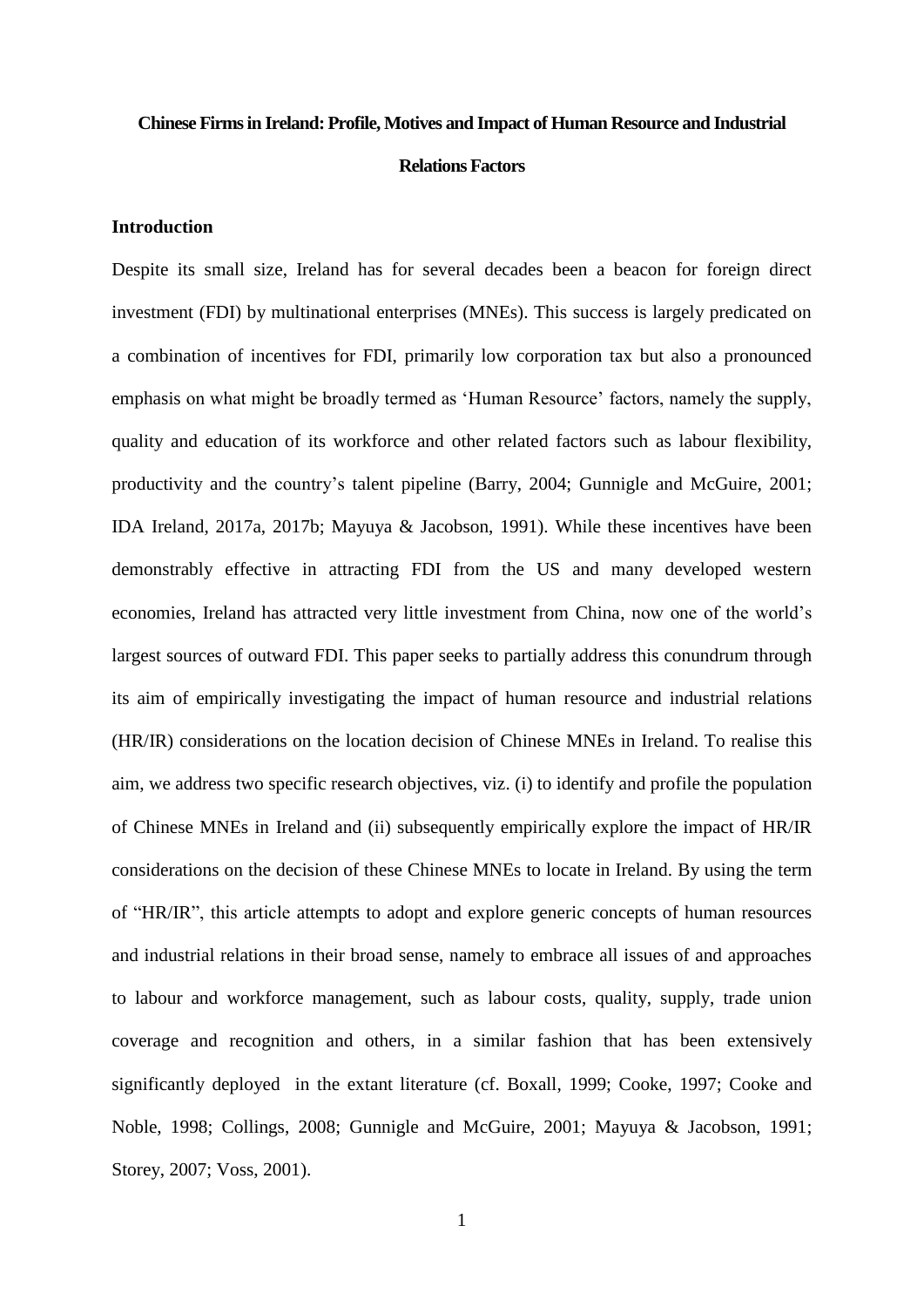In the next sections, we firstly review previous scholarly inquiry on the examination of HR/IR considerations on the FDI decision making, through which the rationale underpinning the research aim of investigating the impact of HR/IR considerations on Chinese FDI in Ireland is presented. Following this, the paper sets out the research background and context by reviewing previous scholarly inquiry on the pertinent areas of the growing outward FDI from China, the FDI experience of Chinese MNEs in other jurisdictions and geographies and the Irish experience in attracting inward FDI. In so doing, the rationale for selecting China as home country and Ireland as host country is presented and addressed in addition to a clear demonstration of the gaps in this body of literature to date. We then outline the methodology employed before presenting our empirical findings, followed by discussion and reviewing our findings in light of previous analogous studies. Finally, the paper outlines the conclusions, contribution and limitations of this work.

#### **Why focus on HR/IR factors?**

The extant literature on FDI location is primarily concentrated on applying mainstream theories, notably from conventional economics, international business, institutional and cultural perspectives (cf. Buckley et al., 2007; Cheng, 2007; Cooke and Lin, 2012; Dunning, 2000). Studies from these mainstream domains have identified a wide range of factors that impact on the FDI decision-making of MNEs, viz. market characteristics, legal and business environment, infrastructure, geographic location, FDI promotion incentives, institutional assistance and support, education, language, cultural distance or proximity, etc. (Buckley et al. 2007, 2008; Dunning 1993, 2000; Du et al., 2012; Johanson & Vahlne, 1977). With respect to the theoretical frameworks on FDI decision-making, Dunning's eclectic paradigm of MNEs (Dunning 1993, 2000) is one of the most fundamental and widely accepted theoretical frameworks in the extant literature. According to this paradigm, there are three critical conditions for firms to conduct FDI activities, namely having and/or exploiting *ownership (O)*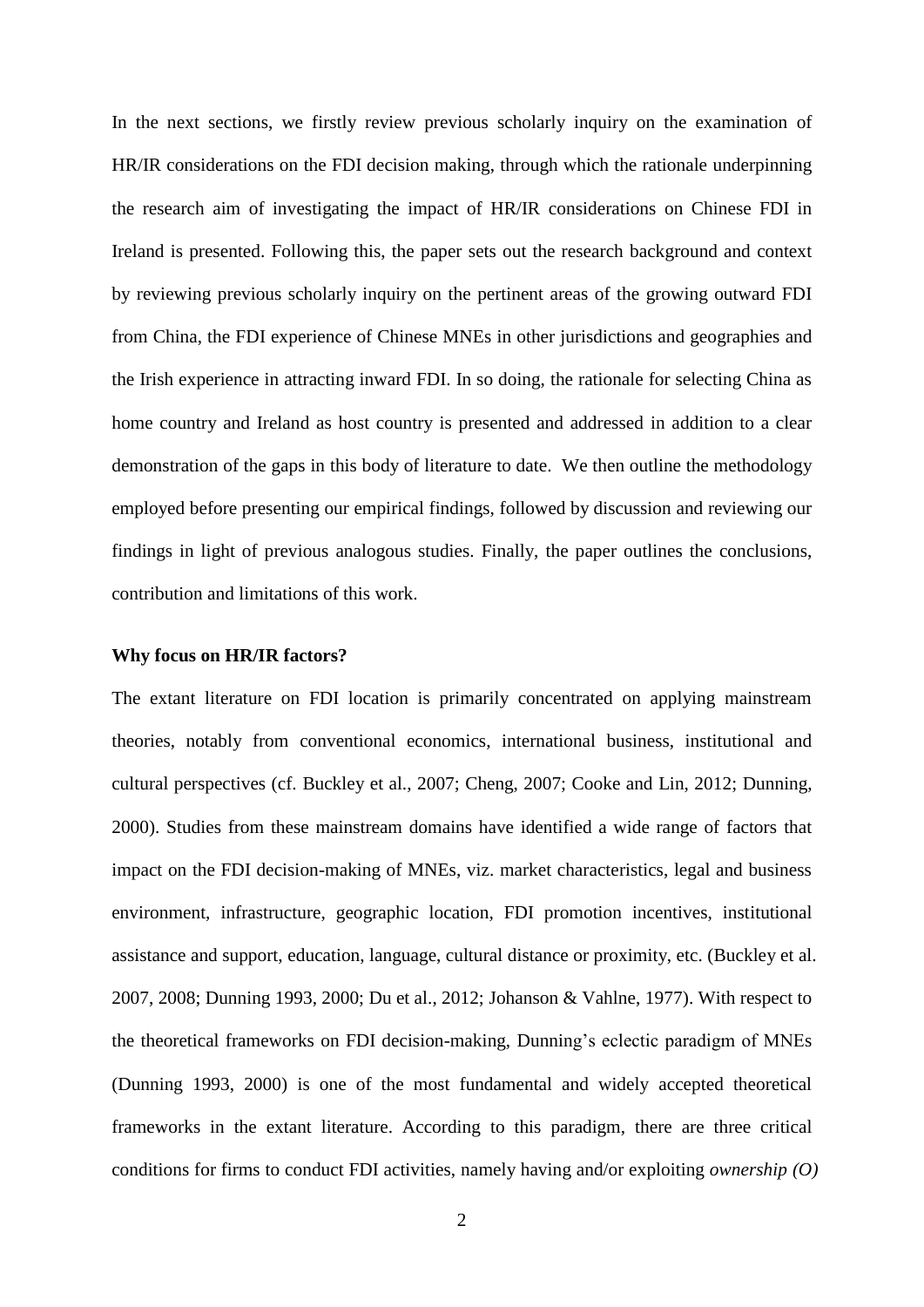*advantages*, *location (L) advantages* and *advantages of internalization (I)*. Arguably, Dunning's paradigm implies that HR/IR issues might have an impact on MNE's FDI decision-making through influencing the extent of MNE's establishing and/or exploiting the *O-L-I advantages* (i.e. ownership advantage, location advantage and advantage of internalisation). This theoretical perspective of the possible impact of HR/IR on FDI decision-making is adopted and addressed within some previous studies (cf. Cooke, 1997; Cooke and Noble, 1998; Gunnigle and McGuire, 2001; Ham and Kleiner, 2007), which are elaborated upon in the following section.

A comprehensive examination of this work indicates that HR/IR perspectives on FDI location have attracted limited consideration. However, there are some notable exceptions such as the work of William N. Cooke (1997) and others which found several HR/IR issues impacting the location decision of FDI and thus providing important pointers for the present inquiry (Cooke, 1997; Cooke and Noble, 1998; Gunnigle and McGuire, 2001; Ham and Kleiner, 2007; Kleiner and Ham, 2003; Mayuya & Jacobson, 1991). For instance, Cooke and his colleagues developed a model of FDI that incorporated a mix of HR/IR issues in their examination of the location decision of US FDI abroad, notably compensation, government layoff restrictions, works councils, union coverage, centralised negotiations, collective bargaining coverage and education, all of which were found having significant impact on the distribution of US FDI abroad (Cooke, 1997; Cooke and Noble, 1998). In a similar vein, Ham and Kleiner (2003, 2007) also integrated HR/IR considerations in their model for examining the FDI distribution within OECD countries, covering the whole IR system (comprising labour law, trade union coverage and density, bargaining levels and centralisation, and worker representation) and some labour market factors (such as education, compensation and unemployment). All of these factors were found to have a statistically significant impact on the FDI distribution in OECD countries. Finally, Gunnigle and McGuire (2001) conducted an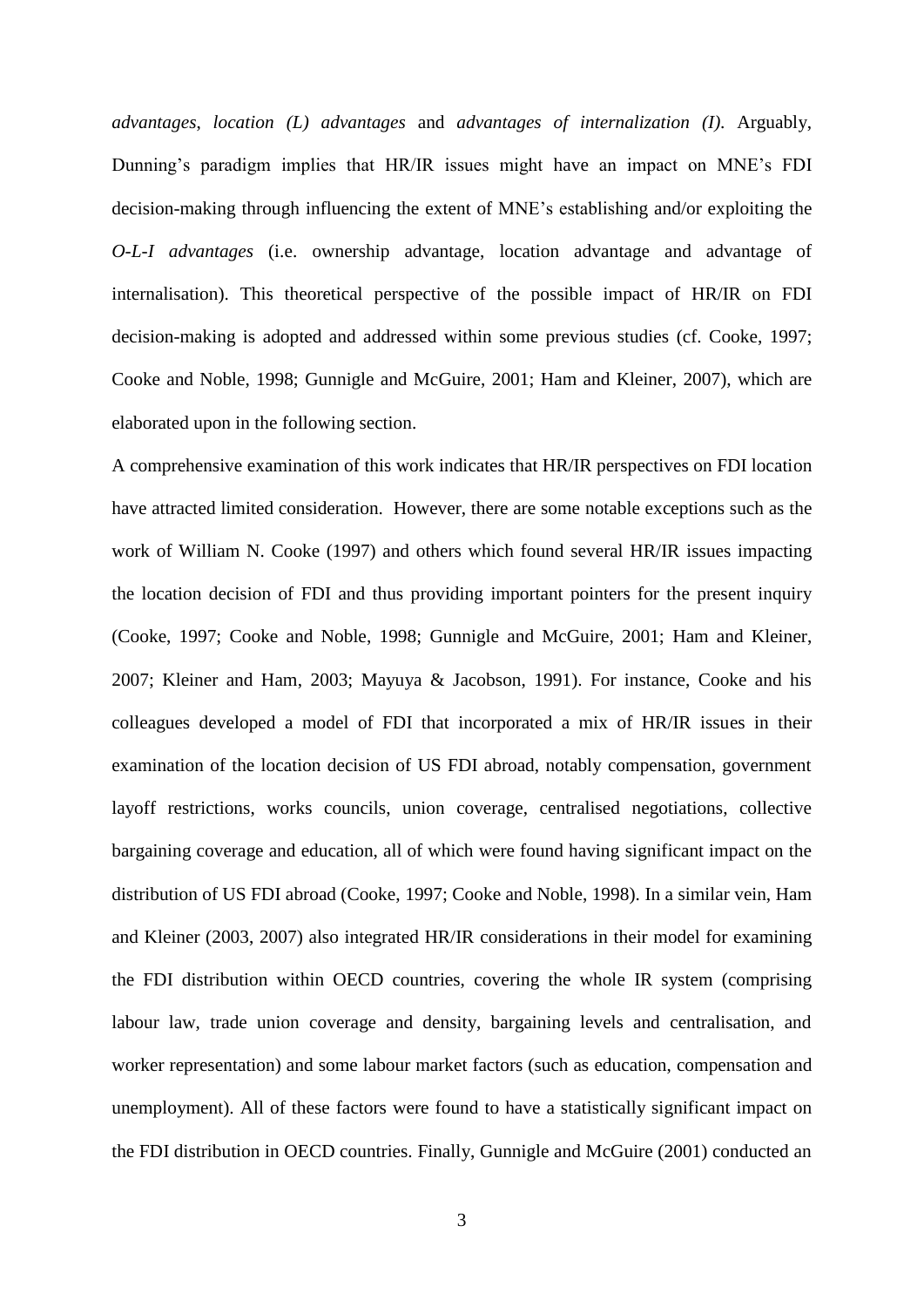in-depth qualitative empirical investigation of US FDI in Ireland, identifying several HR/IR factors impacting on the inward investment decisions of US MNEs in Ireland, notably labour quality, availability, regulation and trade union recognition and status. Importantly, this study also notes that the existing knowledge and evidence found within this body of scholarly inquiry were mostly based on FDI experience of MNEs from developed economies, particularly from the US, with very limited evidence on MNEs from developing economies, such as China.

Premised on the above theoretical perspectives, this study seeks to adopt more generic concepts of human resource and industrial relations in their broad sense. It aims to embrace all issues of, and approaches to, labour and workforce management, in a similar fashion that has been deployed in previous cognate studies (cf. Boxall, 1999; Cooke, 1997; Cooke and Noble, 1998; Collings, 2008; Gunnigle and McGuire, 2001; Kaufman, 2001; Mayuya & Jacobson, 1991; Storey, 2007; Voss, 2001). In line with these scholarly investigations, the broad HR/IR areas examined in this paper are labour costs, labour quality, labour availability, labour regulation and industrial relations (specifically trade union presence and impact and collective bargaining coverage), all of which are discussed below (Cooke, 1997; Gunnigle and McGuire, 2001; Ham and Kleiner, 2007; Mayuya & Jacobson, 1991).

## *Labour Costs*

The issue of labour costs is arguably a very important consideration for MNEs in their selection of FDI locations (Bognanno et al., 2005). While some studies found that high labour costs negatively impacted on the location decisions of inward investing MNEs (Bellak et al., 2008; Mody and Srinivasan, 1998), others found no such impact (Cooke, 1997; Dunning, 1993). Turning to the present study of Chinese MNEs in Ireland, the issue of labour costs is arguably a more critical factor for investigation given the substantial wage gap that historically existed between the two nations. For instance, China's average annual wage was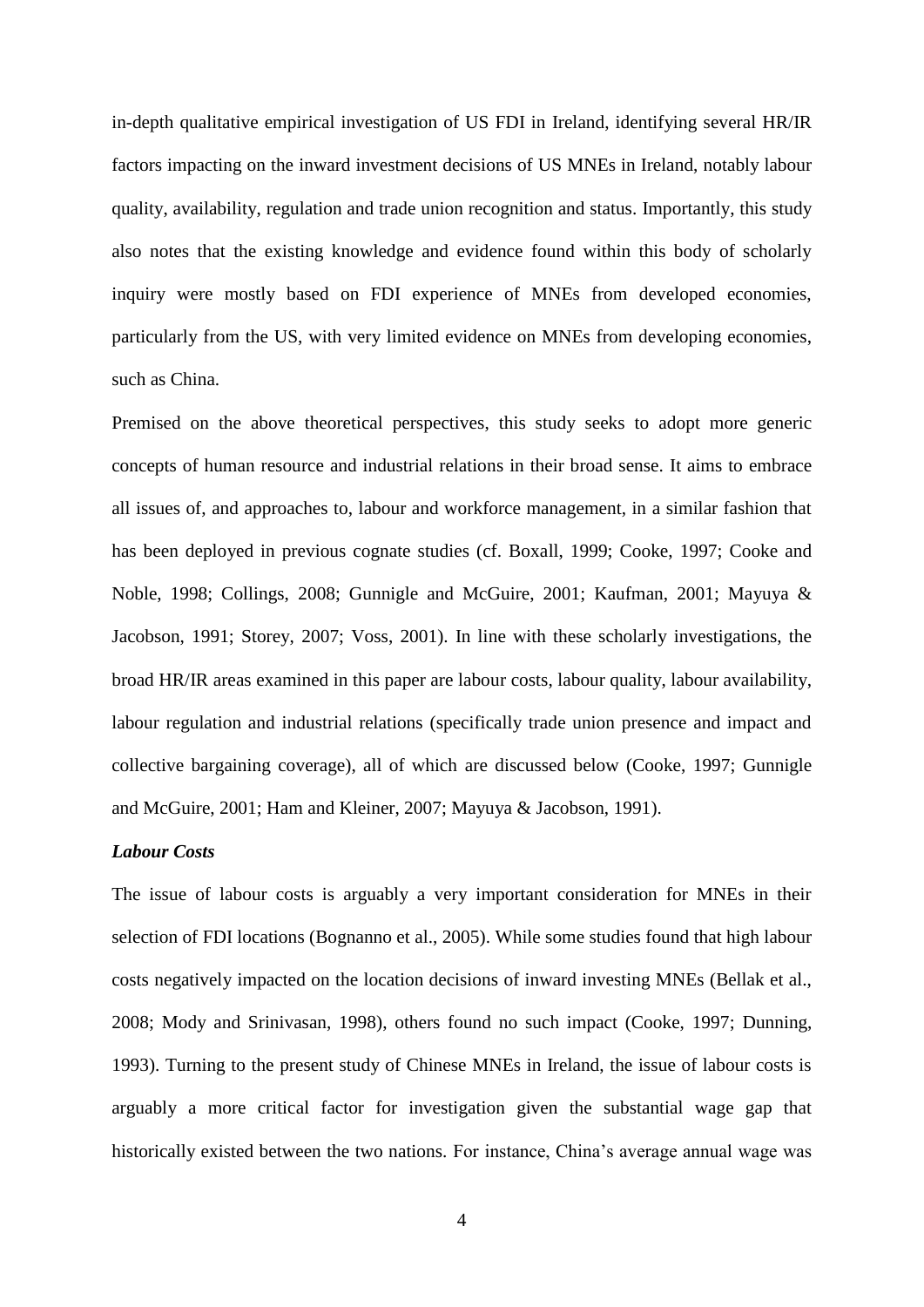reported as being less than  $\epsilon$ 200 during the 1980s (China's National Bureau of Statistics, 2001). While it was greatly increased during the 1990s, China's average annual wage was still less than €1000 pre-2000 (China's National Bureau of Statistics, 2001). In contrast, Ireland's average annual wage was circa  $\epsilon$ 10,555 during the 1980s and  $\epsilon$ 17,229 during the 1990s (CSO, 1981-2001). In other words, the average yearly wage of an Irish worker was significantly greater than that of a worker in China. More recently, a significant wage gap still exists between the two nations (China's National Bureau of Statistics, 2016; CSO, 2016), indicating the possibility of finding a negative impact of labour costs on Chinese FDI in Ireland. However, Ireland is reported to have comparative advantage in labour costs when compared to some larger developed economies, such as the US, Canada, Australia, Germany and the UK which have all attracted relatively larger volumes of Chinese FDI (Buckley et al., 2007, 2008; Deng, 2013; OECD, 2017). Thus, labour costs in Ireland may be perceived differently by inward investing Chinese MNEs. In summary, labour costs in Ireland may be seen in a positive light (relative to higher-cost foreign locations) or perhaps negatively (being more expensive compared to home country). Either way, the issue of labour costs represents an important HR/IR factor for investigation among the cohort of Chinese MNEs in Ireland.

## *Labour quality and labour availability*

A host country's HR/IR 'system' may impact foreign investors' location decisions not only in terms of labour input costs, but also through the distinctive skills and competencies of the labour force, i.e. labour quality and availability (Day and Wensley, 1988). Within this body of scholarly inquiry, studies on US FDI found that labour quality and labour availability exerted a significant positive impact on the location decision, both in developed and developing countries (Cooke, 1997; Gunnigle and McGuire, 2001; Lin, 2011; Mayuya & Jacobson, 1991). A strong positive relationship was also found between labour quality and the location decision of FDI originating from other developed economies, such as Japan,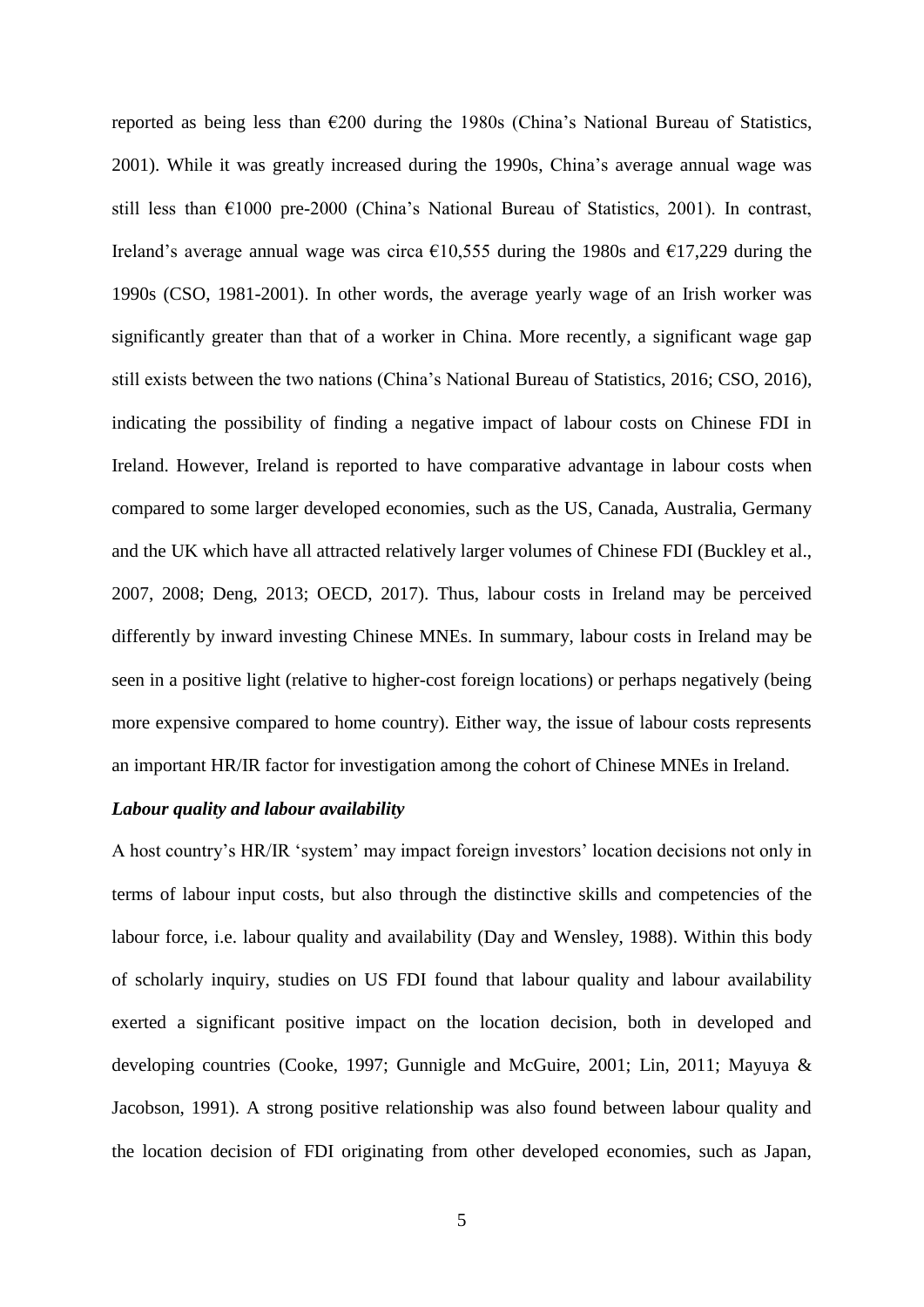South Korea and many European developed countries (c.f. Mody and Srinivasan, 1998; Rios-Morales and Brennan, 2007). However, available studies on FDI originating from developing countries (such as from China) reported that labour quality and availability had a much lower impact on location decisions, a phenomenon often attributed to different MNE ownership advantages and the effect of different industry sectors (Cheng and Kwan, 2000; Lin, 2011).

## *Labour regulation and industrial relations*

In the extant literature, labour laws, trade unions and collective bargaining coverage are all identified as factors that may significantly impact the location decision of FDI (Bognanno et al., 2005; Cooke, 1997; Gunnigle and McGuire, 2001; Mayuya & Jacobson, 1991). Notwithstanding a very recent body of literature suggesting a positive correlation between FDI location and high union density levels (Haufler and Mittermaier, 2011), the majority of scholars in this domain found that labour law and trade union-related regulation were perceived as negative factors by MNEs. This is primarily because of the added costs and management challenges associated with such legislative and union-related constraints (Cooke, 1997; Radulescu and Robson, 2008). It would therefore seem that MNEs are usually attracted to countries and locations with similar or, ideally, lower levels of labour and employment regulation and trade union presence when compared to their home country. Turning to the present investigation, evidence is found in the literature indicating that the Irish context has greater labour regulation and independent trade union influence and power when compared with China (Warner and Ng, 1999), which in turn might be considered as likely to discourage Chinese MNEs in terms of locating their FDI activities in Ireland. However, on the other hand, Ireland is generally perceived in the West as having a somewhat more permissive legislative and IR regime than many of its larger EU counterparts (such as Germany or the Nordic and Scandinavian countries), conveying some potential comparative advantage for Ireland in attracting inward FDI (Gunnigle and McGuire, 2001; Lavelle, 2008; Mayuya &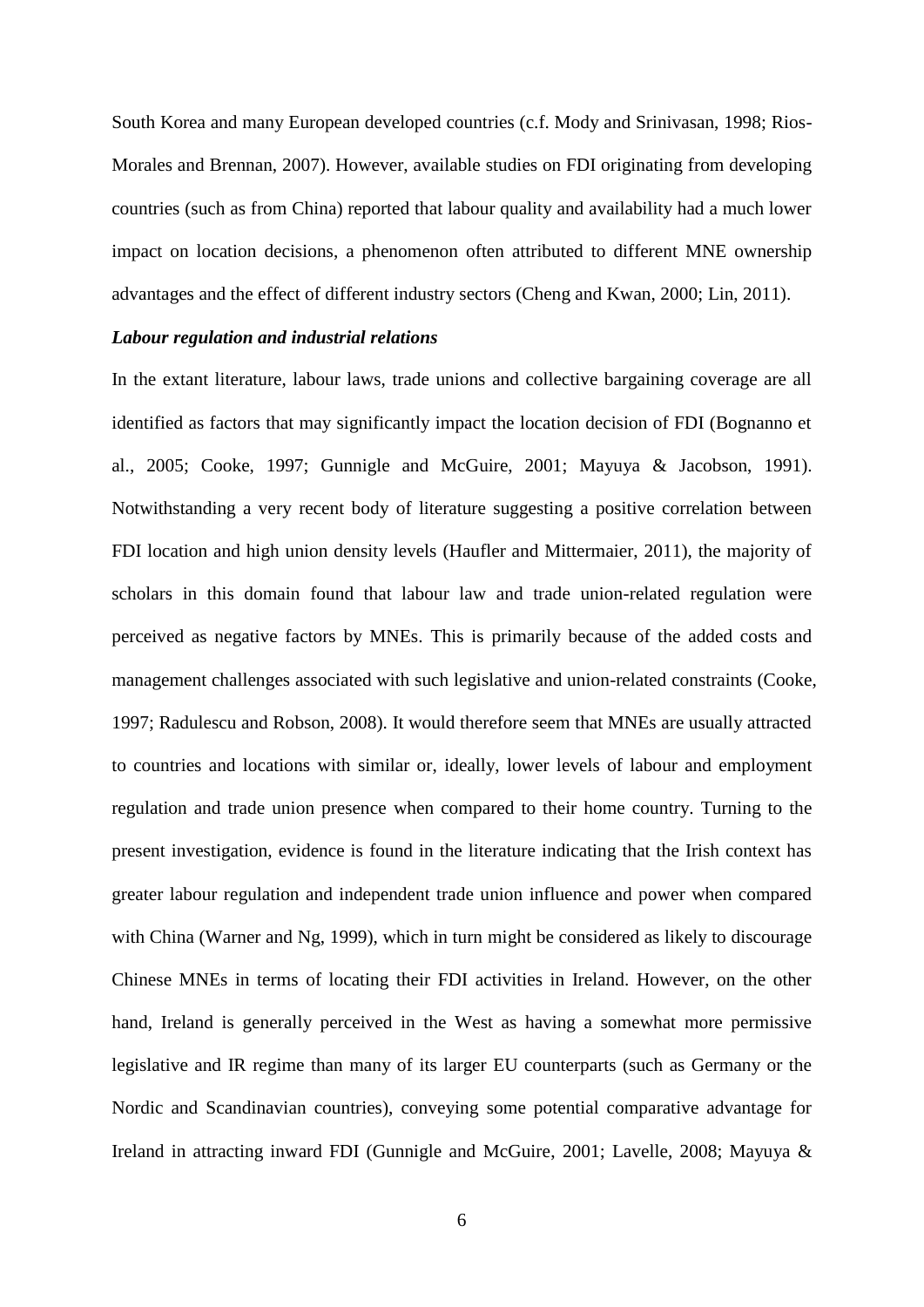Jacobson, 1991 ). From this perspective, labour regulation and IR might be positively, rather than negatively, perceived by some Chinese MNEs in Ireland. Again, either way, labour regulation and IR represent an important area of investigation among Chinese MNEs in Ireland.

### **Why China as home country and Ireland as host country?**

According to the *United Nations Conference on Trade and Development* (UNCTAD) database, the pattern of global FDI has been changing, with a significant increase of outward FDI from developing and transition economies and a relative decline of outward FDI from developed economies (UNCTAD, 2006, 2008, 2009, 2010, 2011, 2014). Among the developing and transition economies, China is the largest source of FDI (Buckley et al., 2007, 2008; Deng, 2004, 2013; Cooke and Lin, 2012; Kang and Jiang, 2012; UNCTAD, 2010, 2011, 2014). Over a twelve-year period (2002-2013), China has achieved significant increasing momentum in outward FDI including sustaining strong performance through the recent global recession (MOFCOM, 2014). In 2013, net FDI outflows from China reached a record level of \$101 billion, successfully maintaining its position as the world's third largest outward investor for a second consecutive year (MOFCOM, 2014; UNCTAD, 2014). By the end of 2013, Chinese MNEs were reported to have invested in 184 countries globally, covering almost 80% of countries, and established some 25,000 overseas subsidiaries and hired almost two million overseas employees (MOFCOM, 2014).

Regarding the extant literature on Chinese FDI/MNEs, the overall picture is that while observing an increased scholarly inquiry on Chinese FDI/MNEs over recent years, significant gaps remain in the empirical data which might better analyse and conceptualise FDI behaviours by Chinese MNEs (c.f. Buckley et al., 2007, 2008; Cooke, 2012; Cooke and Lin, 2012; Kang and Jiang, 2012). Many key issues have not yet been explored or examined in depth, particularly the motives driving Chinese MNEs to invest abroad and the factors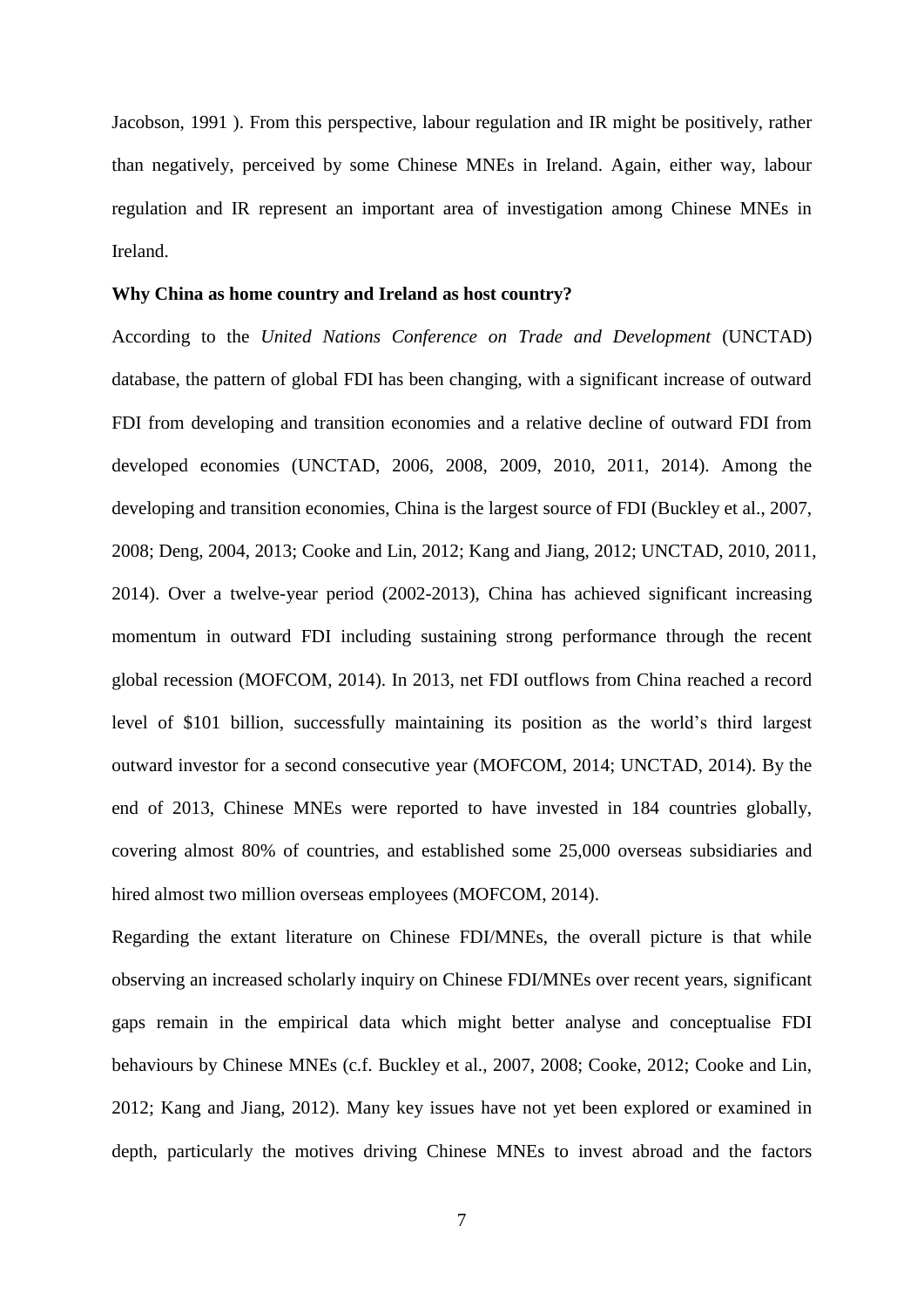impacting upon the FDI decision of Chinese MNEs (Cooke, 2012; Deng, 2004, 2013; Kang and Jiang, 2012). Furthermore, it is also observed that previous work on patterns of, and motives for, Chinese outward FDI is largely based on evidence from Chinese MNEs in either emerging economies (e.g. in Asia and Africa) or larger developed economies (e.g. the United States, Canada, Australia, Germany and the United Kingdom) (cf. Buckley et al., 2008; Cooke and Lin, 2012; Deng, 2013; Kang and Jiang, 2012). Very limited evidence is found on the FDI experience of Chinese MNEs in some smaller developed economies. This is despite the fact that quite a few smaller developed countries are recognized as important host locations for FDI, notably Switzerland, the Netherlands, Singapore and Ireland (Blomkvist and Drogendijk, 2016; UNCTAD, 2014).

The Irish case is especially noteworthy given its track record in consistently attracting high levels of inward FDI for well over 50 years and its status as one of the world's most economically globalised economies (continuously ranked first or second since 2009 according to the KOF index of globalisation; KOF, 2015). For instance, over the eleven-year period from 1993 to 2003, Ireland was the largest net recipient of FDI in *Organisation for Economic Co-operation and Development* (OECD) countries, recording a cumulative balance of inflows over outflows of \$93 billion (OECD, 2004). More recently, despite being one of the countries most detrimentally impacted by the global financial crisis, Ireland continued to attract a significant amount of FDI throughout the global recession of 2008 (UNCTAD, 2009, 2014). In 2013, for example, Ireland attracted some \$35.5 billion FDI inflows, making it the third largest recipient of FDI inflows in the European Union (EU) with the total value of Ireland's inward FDI having now accumulated to about \$378 billion (UNCTAD, 2014). In effect, Ireland's performance in attracting mobile FDI far outweighed the European average in terms of its proportionate capacity to attract mobile FDI (Rios and Brennan, 2007). According to the latest reports from Ireland's state agency, IDA Ireland, by the end of 2015,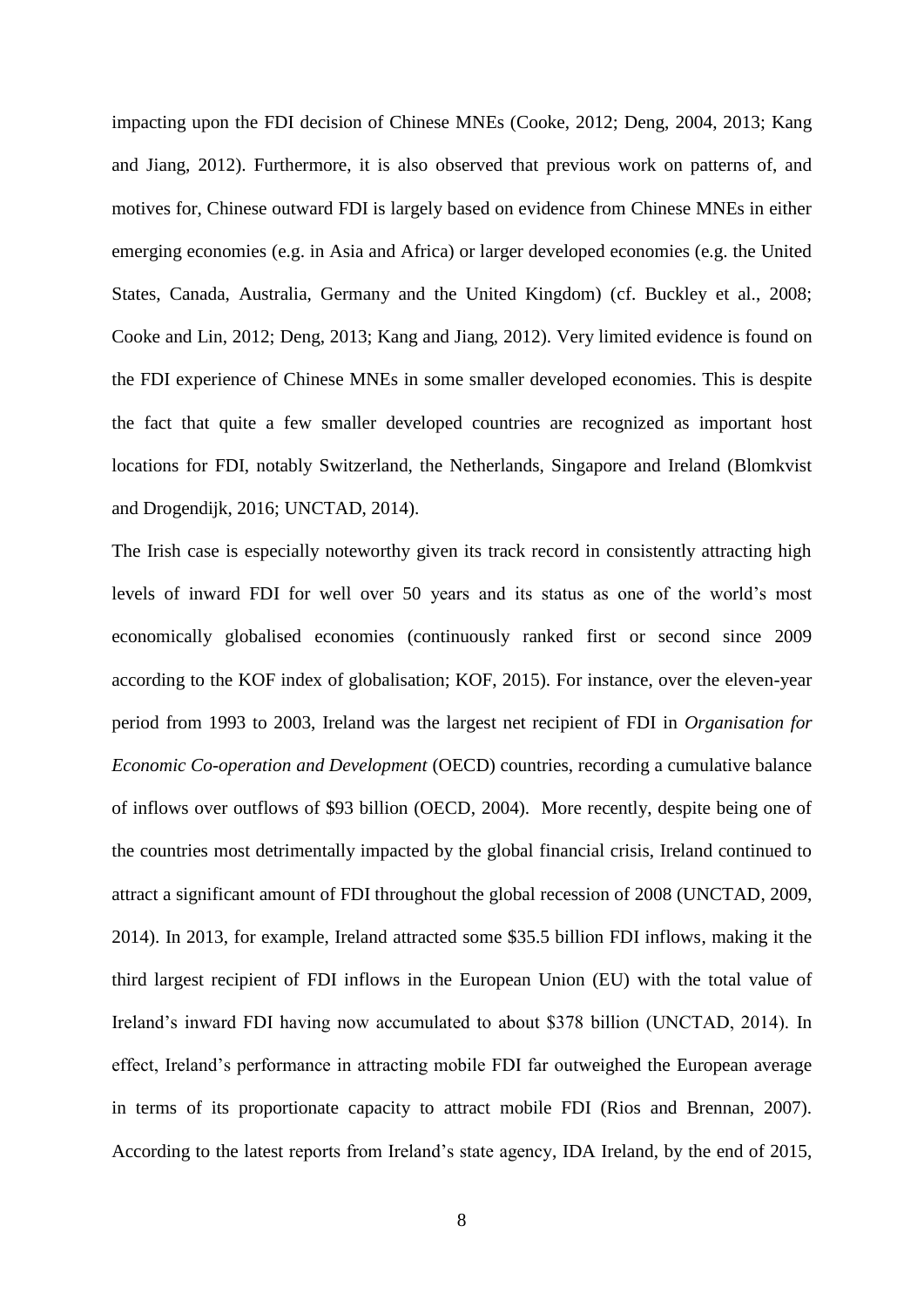more than 1,000 MNEs had established significant operations in Ireland, including many of the world's leading MNEs, such as Microsoft, IBM, HP, Apple, Intel, SAP, Citi, Google, Facebook, etc. (IDA Ireland, 2016).

However, deeper analysis reveals that the great bulk of FDI in Ireland originates from the US and Europe and remarkably little FDI from Asia in general, or China in particular (Lavelle, 2008). According to the available official data released by the *Ministry of Commerce of People's Republic of China* (MOFCOM), Chinese FDI in Ireland is low and Ireland has never featured among the top destinations for Chinese FDI into the EU (MOFCOM, 2009, 2014). By late 2013 for example, the total value of Chinese FDI in Ireland only amounted to \$0.32 billion whereas the total value of US FDI in Ireland is \$247.76 billion (MOFCOM, 2014; US Department of Commerce, 2015). This is surprising given 10 years of aggressive FDI promotion in China by Ireland's industrial promotions agency *IDA Ireland*, considered one of the world's most effective investment promotion agencies (Loewendahl, 2001). Consequently, Ireland's failure to attract a higher proportion of Chinese outward FDI significantly contrasts its prodigious success in attracting mobile FDI from the US and other developed Western countries, thus presenting an anomalous phenomenon meriting further research.

Indeed, Ireland has explicitly harnessed the attraction of inward FDI as a vehicle for its economic development for over five decades and its experience has been heralded as a successful model of national economic development around the world (Bailey and Lenihan, 2015; Rios and Brennan, 2007; UNCTAD 2014). Literature to date shows that FDI has played a crucial role in various aspects of Ireland's economic development, such as its exporting performance, employment, productivity, education, innovation, skills development and transfer (Barry and Bradley, 1997; Barry and Bergin 2012). Having evolved over time, Ireland's position as one of the world's most highly globalised economies, and its competitiveness and success in attracting inward FDI, are found to have attributed to a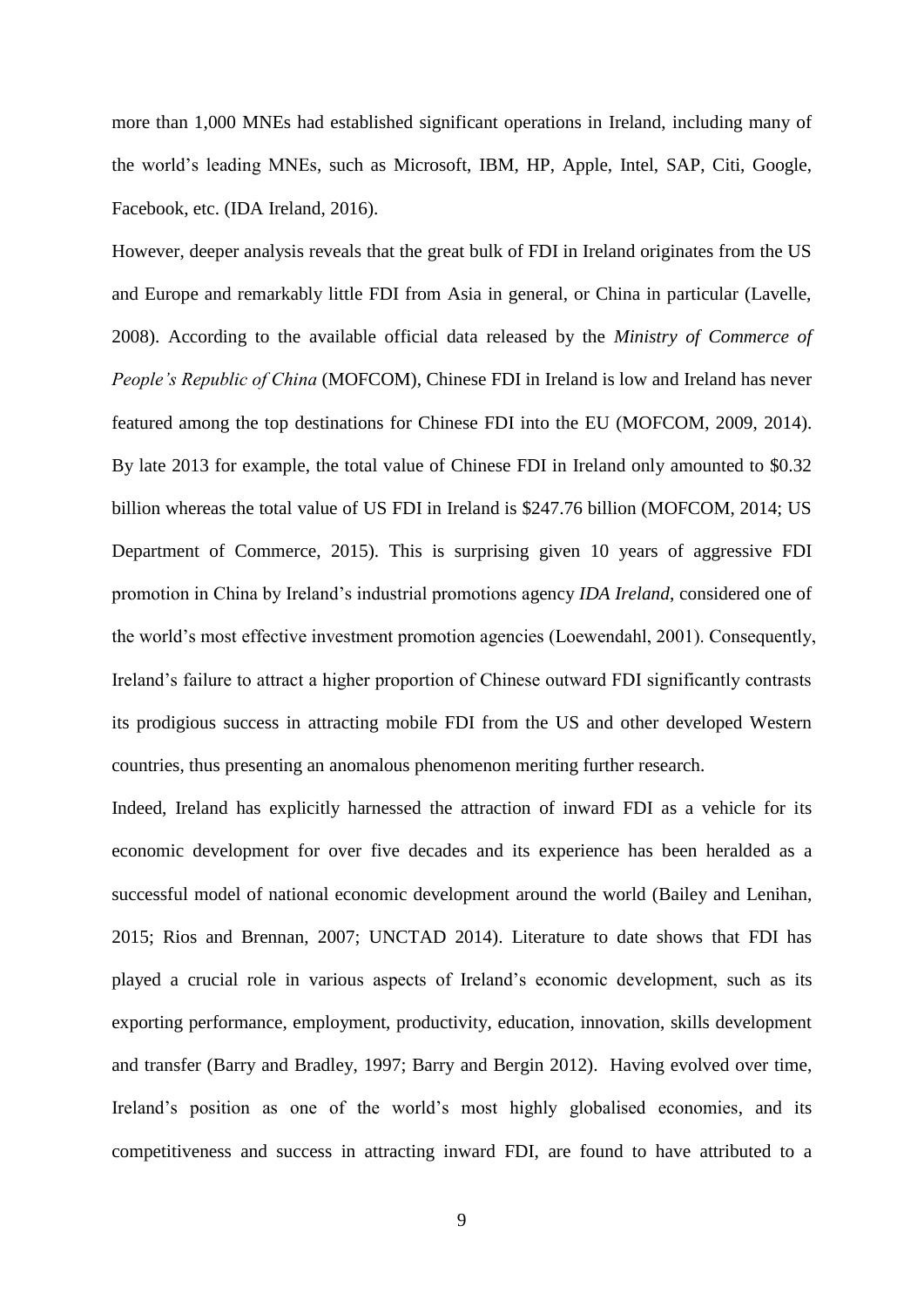combination of historical events and other critical factors. These factors include notably including the establishment of Ireland's national industrial promotion agency-IDA Ireland, significant educational configuration, its membership of the EEA (later evolving into the EU), the implementation of FDI-focused industrial and economic strategies and incentives (such as the low corporate tax rate and other tax-related incentives, financial grants for employment, training and R&D), being an English speaking country and being a competitive labour market and IR regime (Barry 2007, 2012; Gunnigle and McGuire 2001; Mayuya & Jacobson, 1991; Rios and Brennan 2007). Among these critical factors identified, a pronounced emphasis on what might be broadly termed as 'Human Resource' factors are observed. These include the supply, quality and education of its workforce and other related factors such as labour flexibility, productivity and the country's talent pipeline (Barry, 2004; IDA Ireland, 2017a, 2017b). This body of literature suggests that HR/IR factors may be a potentially important factor impacting FDI decision-making in Ireland, presenting strong support for this investigation of the HR/IR impact on Chinese FDI in Ireland.

## **Methodology**

This paper draws on data which firstly sought to identify and profile the population of Chinese MNEs in Ireland and subsequently sought to investigate the impact of particular HR/IR factors on their location decision.

In the absence of a database of Chinese MNEs in Ireland, the first step in the research process was to identify and profile the population of Chinese MNEs in Ireland. This proved particularly challenging but was achieved by drawing on primary and secondary data from a wide range of sources. In so doing, some secondary official sources like UNCTAD, OECD and MOFCOM were initially reviewed with the purpose of identifying a population of the leading Chinese MNEs that were reported as frequent overseas investors around the world, which offered some guidance during the initial research process. Following this, a number of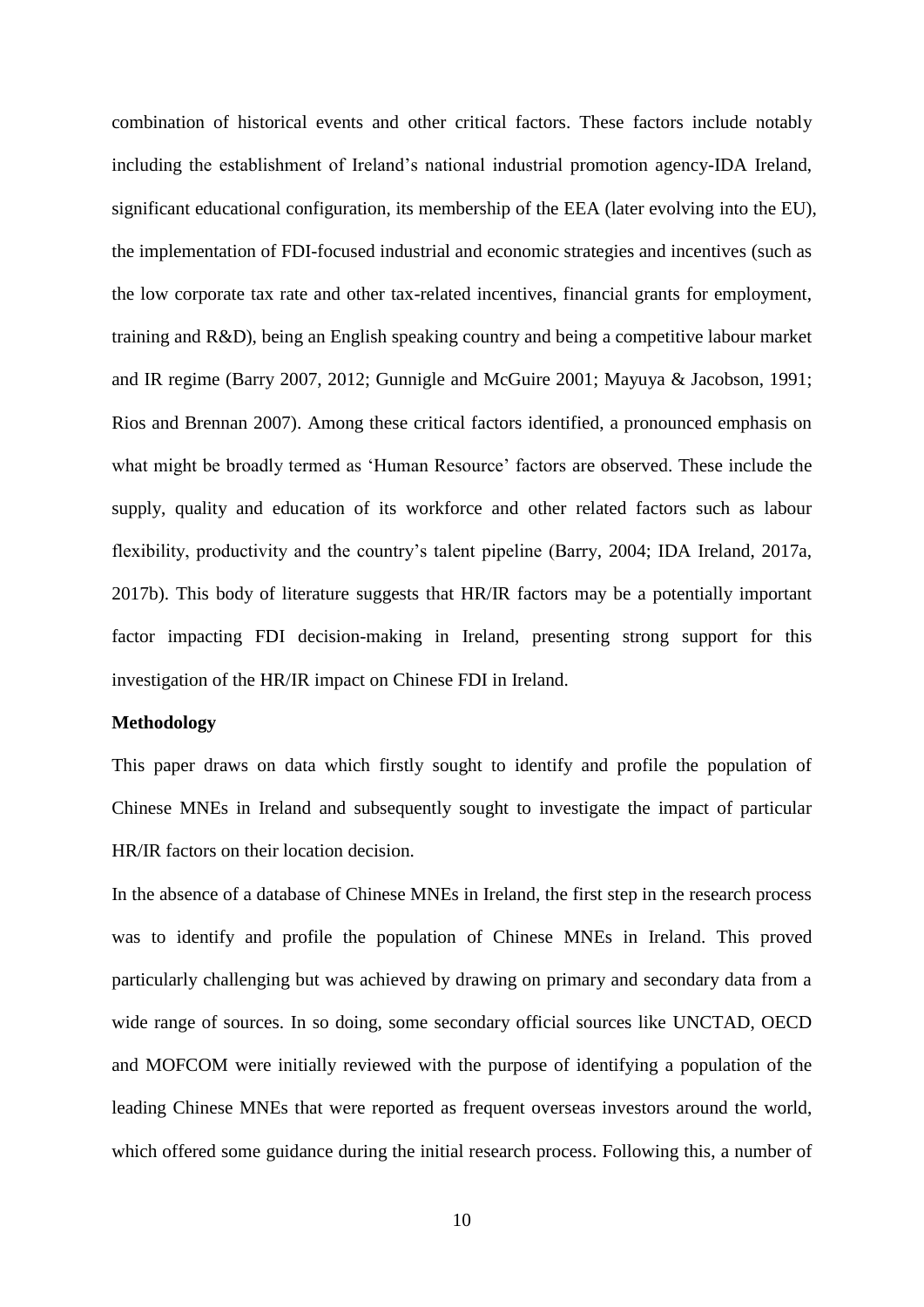other sources were used including IDA Ireland, Enterprise Ireland, the Embassy of The People's Republic of China in Ireland, related commercial chambers and associations (e.g. *Huaxia Chamber of Commerce*, *Association of Chinese Professionals in Ireland*, *Ireland-China Business Network and Ireland-China Business Association*) and some popular media (e.g. the *Irish Times* archive). These sources were found particularly helpful in the collection of effective information and data for compiling the specific population list of Chinese MNEs investing in Ireland. This included the identification of important contacts to access relevant Chinese MNEs for further investigation and acquiring some historical and background information on Chinese MNEs in Ireland. Based on an exhaustive search of all such official public and related sources in combination with a series of field visits, a total of 26 Chinese MNEs were identified as having established FDI operations in Ireland across the time period under investigation, all of which are anonymised in this paper. A full listing of the interviews undertaken is provided in Table 1 while a profile of the Chinese MNEs, listed as Company A to Z (Com. A, Com. B, etc.), is outlined in Table 2.

For the second phase of this study, which sought to investigate the impact of HR/IR factors on the location decision of Chinese MNEs in Ireland, a primarily qualitative methodology involving semi-structured interviews was employed with the purpose of garnering rich and novel insights on the opinions and perspectives of the respondents on research topics. Based on an exhaustive literature reviews, a comprehensive listing of issues for empirical investigation was compiled which formed the basis for the creation of an interview template/guideline as outlined in *Appendix A*. This guiding structure identified categories of issues for investigation and facilitated later systematic analysis to identify key influencing factors and patterns of decision making among the cadre of Chinese MNEs studied. All of the HR/IR factors investigated (viz. labour costs, labour quality, labour availability, labour regulation, and industrial relations) were explored in an interactive fashion. A high degree of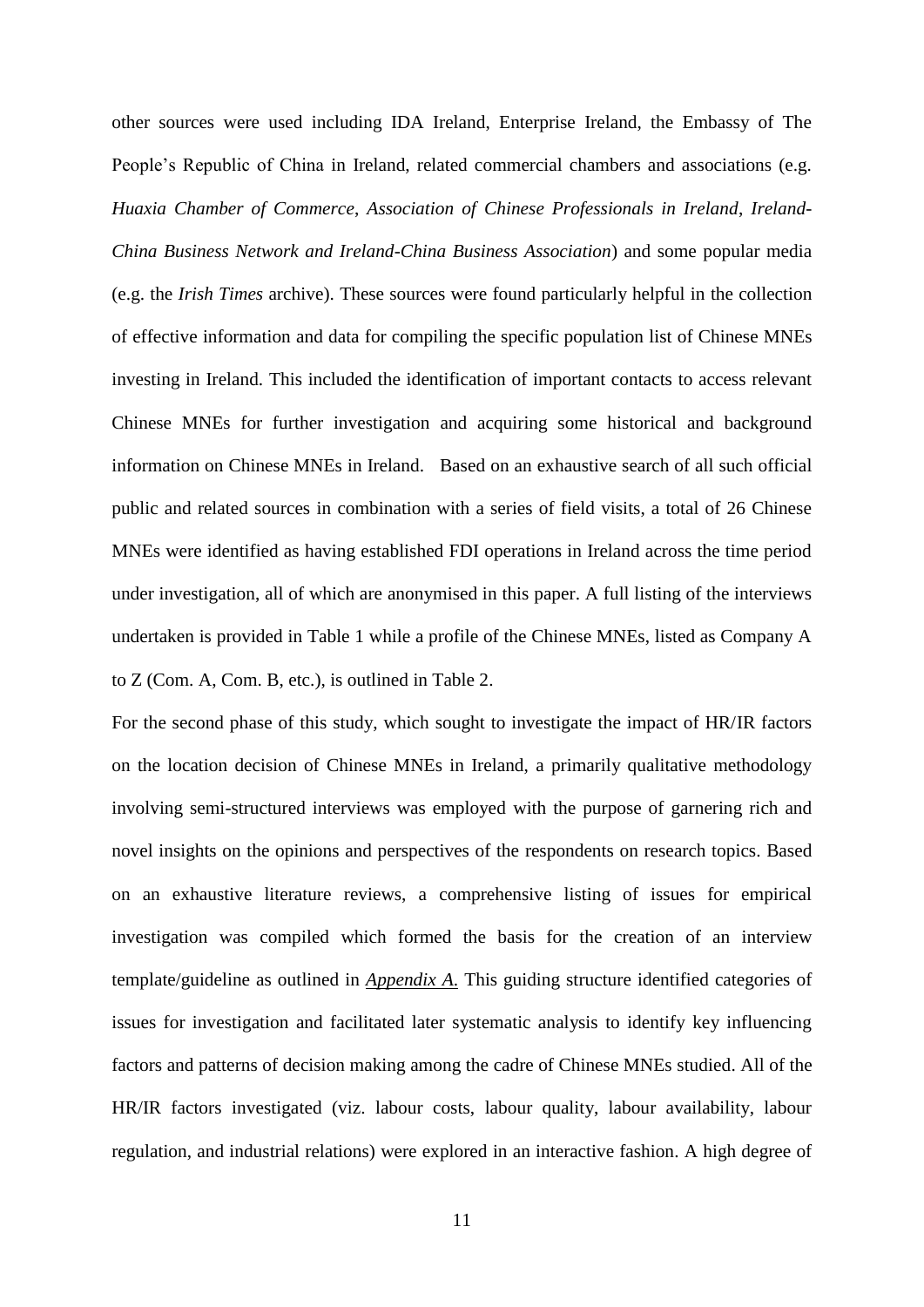flexibility was given to respondents in terms of how to understand and interpret these HR/IR factors, although some generic explanations were provided for the respondents to aid their interpretation of the meaning of the HR/IR factors.

The choice of a qualitative approach was initially based on the very small presence of Chinese MNEs in Ireland. This significantly confined the sample size to one that falls short of the standard requirement for a quantitative analysis. Consequently, our empirical investigation is posited as illustrative of avenues for further study in countries with a larger Chinese MNE presence. Nonetheless, in social science research, interviewing remains one of the most common forms of collecting data, particularly collecting qualitative data, allowing for a dynamic and interactive researcher-to-respondent dialogue (Bryman and Bell, 2011; Lee and Lings, 2008). A semi-structured interview format is viewed as particularly appropriate for identifying and evaluating the reasons for organisational decision-making as it facilitates a detailed unravelling of the complex linkages and, in particular, the dynamics of formal or informal interactions and responses between Chinese firms and local HR/IR traditions and institutions. This allowed for the collection and analysis of highly valuable insights and data on the main research topics (Ferner et al., 2005). In addition, the adoption of semi-structured interviews represents an effective approach and solution to the common problem of accessing Chinese MNEs, a critical challenge identified in previous studies on Chinese MNEs (Cooke, 2012; Cooke and Lin, 2012). Finally, this approach broadly replicates a previous equivalent study of the impact of HR/IR factors on the location decision of US MNEs in Ireland and therefore facilitates comparison between methodologically similar studies (cf. Gunnigle and McGuire, 2001).

During the second phase of conducting semi-structured interviews, the foremost critical issue identified was to gain access to and secure interviews with relevant Chinese MNEs investing in Ireland. While significant effort was made to gain access to and secure interviewing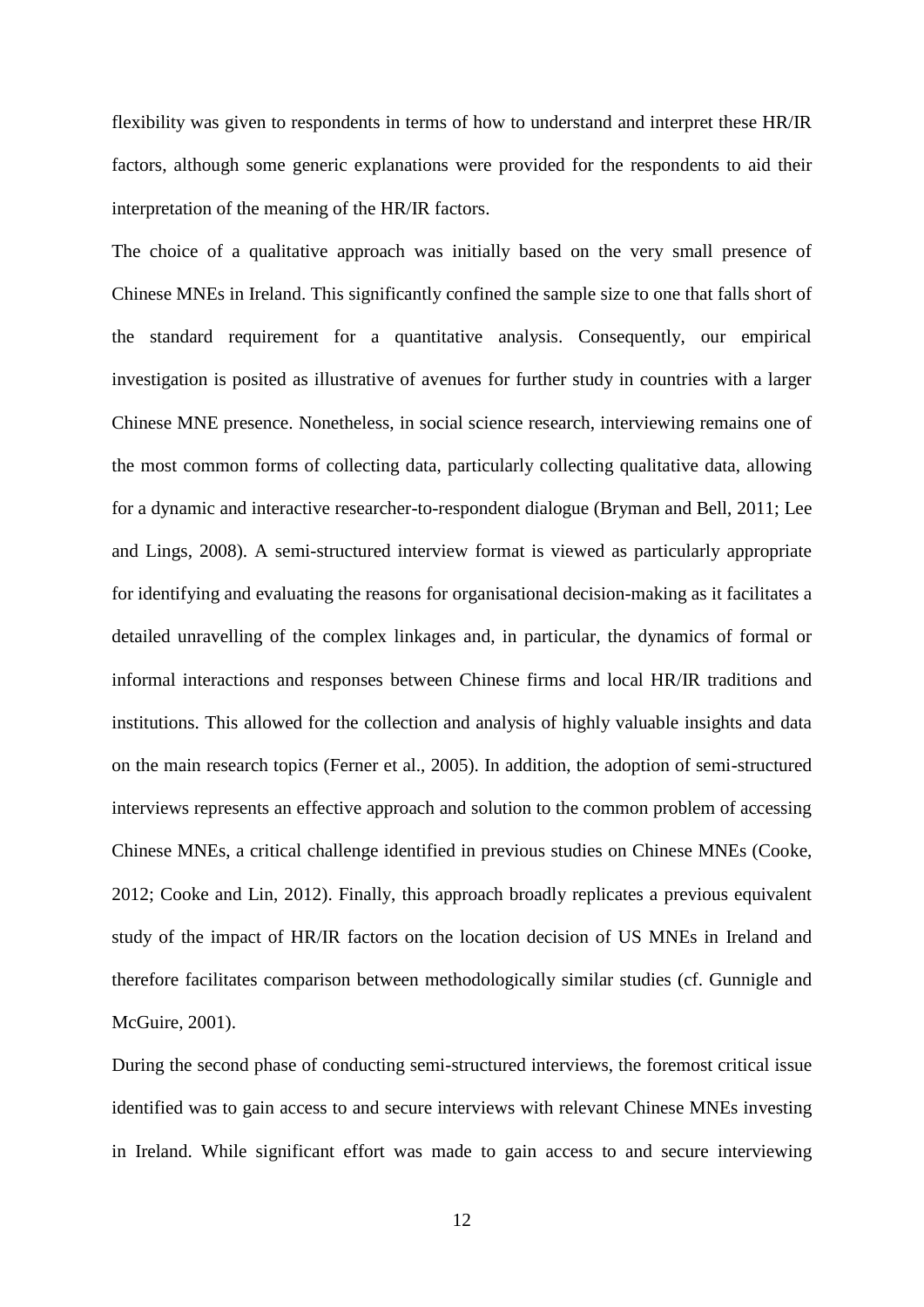opportunities with all of the 26 Chinese MNEs profiled in Table 2, it proved to be an impossible task for the researchers in the practical research process due to the limited time, funding, limited contacts, and the fact that some of the MNEs had closed and left Ireland. The researchers successfully gained access to eight Chinese MNE subsidiaries in Ireland. These MNEs' experience of locating in Ireland was retrospectively investigated through 14 in-depth interviews with their senior executives and managerial personnel (see Table 1). The eight Chinese MNE subsidiaries interviewed are coded as Com. B, Com. D, Com. I, Com. K, Com. L, Com. N, Com. O, and Com. R- see Table 2 and Table 3 for more details. It is very important to note that significant consideration was given to ensure that "*the most knowledgeable and authoritative respondent*" was always used across the whole interviewing process, in a similar fashion that has been exemplified in the extant literature (cf. Edwards et al. 2013; Wright et al. 2001). The adoption of such high-level criteria in selecting interviewees greatly advanced the quality and suitability of every respondent and consequently significantly improved the validity and quality of the data collected. In this study, these knowledgeable and authoritative respondent(s) included Chief Executive Officers, Managing Directors, General Managers, HR managers or other senior managers (see Table 1), who provided highly valuable insights and crucial qualitative data on all of the main research topics (such as initial investing motivations, strategies, entry methods, investing sectors, primary products and activities and the influential factors, including the HR/IR factors).

## (Table 1 approx. here)

In addition to these in-depth interviews with managerial personnel employed in relevant Chinese MNEs in Ireland, this study extended the scope of the interview process to cover other key informants who are independent from Chinese MNEs, such as personnel from industrial promotions agencies and other relevant bodies knowledgeable on FDI/Chinese FDI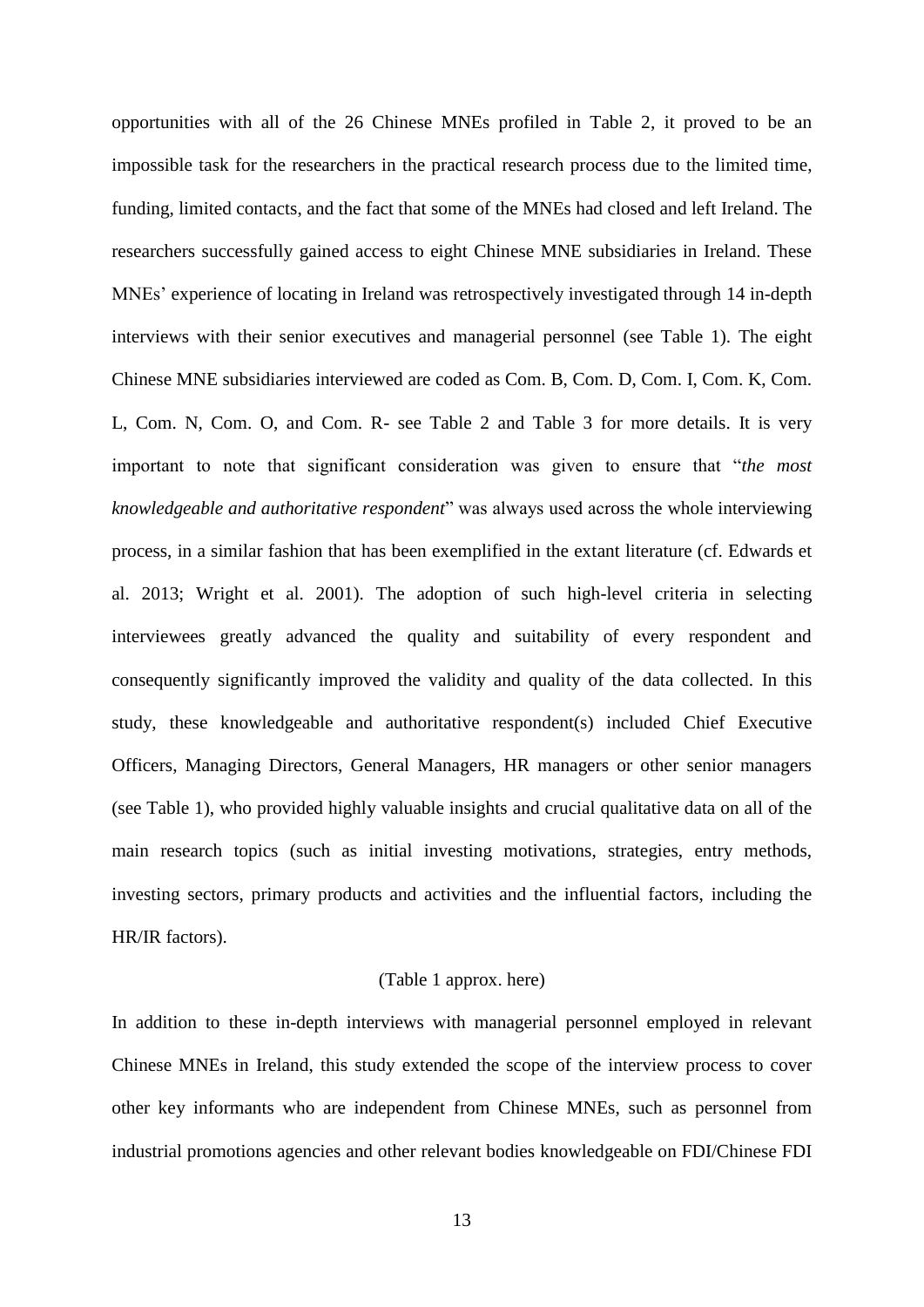and research scholars in the field of FDI. In total some 26 in-depth interviews were conducted with other independent informants of significant relevance, including six in-depth interviews with senior executive and managerial personnel from Ireland's industrial promotion agency (IDA Ireland), seven in-depth interviews with senior executive and managerial representatives from China-Ireland Commercial Chambers and Associations and other relevant bodies dealing with FDI/Chinese FDI, and 13 in-depth interviews with individual business and academic expert informants who have frequent engagements and interactions with relevant Chinese MNEs in Ireland and/or with extensive knowledge on Chinese FDI/MNEs (see Table 1). In strict compliance with the high-level criteria adopted for interviewee selection, all of the other expert informants interviewed held senior or high levels of job positions, such as Regional Directors, Chairpersons, Chief Executive Officers and other managerial personnel from industrial promotion agencies such as IDA Ireland, China-Ireland Commercial Chambers and Associations and other relevant organizations, and some senior business professionals and research scholars of significant relevance (see Table 1). Consequently, some valuable independent opinions and perspectives were collected from the 26 in-depth interviews with above key expert informants, which helped to counterpoise and better inform the opinions and insights gained from the MNE respondents. In so doing, a fully-rounded and objective perspective was acquired and offered on each of the topics under investigation in this study (see the later finding section).

Given one of the author's proficiency in both Mandarin and English, interviewees had the option of being interviewed in either Mandarin or English. The majority of interviews were conducted face-to-face (37) with just three interviews conducted by telephone. Thirty-six interviews were digitally recorded whilst detailed notes were taken during the other four interviews. All digitally recorded interviews were transcribed verbatim and coded and analysed using *NVivo 10*, a data analysis software frequently used for comprehensively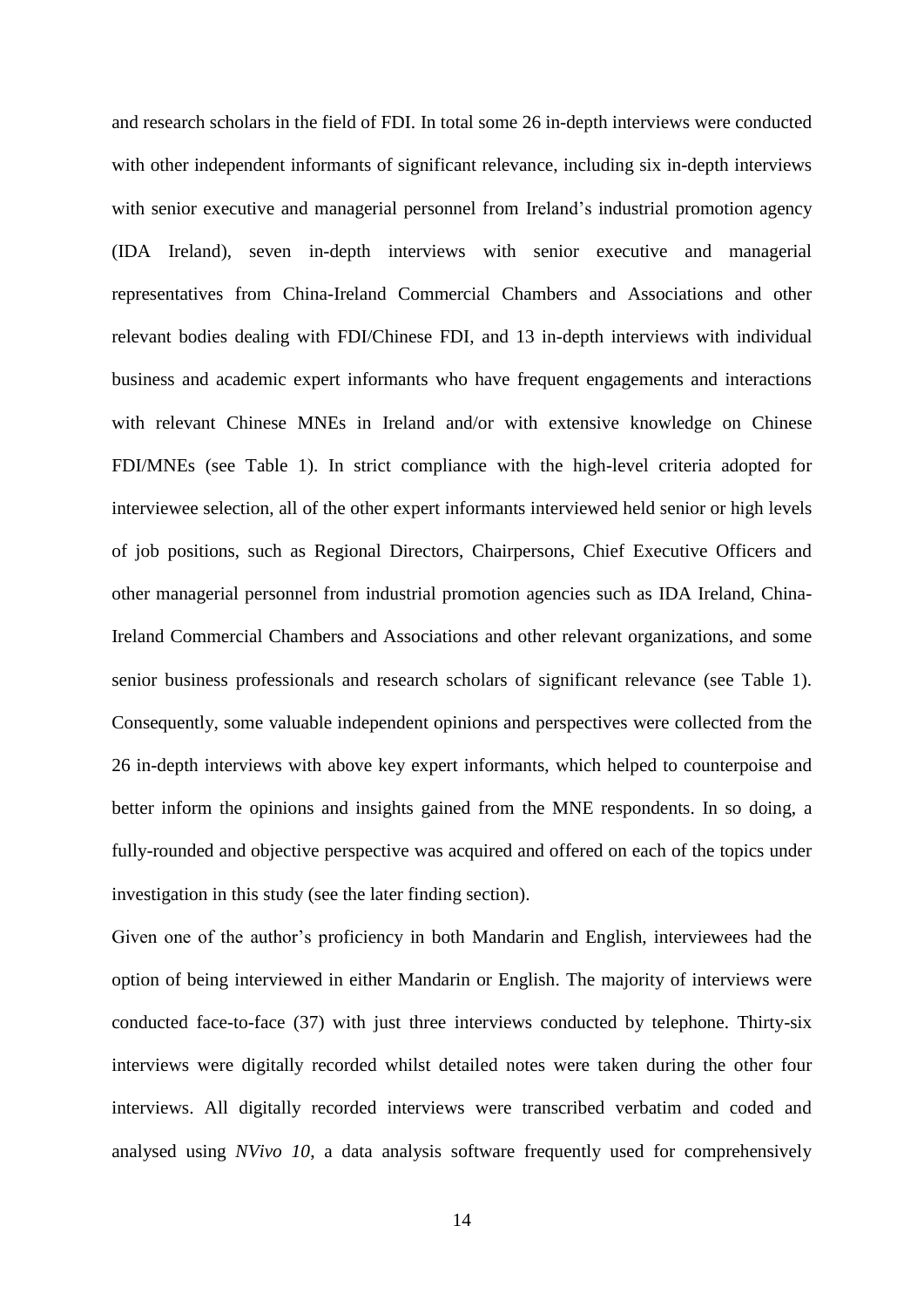managing large amount of qualitative data. Detailed notes were taken in the remaining four interviews and these were also subsequently coded and analysed using *NVivo 10.*

#### **Findings**

## *Population of Chinese Firms in Ireland*

Based on the primary and secondary data collected, a table was compiled that summarily outlines the effective years, investing sectors, employment size and investing methods of the 26 Chinese MNEs identified across the time period under investigation, viz. 1982 to 2014 (see Table 2). This data demonstrates that the first wave of outward FDI from China into Ireland dated from the early 1980s and comprised a comparatively small number of Chinese MNEs mainly involved in the manufacturing sector. These MNEs entered Ireland via greenfield sites and employed relatively large number of workers in the Irish context, with the biggest MNE employing more than 1,000 workers. This first wave of Chinese MNE investment in Ireland had all exited Ireland by the late 1990s or early 2000s. Turning to the current millennium, it is found that while greater numbers of Chinese firms have located in Ireland since 2000, their pattern of investment differs from the first wave in a number of respects. Firstly, they employ much lower numbers of employees on average and are predominantly located in the services sector, especially in internationally traded services such as information and communications technology (ICT) and financial services (notably aviation leasing). Regarding their principal investing methods, again this often occurred through greenfield sites though some recent Chinese MNEs entered Ireland via mergers or acquisition. In light of some secondary sources and extant literature, it appears that the above empirical findings on recent Chinese MNEs investing in Ireland is broadly in line with the overall pattern of observing an increasing number of Chinese MNEs investing in service sectors in other western developed countries, with the majority hiring relatively small numbers of employment locally (MOFCOM 2007, 2009, 2014; Deng 2004, 2013).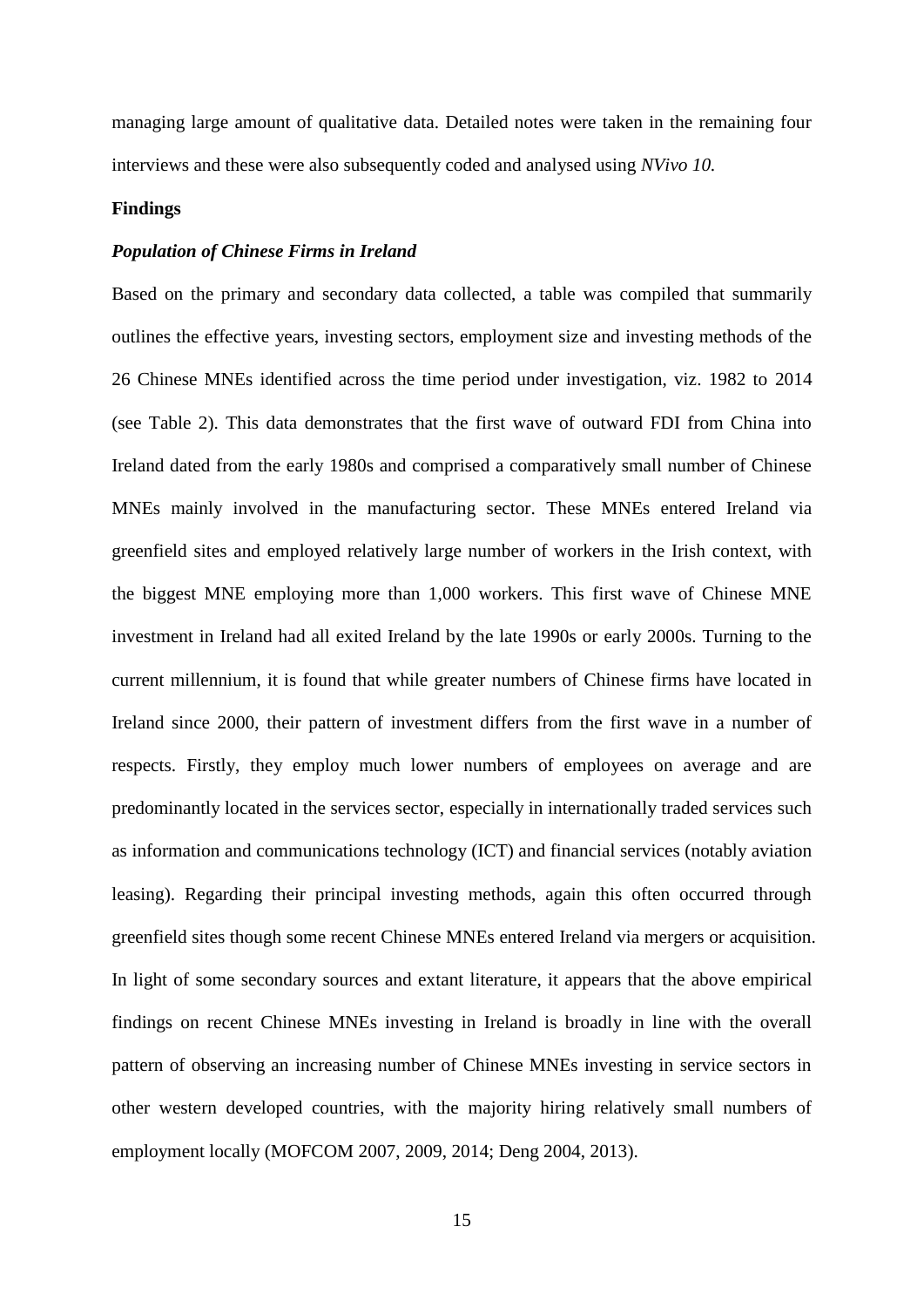#### (Table 2 approx. here)

#### *Impact of HR/IR Factors on Chinese FDI in Ireland*

The paper now turns to present empirical findings on the impact of the specific HR/IR factors, namely labour costs, labour availability, labour quality, labour regulation and IR. These findings are summarised in Table 3 and discussed below.

(Table 3 approx. here)

## *Labour costs*

The first issue addressed was the impact, if any, of labour costs on the location decision of Chinese FDI in Ireland. Based on the data collected, the issue of labour costs was identified as a negative factor impacting upon the location decision of early investing Chinese MNEs in Ireland. For instance, during the in-depth interviews with senior executives and managers who worked for two early investing Chinese MNEs in Ireland, significant evidence was observed to illustrate the negative impact of Ireland's much higher labour costs on the location decision (see Com. B and Com. D in Table 3). In effect, the management narrative in these early MNEs was all around the huge wage-disparity between China and Ireland at the time.

"I suppose eventually, there were a couple of things in (the nominated Chinese MNE). One was (that) the labour costs were high in terms of manufacturing (in Ireland)…We, the management team, were trying to make our plant more and more efficient, faster, better…we were always fighting with the (labour) costs!"

----Managing Director, Company D

However, this study observed a very different perspective on the impact of labour costs on the location decision of more recently-established Chinese MNEs in Ireland. Most respondents in this cohort of MNEs reported that labour costs had no significant impact on the location decision. It was particularly noteworthy that none of the senior executive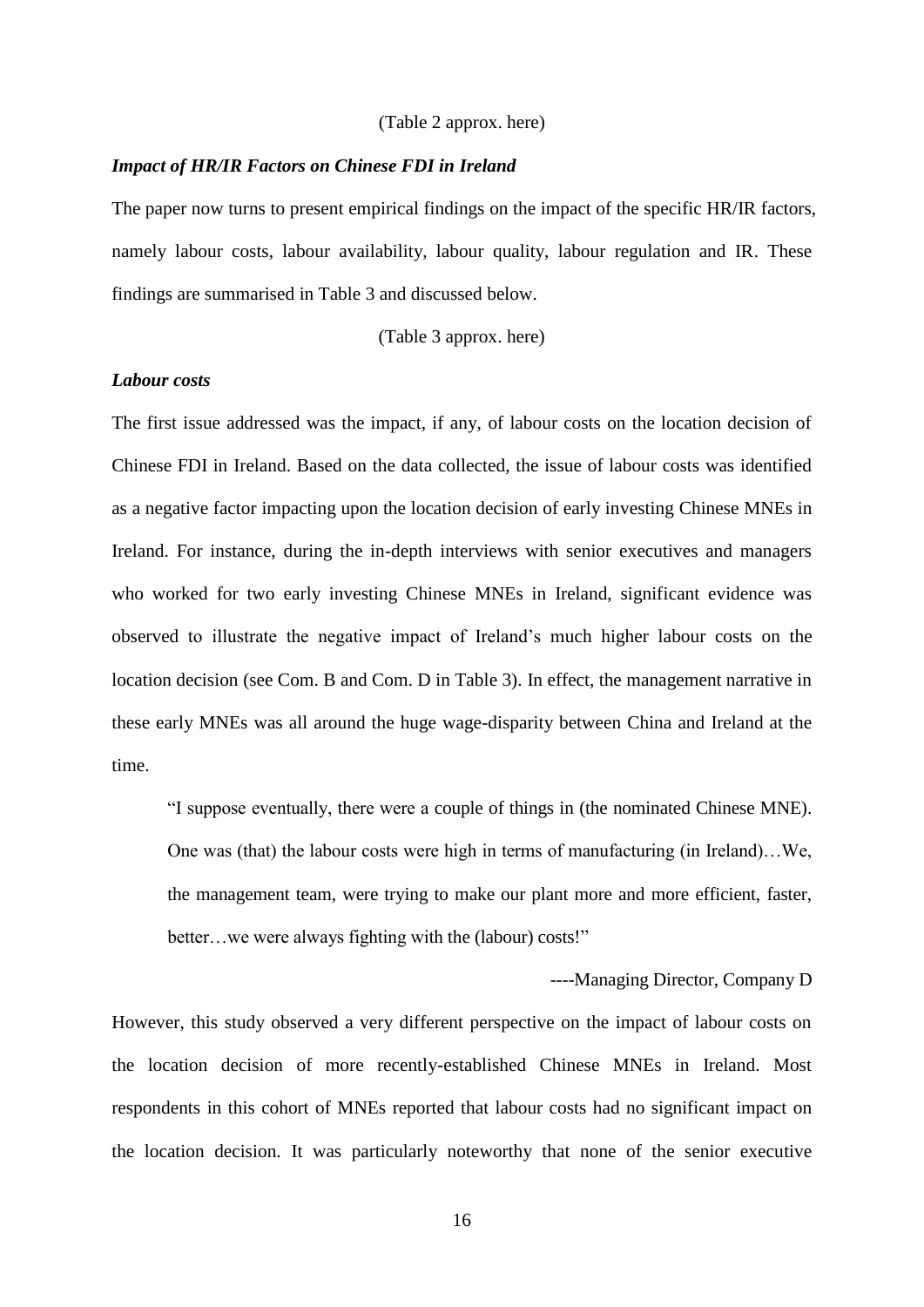respondents interviewed in the six more recently-established Chinese MNEs felt that labour costs significantly impacted on their location decision (see Com. I, Com. K, Com. L, Com. N, Com. O and Com. R in Table 3). While these more recently-established Chinese MNEs were certainly concerned with wage differentials between China and Ireland, and their Chinese headquarters may, at times, have pressurised the Irish management team to control overall employment expenditure, the preponderance of opinion indicates that higher Irish labour costs have not acted as a negative factor discouraging the decision of Chinese MNEs to locate in Ireland. This may be related to their headquarters' better understanding and acceptance that Irish labour costs, while higher than China, are in line or indeed lower than many other EU countries (Eurostat, 2015). Consequently, it appears that labour costs was a lesser concern for Chinese firms of recent vintage, as illustrated in the following observation:

"Certainly, there is a concern for the higher cost of labour in Ireland. But I mean the people who are responsible like (name of CEO of Chinese MNE)…they understand that Irish salaries are not that different from American salaries or British salaries, despite being very different from Chinese salaries."

----Managing Director, Company R

## *Labour quality and availability*

With respect to the impact of labour quality and labour availability on the location decision, our study again observed different impacts between early and more recent Chinese MNE entrants. For early entrants, labour quality did not emerge as a critical consideration in the location decision (see Com. B and Com. D in Table 3). However, labour availability was reported as a reasonably positive - if not a key driving factor - on the location decision of early Chinese MNE entrants (see Com. B and Com. D in Table 3). For instance, one managerial respondent noted that Ireland experienced high unemployment in the 1980s, thus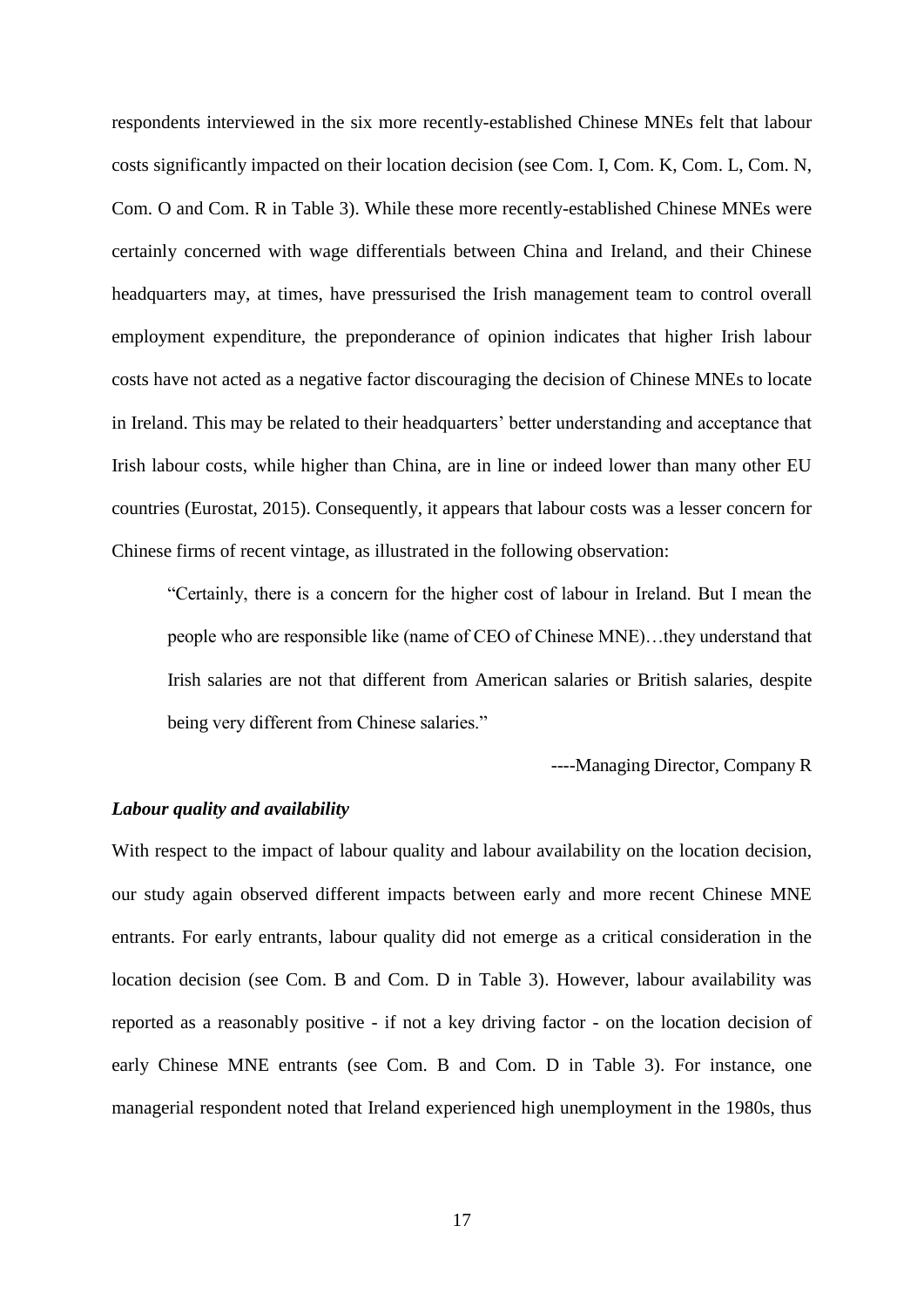providing an adequate supply of young labour which was positively perceived by early Chinese investors and illustrated in the following observation:

"One (good) thing is that Ireland had so many people at that time…We never had (a) problem of finding people. We just simply advertised on the local newspapers and then we could get a bunch of candidates to apply for the jobs."

----Managing Director, Company B

For more recent Chinese MNE entrants, the majority of interviewees identified labour quality and labour availability as a positive factor impacting on the location decision. Among the six more recent Chinese MNEs investigated, a majority (five of the six) felt that Ireland had a highly skilled, dynamic and flexible workforce as well as strong research capabilities within a variety of disciplines. This was, in turn, perceived as a factor positively impacting on the location of recent Chinese firms (see Com. I, Com. L, Com. N, Com. O and Com. R in Table 3). For instance, a few managerial respondents from Chinese MNEs specializing in hightechnology sectors highlighted the critical importance of third level institutions in favourably impacting on their location decisions, as illustrated in the following observation:

"A lot of the jobs would require technical people, especially electronic graduates…and obviously, (Ireland) fits that bill with a technical college just across the road, very easy for (the nominated Chinese MNE) to get the skilled electronic graduates…that was one of the main reasons that the company located here."

----Managing Director, Company L

In a similar vein, senior executives in a recent Chinese MNE specializing in international financial services commented that the specific skills and competencies available in the Irish workforce in the targeted sector were a key positive factor that enhanced Ireland's locational advantages and encouraged Chinese firms to locate in Ireland:

18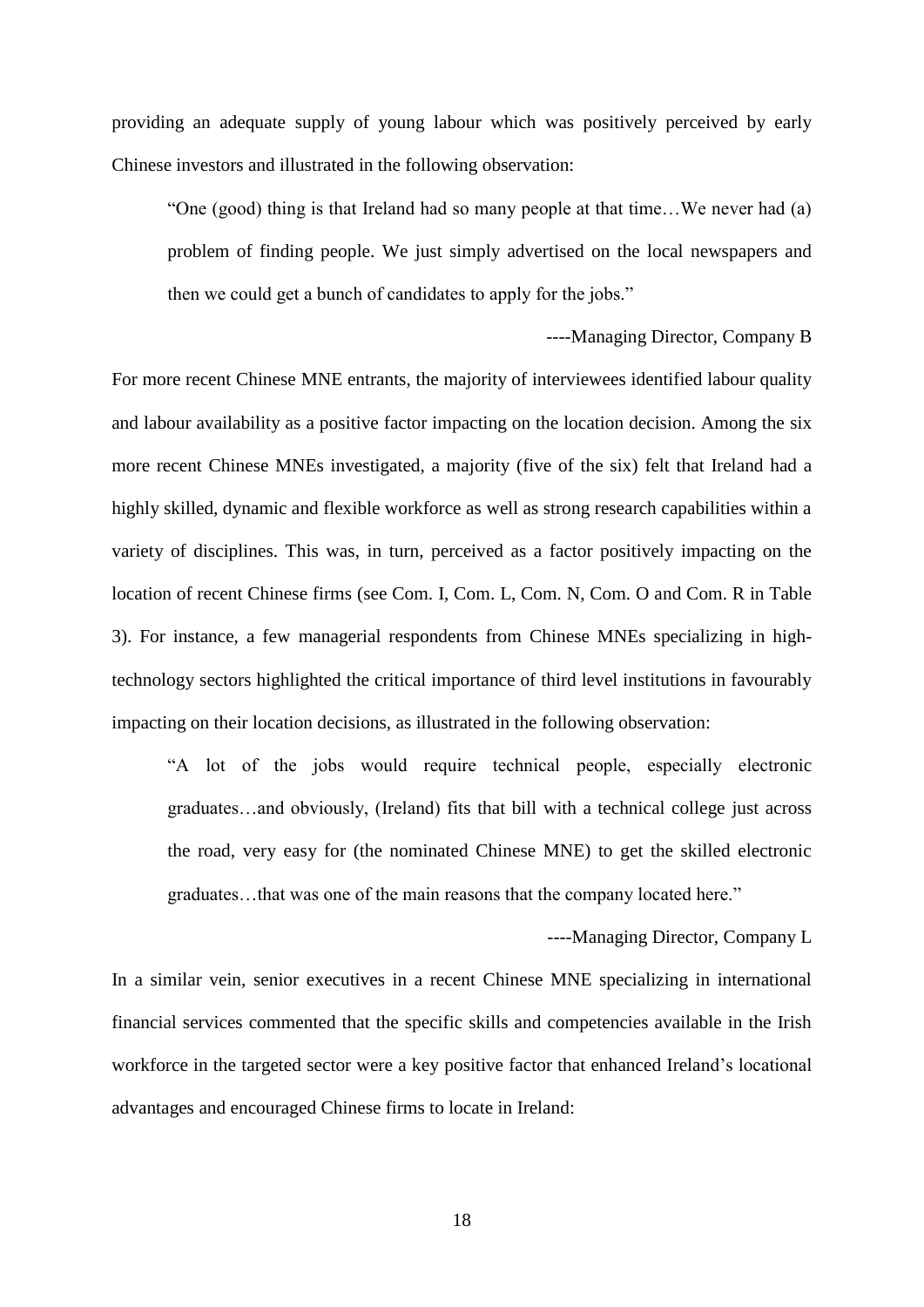"We found that one of the key reasons (why) we are here is the talented people here in Ireland…There is great expertise in (the nominated service sector) in Ireland…our business mainly focuses on (the nominated service sector) …above all, the labour quality is very good here."

----Deputy Managing Director, Company O

## *Labour regulation and Industrial relations (IR)*

Regarding the impact of labour regulation and IR considerations, our study again observed different impacts on the location decision between early and more recent Chinese MNE investment in Ireland. Like labour costs, early investing Chinese MNEs tended to focus on labour regulation and IR in Ireland in comparison with China as opposed to comparing Ireland with other potential European destinations. Their experience was that labour regulation and trade unions played a much more important and influential role in business affairs in Ireland in comparison with China and consequently viewed this as a negative factor in regard to decisions on location (see Com. B and Com. D in Table 3), as illustrated in the following observation:

"(Early) Chinese MNEs were a bit worried about having the unions initially…because the industry at that time was quite regulated…unions were very strong …the pay rates for workers in the factory were fixed, hours of working and everything was regulated and negotiated with the unions…there was a fear (for early Chinese MNEs) that people were going to tell them how to run a factory in Ireland."

----Managing Director, Company D

However, a different picture emerged among more recently-established Chinese MNEs. The vast majority of interviewees in these later entrants commented that trade unions were viewed as an insignificant factor. Consequently, they reported that little attention was paid to the impact of union-related issues (e.g. union presence and influence and collective bargaining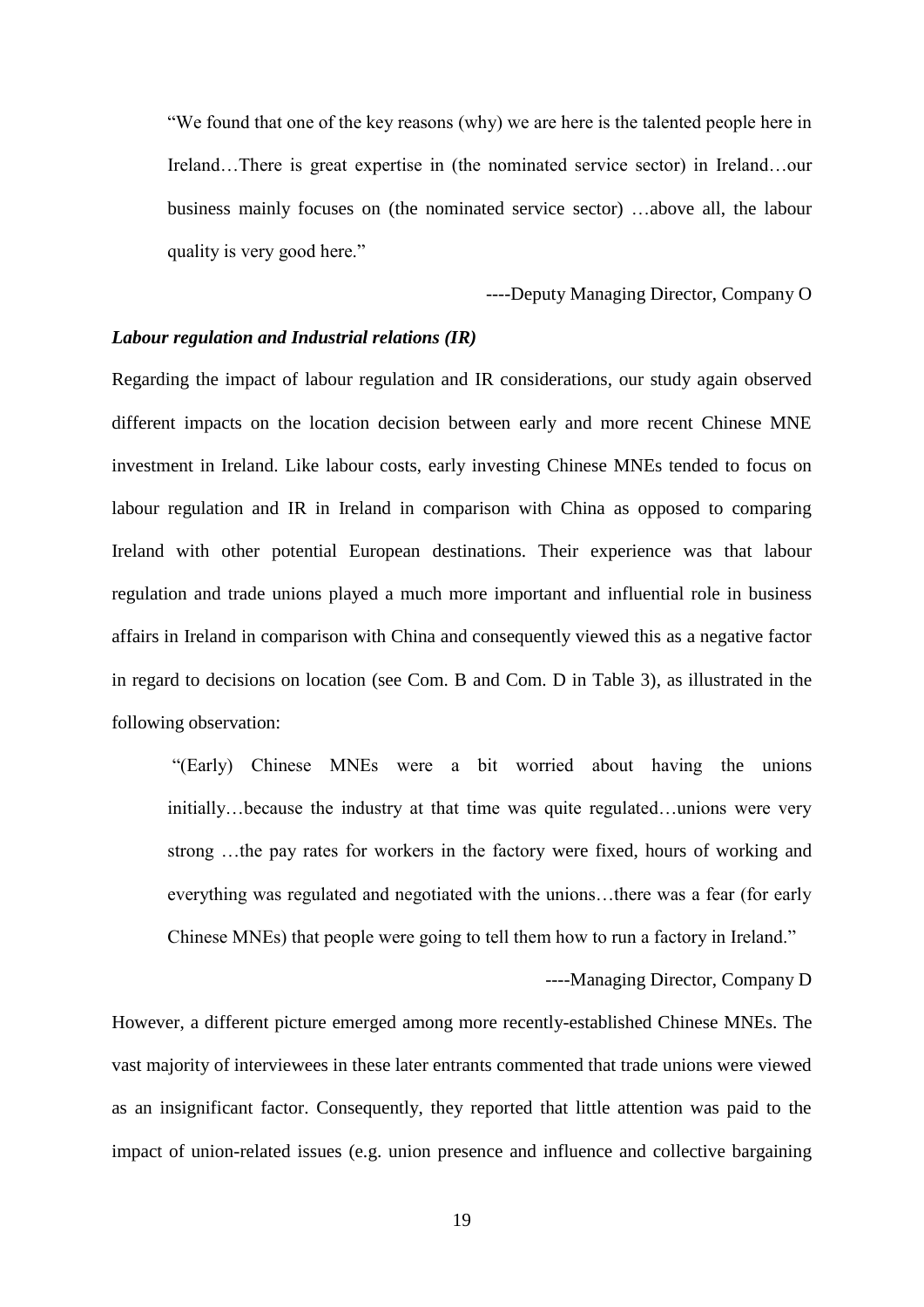coverage) on their location decisions (see Com. I, Com. K, Com. L, Com. N, Com. O and Com. R in Table 3). Regarding labour regulation, the general consensus was that labour regulation on working time, remuneration, overtime, dismissal, redundancy and health and safety had no major bearing on the location decision. Most recently-established MNEs did not view labour regulation as an issue, positively or negatively, impacting on their location decisions (see Com. I, Com. K, Com. L, and Com. R in Table 3).

This work did however identify one specific aspect of employment regulation in Ireland which was identified as problematic. This related to the employment of non-European Economic Areas (EEA) nationals in Ireland. As noted in interviews, Chinese MNEs prefer to transfer staff from their headquarters or to hire Chinese nationals from the local labour market for their Irish subsidiaries (Jackson and Horwitz 2017; Shen and Edwards, 2004), all of which require employment permits from the Irish State. The regulation of employment permits in Ireland is covered by the *Employment Permits Act* (2003-2014) and includes a number of requirements. For example, employers in Ireland are only permitted to hire non-EEA nationals up to 50% of their workforce; employment permits are only granted for highly skilled occupations (such as professionals in ICT, engineering, science, health and senior business managers and executives). Additionally, employers are required to advertise the job vacancies in national or local newspapers or on-line websites for a certain period of time before the appointment of Non-EEA nationals. Findings in this study indicate that these additional requirements and procedures were negatively perceived by Chinese MNEs because of the added workload and costs (see Com. I, Com. K, Com. L, Com. N, Com. O and Com. R in Table 3), as illustrated in the following observation:

"In this service sector, we prefer to hire Chinese or Asian people, because European nationals do not understand (the nominated service sector), and they cannot speak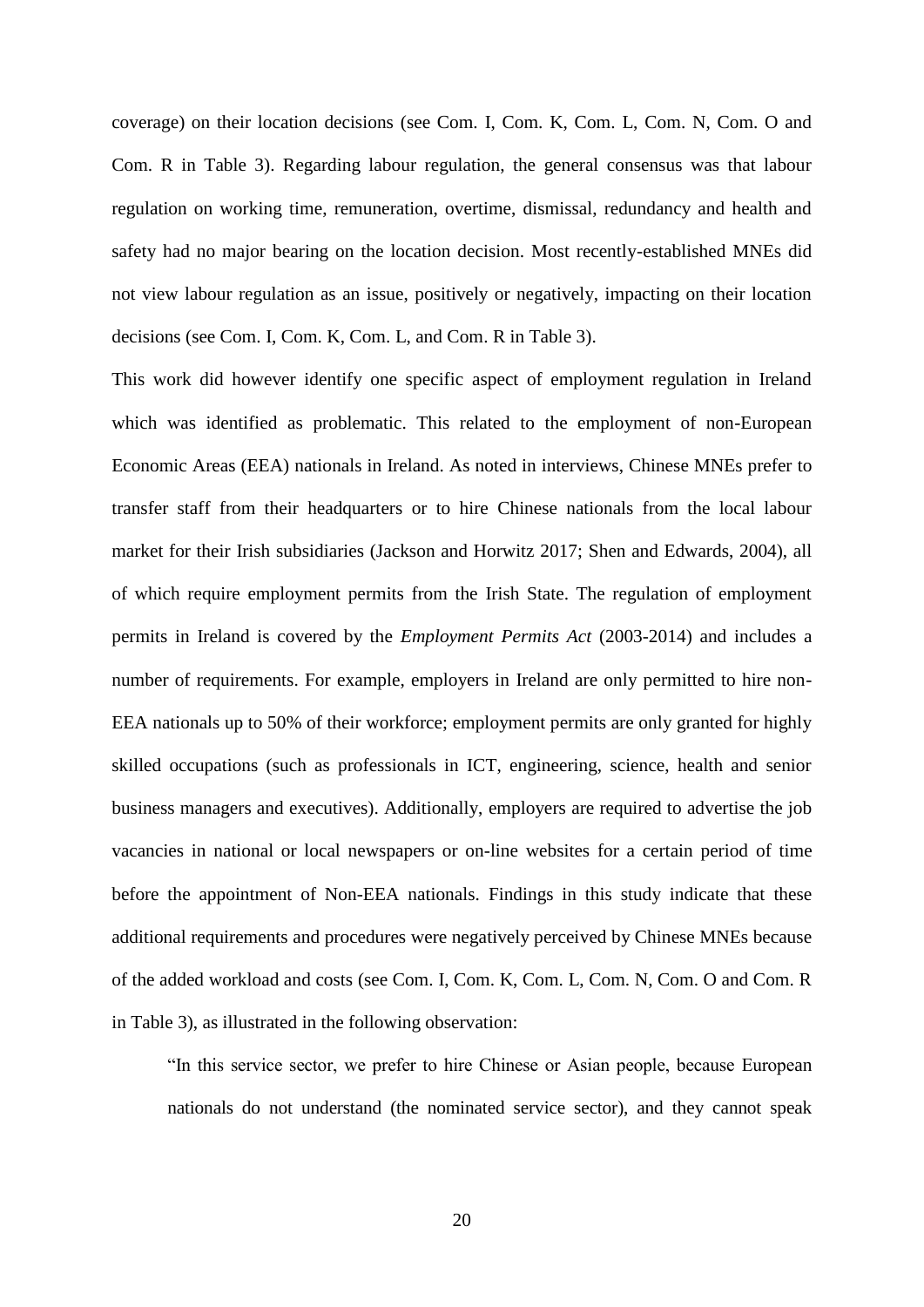Mandarin or understand the Chinese culture…but it's usually more difficult for us to apply (for) visa(s) for our Chinese staff in Ireland than in the UK."

----Regional Manager, Company K

#### **Discussion and analysis**

Having presented empirical findings on the impact of HR/ IR factors on the location decision of Chinese MNEs in Ireland, the paper now considers their import. In so doing, we specifically evaluate the findings on Chinese FDI in Ireland in light of similar studies in the extant literature, notably the available cognate studies on US FDI in Ireland which investigated the impact of broadly equivalent HR/IR factors.

As illustrated above, labour costs were reported as a negative factor impacting on the location decision of early investing Chinese MNEs in Ireland. This is despite the fact that Irish labour costs were then lower than many larger western European countries at the time (Barry, 2004, 2007; MOFCOM, 2009). It also contrasts with evidence from US MNEs of this period who generally perceived Ireland as having comparatively lower labour costs than the US and many of the countries that made up the European Economic Community (EEC) and was therefore, viewed as a positive factor regarding Ireland's attractiveness to inward investing US MNEs in the 1970s and 1980s (Buckley and Ruane, 2006). Arguably, the main reason for this negative perception of Irish labour costs among early Chinese investors was related to the home country's (China's) strong competitiveness in labour costs at the time of investment, i.e. in the 1980s and 1990s (Kang and Jiang, 2012). As already noted earlier in the literature review, Chinese labour costs were significantly lower than that in Ireland in the 1980s and 1990s. For instance, the average of Chinese labour costs in the 1990s were reported as accounting for only 1/12 or 1/14 of the Irish labour costs at the time (China's National Bureau of Statistics, 2001; CSO, 2000). This study found that early Chinese investors tended to focus particularly on the comparative pay differential between China and Ireland and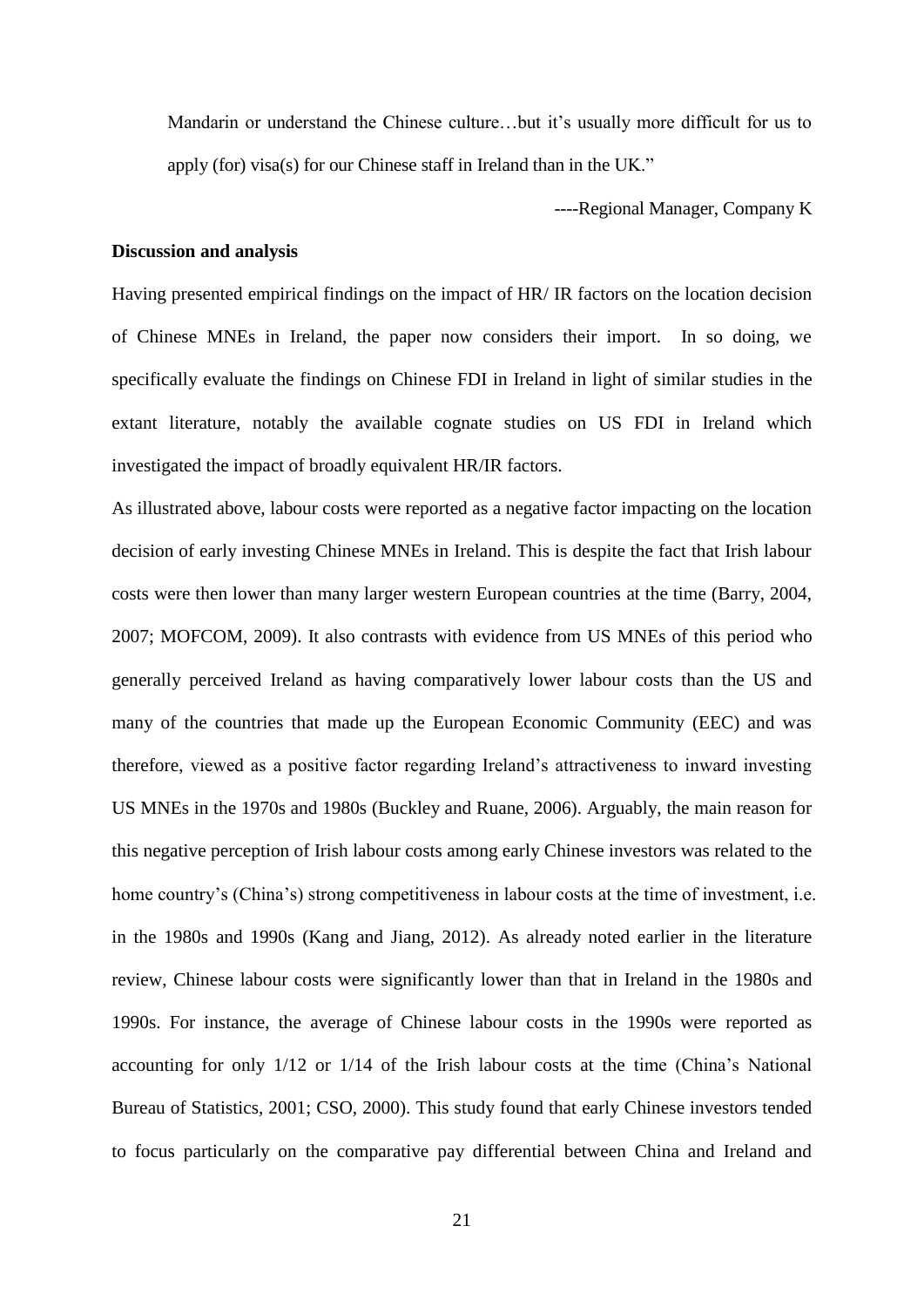consequently tended to underplay, and perhaps have less awareness of, Ireland's comparative advantage in labour costs within the European context of the time. In contrast, more recentlyestablished Chinese firms in Ireland adopted a more pragmatic and possibly more systematic approach in comparing labour costs in Ireland with those in other potential EU locations, rather than simply focusing on host-home country comparison. Thus, labour costs were viewed in far less negative terms and were reported as exerting little impact on the location decision. We identify three broad reasons to help explain the progressive decline in the influence of labour costs on the location decisions of Chinese MNEs in Ireland over time. The first relates to the progressive narrowing of the gap in labour costs between the two nations mostly due to the recent rapid rise in labour costs in China (China's National Bureau of Statistics, 2016) and the reduction in Irish labour costs due to the effects of the global financial crisis from 2008 (CSO, 2016). For instance, while still lagging behind Ireland, the average of China's annual wage has been dramatically increased to the record of approx.  $\epsilon$ 9,000 by the end of 2015 in comparison to the average of Ireland's annual wage of  $\epsilon$ 36,519 in the same year (China's National Bureau of Statistics, 2016; CSO, 2016). Second, as observed from the interview data collected, headquarters of recent Chinese MNEs have developed a better understanding and acceptance of wage differences between China and western developed countries (including Ireland). Third, through profiling the population of Chinese MNEs in Ireland, it is found that the most recent investment by Chinese MNEs in Ireland is very small in terms of numbers employed, with only a handful of Chinese MNEs hiring more than 100 employees. Consequently, labour expenditure was generally very low and not a particularly critical consideration on location decisions (Bellak et al., 2008).

The second issue analysed and compared is the impact of labour quality and labour availability on the location decision of Chinese and US FDI in Ireland. As alluded to earlier, Ireland had a very loose labour market and high unemployment during the 1980s with a much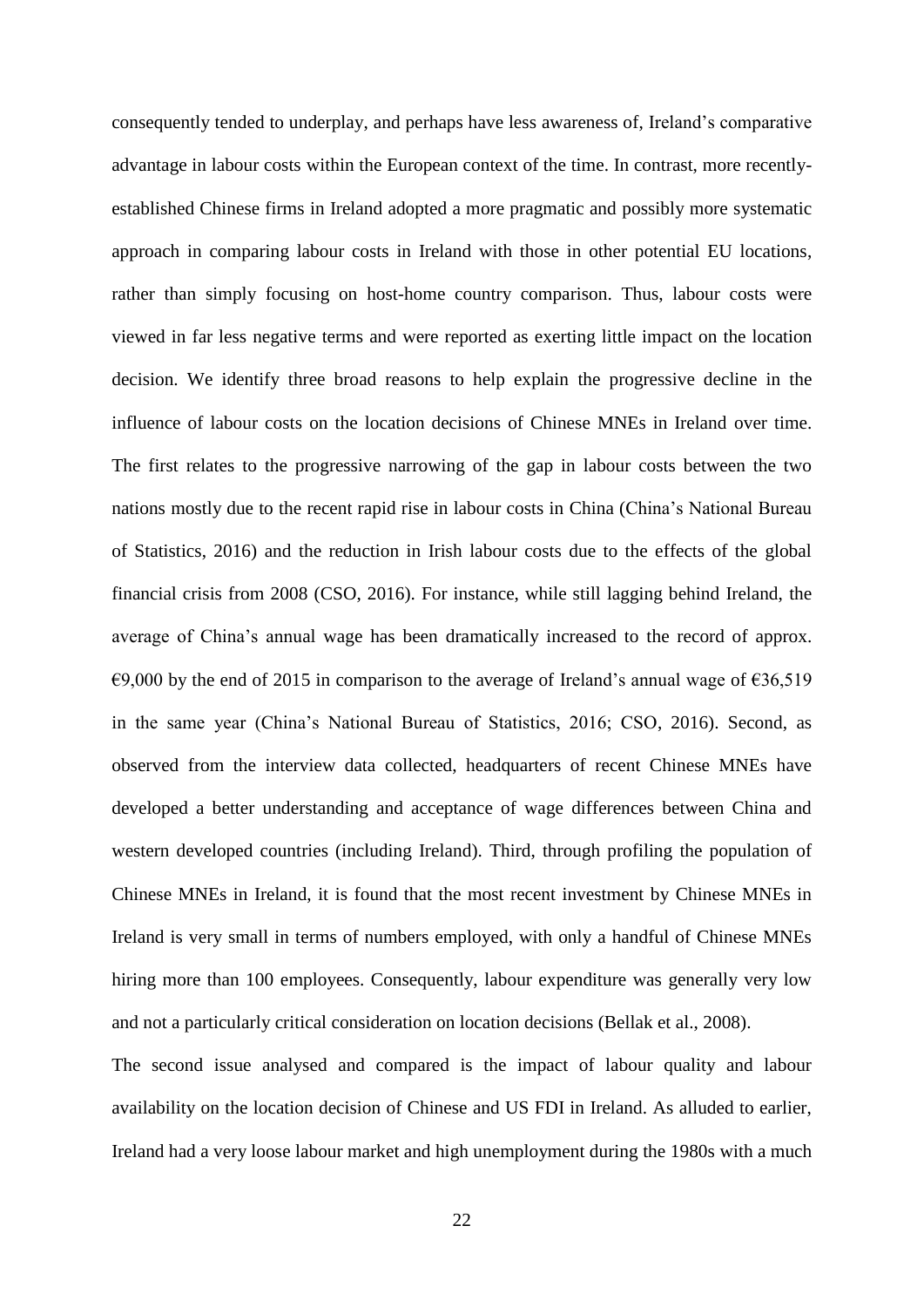higher unemployment rate than many other developed countries such as the US, the UK and Germany during the 1980s (Barry, 2004). When compared to China, Ireland was reported as having a much higher unemployment rate, reaching levels of 17% in the mid-1980s (CSO, 1981-2001). This was perceived by early Chinese MNEs as offering some location advantage, such as greatly facilitating their recruitment and selection activities, and consequently positively impacted on their location decision. Turing to the impact of labour quality, while reported as an insignificant factor on the location decision of early Chinese investors, our evidence shows that labour quality, particularly the availability of specialist skilled labour, was perceived as a more important consideration in the location decisions of more recentlyestablished Chinese firms. This is in line with similar findings on US MNEs in Ireland which identified labour quality as a significant positive factor contributing to the location decision (Ferreira and Vanhoudt, 2004; Gunnigle and McGuire, 2001; Mayuya & Jacobson, 1991). Arguably, the main reason for the increasing importance of labour quality on recent Chinese FDI in Ireland relates to a changing sectoral focus. As noted in Table 2, all of the early Chinese FDI in Ireland was located in the manufacturing sector whereas more recent Chinese FDI was predominantly located in niche services sectors, especially ICT and international financial services. Generally speaking, such niche service sectors have more 'intangible attributes' and 'greater dynamics' when compared to low-value manufacturing industries (Mohanty and Lakhe, 2013). Therefore, labour quality is likely exert to a greater influence on the location decisions of recently-established Chinese MNEs hoping to garner competitive advantage from the 'superior skills' or 'distinctive competencies' of the Irish labour force (Day and Wensley, 1988, p.2).

With respect to the impact of labour regulation and IR, again mixed evidence was found. Ireland is generally perceived in the West as having a somewhat more permissive IR regime than many of its larger EU counterparts (such as Germany) or indeed smaller countries (such

23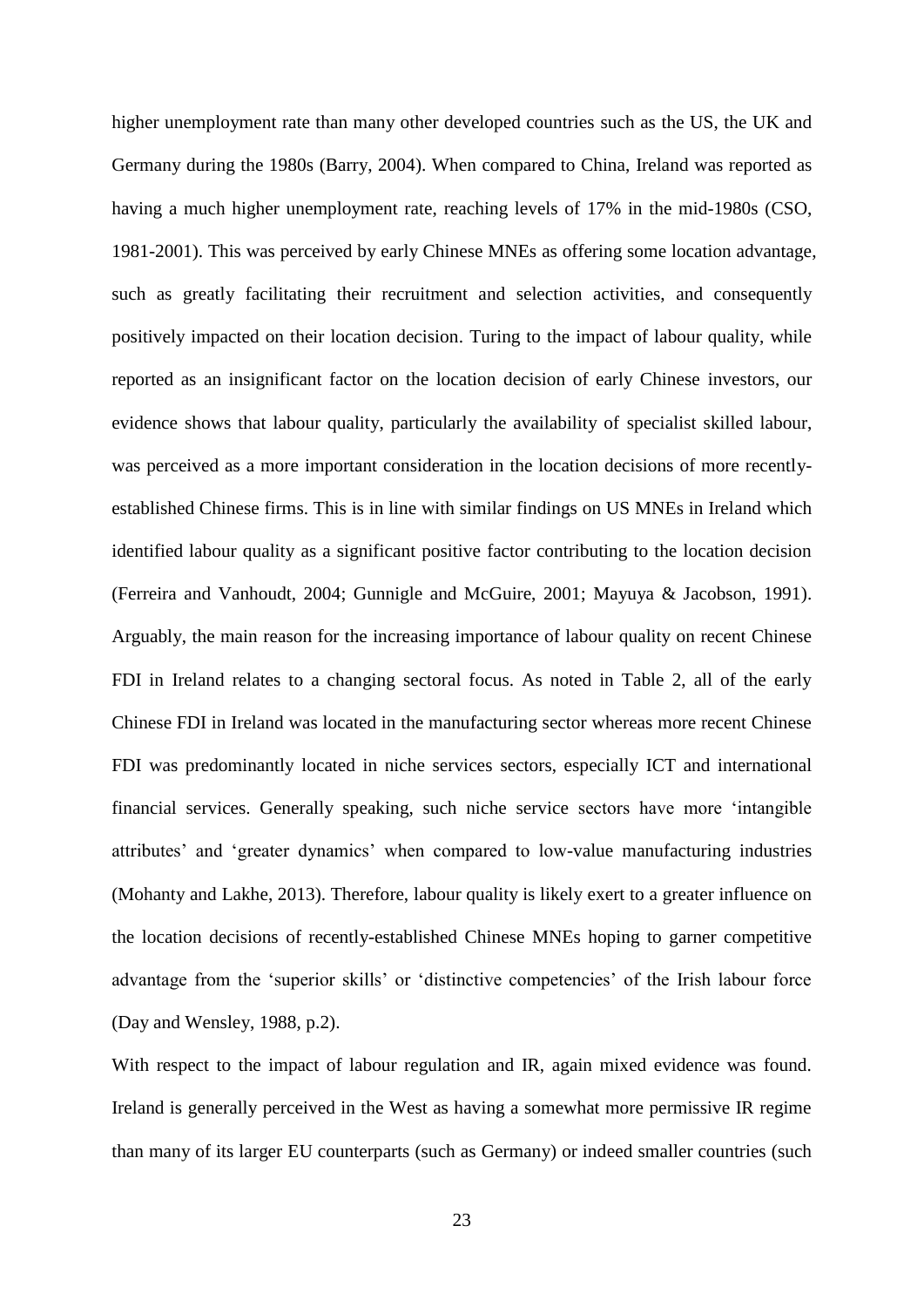as Denmark or the Netherlands) (Lavelle, 2008). This is viewed by US MNEs in particular as conveying 'comparative advantage' on Ireland in attracting inward FDI as a result of relatively less restrictive legislative and IR system and thus a positive factor in attracting US FDI (Gunnigle and McGuire, 2001; Mayuya & Jacobson, 1991). In contrast, this investigation found that labour regulation and IR were reported as having a negative impact on early investing Chinese MNEs. At the time of initial Chinese outward FDI into Ireland (i.e. from the early 1980s), China hugely lagged behind Ireland and other European countries in regard to the extent and enforcement of labour regulation and development their IR system, particularly the extent of independence of Chinese trade unions and the nature and scale of collective bargaining (Warner and Ng, 1999). Reflected in the data collected, the Irish context was characterised by greater labour regulation and trade union influence and power when compared to China, all of which were perceived as creating both extra costs and managerial challenges for early Chinese MNEs. However, when comparing the experience of more recently-established Chinese FDI against US FDI in Ireland, this study identifies diminishing variability between both cohorts of MNEs. For more recently-established Chinese MNEs, the regulation on general labour and employment issues was reported as having no significant impact on the location decision – this is at a time of falling trade union density but a growing body of employment legislation in Ireland. This may in part be attributed to the impact of China's new labour laws (revised in 2001) and a growing awareness and usage of the legal arena by Chinese workers (Chan, 2005).

Overall, our findings on Chinese MNEs in Ireland provide a somewhat mixed picture. As elaborated above, labour costs, labour regulation and IR were generally reported as causing some disadvantages rather than creating any so called *O-L-I advantages* for early Chinese MNEs and consequently they were identified as negative factors impacting on early Chinese MNEs. In contrast, for recent Chinese MNEs, these HR/IR issues were no longer viewed as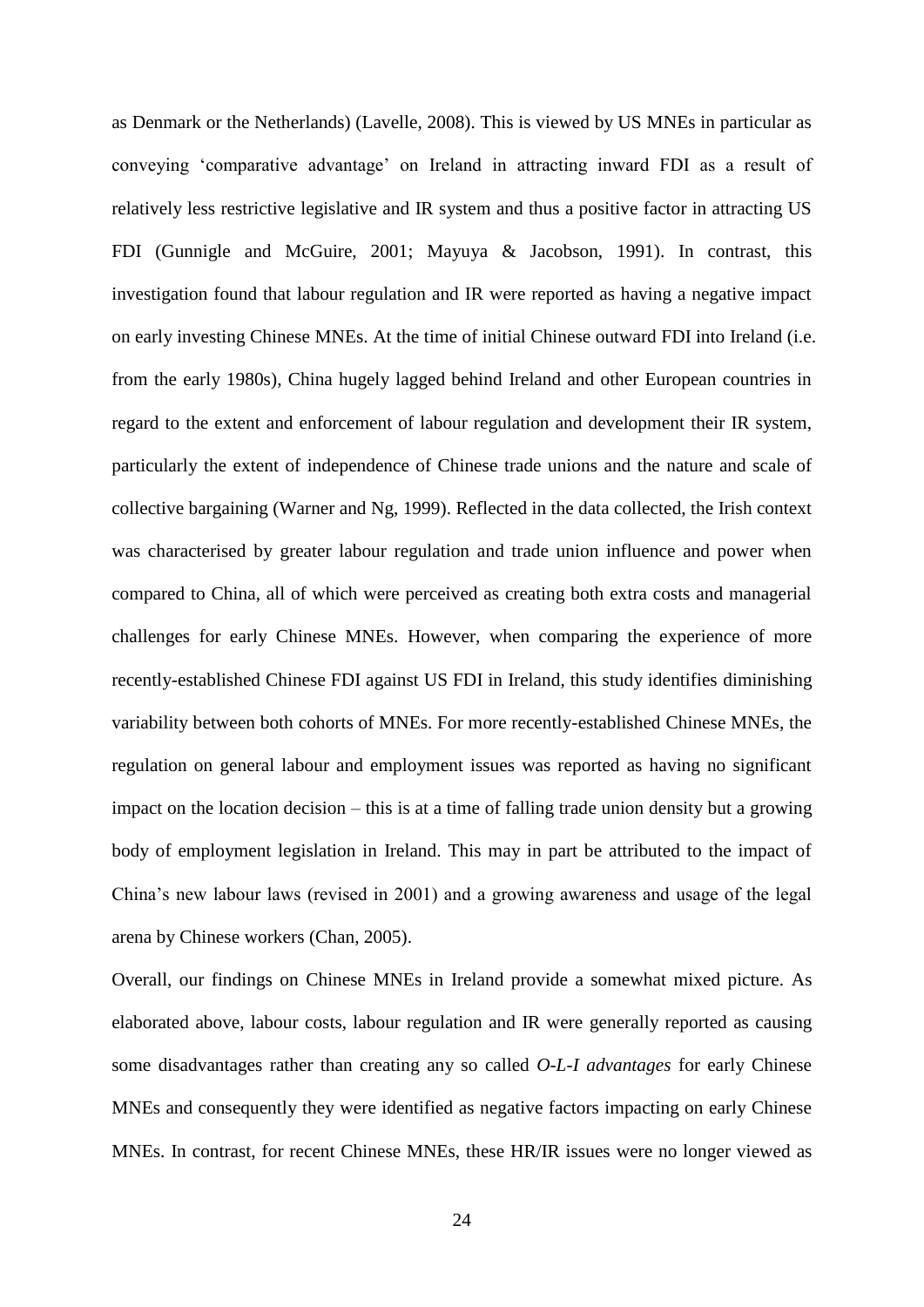causing major disadvantages, mainly attributed to the narrowing wage and regulatory gaps between Ireland and China and to Chinese headquarters' greater understanding of the nuanced differences between the two nations in relevant HR/IR aspects. However, neither were they creating any important *O-L-I advantages* and consequently they were generally found to have no significant impact on the location decision of recent Chinese MNEs. Regarding labour quality, while identified as an insignificant factor on early Chinese MNEs, it was generally perceived as creating some important location and ownership advantages for recently-established Chinese MNEs and thus was perceived as a positive factor on their location decision primarily due to their changing sectoral focus.

In light of the extant findings on US MNEs in Ireland, this work observed no great differences in regard to the impact of HR/IR factors on the location decision of US and Chinese MNEs in Ireland. However, in regard to process, it was generally found that US MNEs engaged in a more overt and deliberate evaluation of the HR/IR regime of potential host locations according to a reasonably-specific set of criteria. In contrast, Chinese MNEs seemed somewhat less systematic in their approach to the evaluation of the HR/IR regime of potential host locations for their FDI activities. This may well be due to the fact that Chinese MNEs are comparative latecomers to 'internationalisation' in the modern era and consequently may be disadvantaged due to their relatively lower levels of experience in evaluating foreign locations (McDonnell et al., 2014). Of course this finding must be accompanied by the caveat that while having reliable and representative data from a very large numbers of US MNEs in Ireland, the opposite is the case for Chinese MNEs where there has been little or no empirical investigation of the small numbers of Chinese MNEs in Ireland.

More broadly, our findings suggest that HR/IR issues are rarely 'deal-breakers' in decisions on the location of MNE subsidiaries. Consequently, scholars must look outside the HR/IR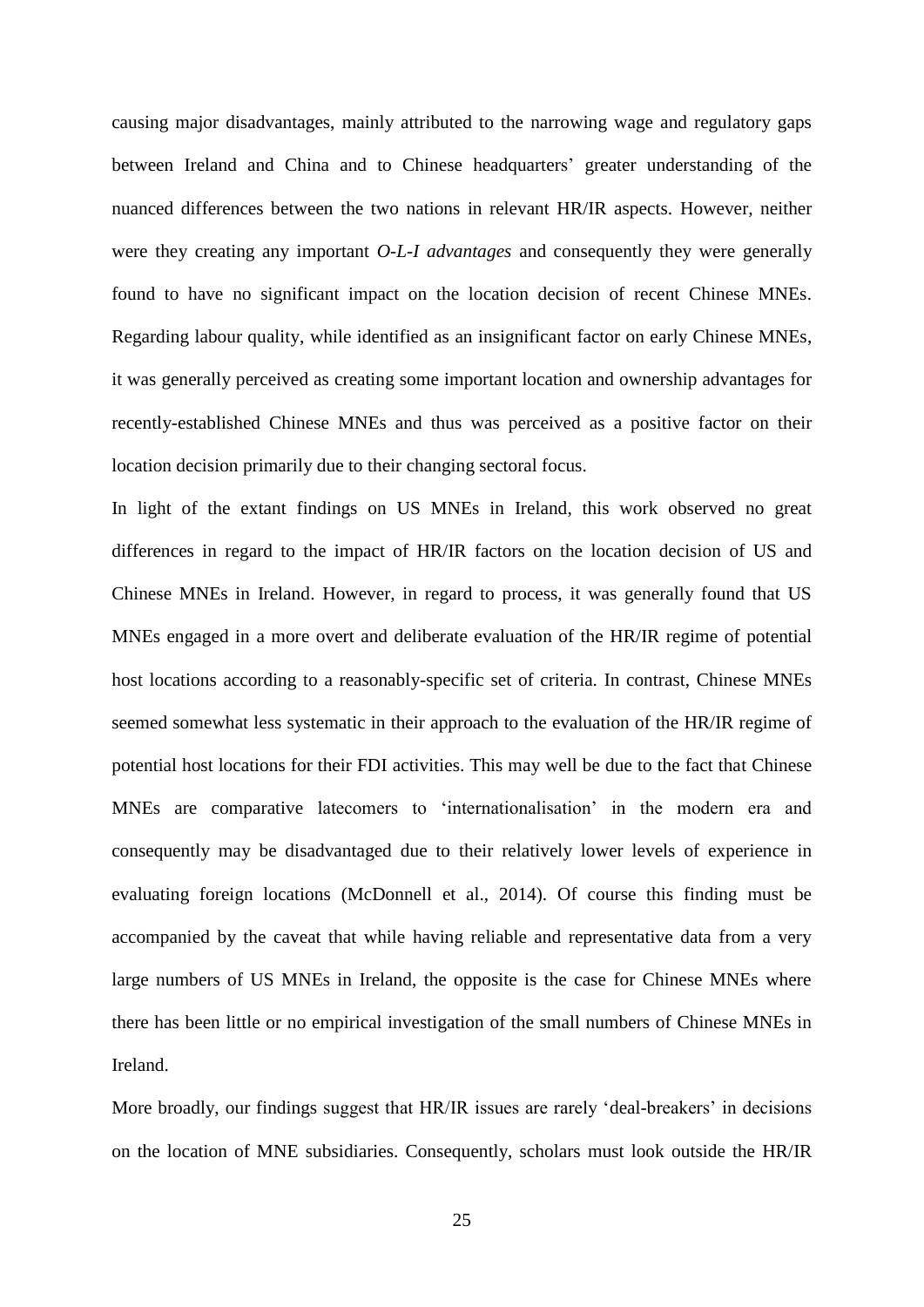domain to explain the low levels of Chinese FDI in Ireland when compared to the US. The most fruitful line of inquiry in this regard is to investigate the primary investment motives of US and Chinese FDI. In this investigation of Chinese FDI in Ireland, it was found that the first wave of investment by Chinese MNEs was not related to traditional economic motives (e.g. market seeking or resource seeking) (Dunning, 1993, 2000), but rather to geo-political reasons. All of the early investing Chinese MNEs in Ireland (see Table 2) originated from Hong Kong (HK). As reflected in our empirical data, their investment behaviours were mainly driven by non-economic reasons, specifically the political unrest occurring in the home region of HK at the time of investment (i.e.1980s). These geo-political motives proved dominant and rendered managerial and organisational factors such as HR/IR less significant. Quite a few senior executive respondents in these MNEs commented that a high level of political unrest and uncertainty existed in HK before the transfer of governance to mainland China (Carroll, 2007). Emanating from fears of re-integration with mainland China and possible loss of investment, this unrest spurred members of the HK business community to actively investigate opportunities to move investment to 'safer' locations outside of HK and mainland China to protect their financial interests (Carroll, 2007; Li, 1997). However, HK's political upheaval proved transitory and was largely resolved later in the 1990s, primarily due to 'Beijing's non-interference' in HK's affairs as permitted before the handover that in turn conveyed 'a rising public confidence' in HK's political future (Carroll, 2007, p.222). Correspondingly, all of the early investing Chinese MNEs in Ireland progressively exited their Irish investments after the HK political settlement. Therefore, the political unrest before HK's handover, identified as one primary motive for early Chinese FDI in Ireland, and its later 'settlement' explains the limited longevity of Chinese FDI into Ireland before the turn of the millennium.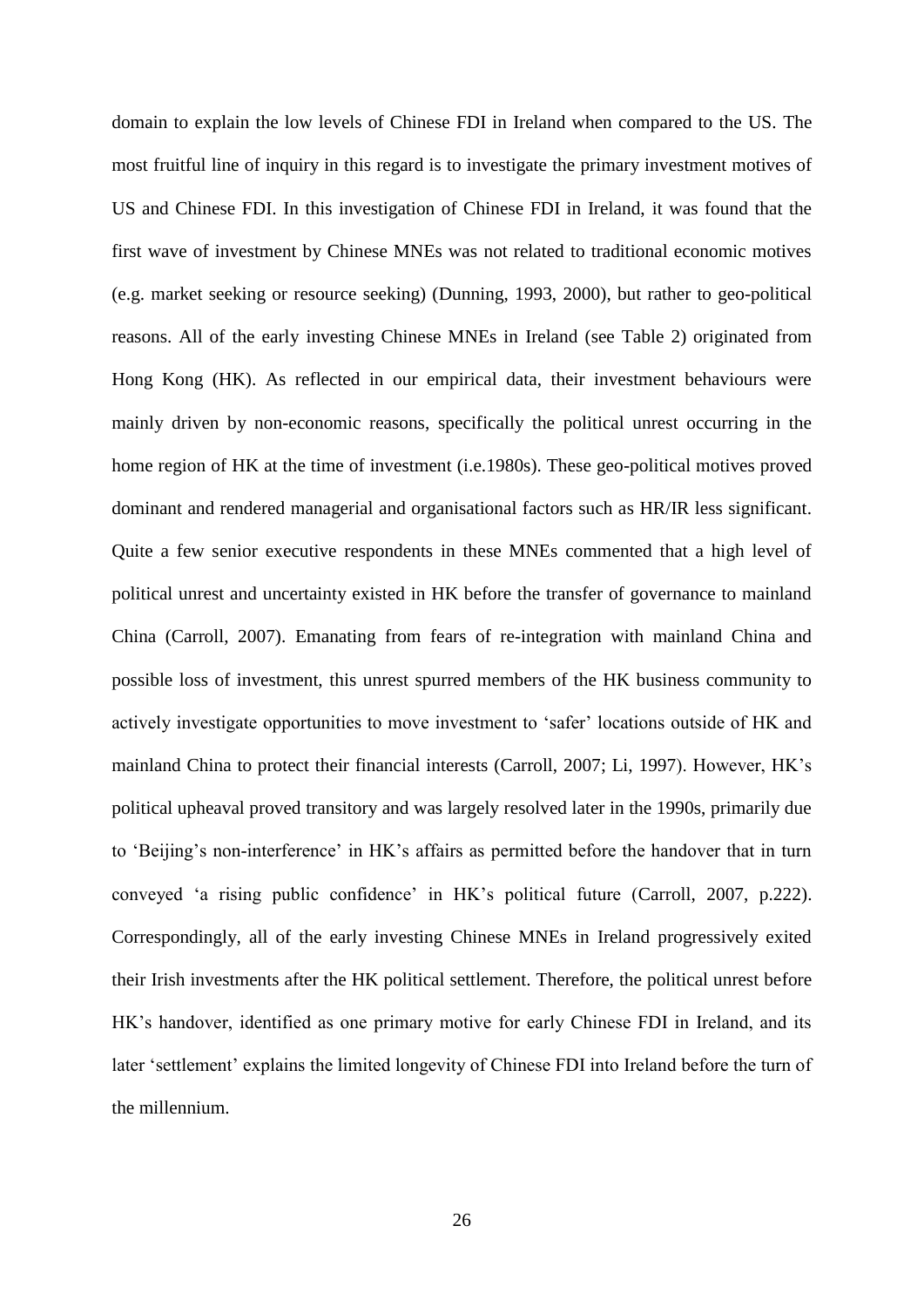In effect, Dunning's (1993, 2000) theoretical framework on MNEs' investment strategies provides further explanation for the low levels of Chinese FDI into Ireland. According to Dunning (1993, 2000), FDI activities are categorised into market-seeking, resource-seeking, efficiency-seeking and strategic-asset-seeking. Turning to the Irish context, in accordance with extant studies, the predominance of its inward FDI can be characterised as primarily 'efficiency-seeking' (Barry, 2007; Barry and Bergin, 2012). For instance, the majority of US FDI in Ireland can be categorised as 'efficiency-seeking' and consequently attracted to Ireland due to, *inter alia*, its membership of the EU, low corporate tax, labour availability, quality and flexibility and its permissive employment regulation and industrial relations system in comparison with many other EU countries (e.g. Germany, France and UK) (Gunnigle and McGuire, 2001; Mayuya & Jacobson, 1991). In contrast, extant literature indicates that the great bulk of Chinese outward FDI is generally perceived as either marketor resource-seeking, both criteria on which Ireland generally performs quite poorly (Cooke, 2012; Deng, 2004). Only very limited evidence is found to suggest that Chinese outward FDI is driven by efficiency motives in regard to factors such as taxation, supply chain logistics or labour issues (Buckley et al., 2008; Kang and Jiang, 2012). Indeed, the apparently limited emphasis on efficiency-seeking among Chinese MNEs contrasts with Ireland's particular reputation for attracting efficiency-seeking FDI, particularly its impressive track record in attracting high levels of efficiency-seeking US FDI. Thus, the fact that Ireland attracts very low levels of Chinese FDI is not all that surprising in spite of its status as one of most FDIdependent economies in the world and its particular attractiveness to US MNEs. Our analysis offers three possible explanations for the limited efficiency-seeking motivation among Chinese FDI observed in general and in Ireland in particular. Firstly, it might be attributed to home country's (China's) strong comparative advantages associated with labour costs, labour supply and relevant IR legislation as addressed previously (Kang and Jiang, 2012). Secondly,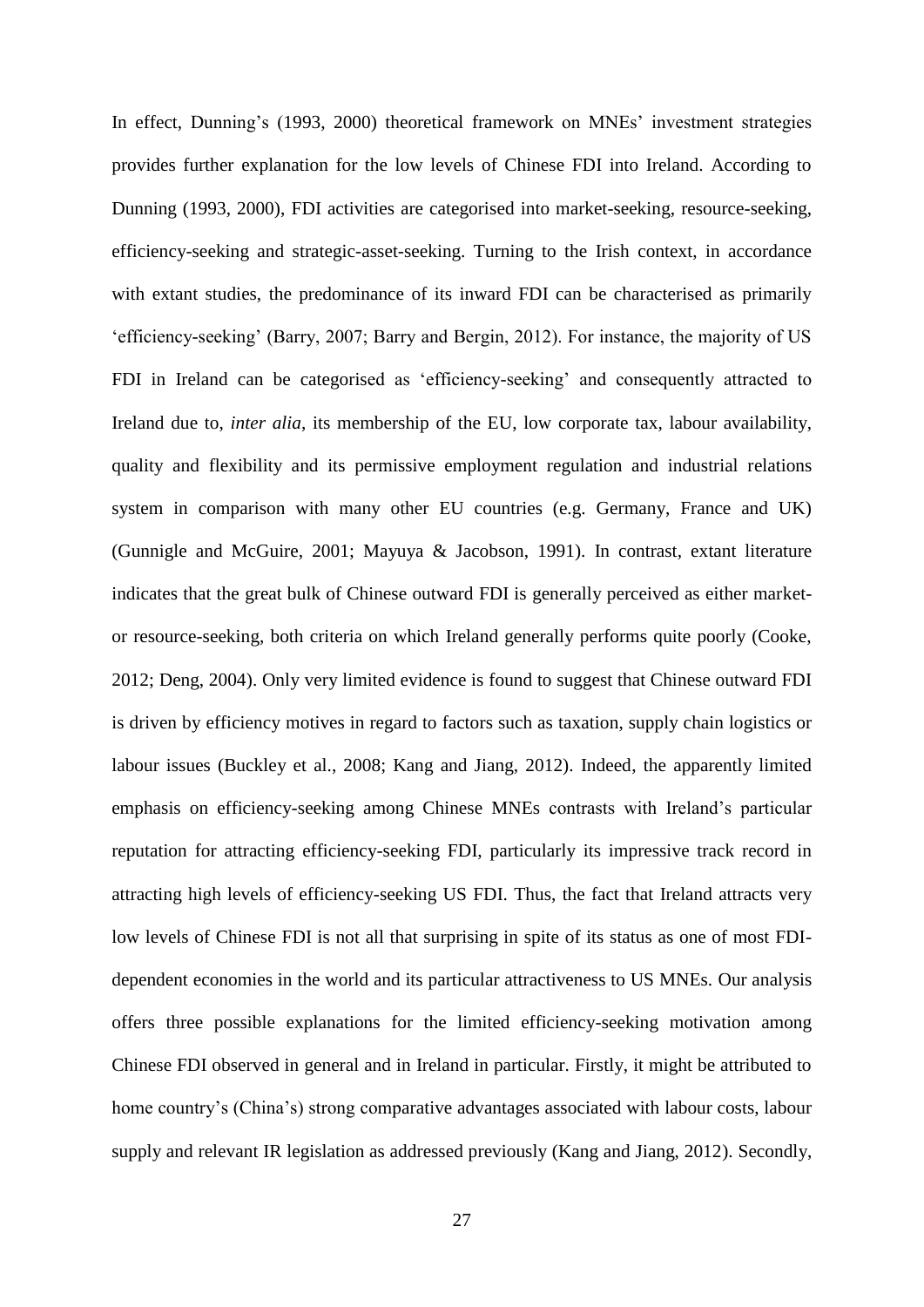it might relate to the observation that Chinese MNEs are not always 'profit maximisers' because they don't operate under the same free market pressures to deliver 'shareholder value' as compared to US MNEs (Independent expert respondent). A third related reason relates to the central role of the State (i.e. the Communist party in China) which is perceived as playing a much more influential role in the internalisation of Chinese MNEs and this role does not prioritise short-term profit and performance (Buckley et al., 2007, 2008). In marked contrast to the US, the Communist Party is an advocate and supporter of state-owned enterprises and also operates as a form of gate-keeper in approving and facilitating FDI by Chinese firms (Zweig and Bi, 2005). This role may embrace financial and other forms of support which lessen the market pressures on some Chinese MNEs to maximise efficiencies. Such 'market imperfections' may go some way in explaining why Chinese firms in Ireland do not appear to as incentivised as their US counterparts by conventional market-based incentives to attract FDI, notably in Ireland the prospect of paying low corporation tax as their US counterparts.

#### **Conclusion**

Our paper offers some preliminary theoretical and practical contributions. Firstly, the paper contributes some initial empirical evidence and useful insights to the growing body of literature on Chinese FDI/MNEs. It found that HR/IR considerations exerted a mixed impact on the location decision of early and recent Chinese FDI into Ireland. Specifically, labour costs, labour regulation and IR were identified as factors negatively impacting on early Chinese MNEs but had no significant impact on the location decision of recent Chinese MNEs. This is mainly attributed to the narrowing wage and regulatory gaps between Ireland and China and to Chinese headquarters' greater understanding of the nuanced HR/IR differences between the two nations. Labour quality was identified as an insignificant factor on early Chinese MNEs but perceived as a positive factor on recently-established Chinese MNEs primarily due to a changing sectoral focus.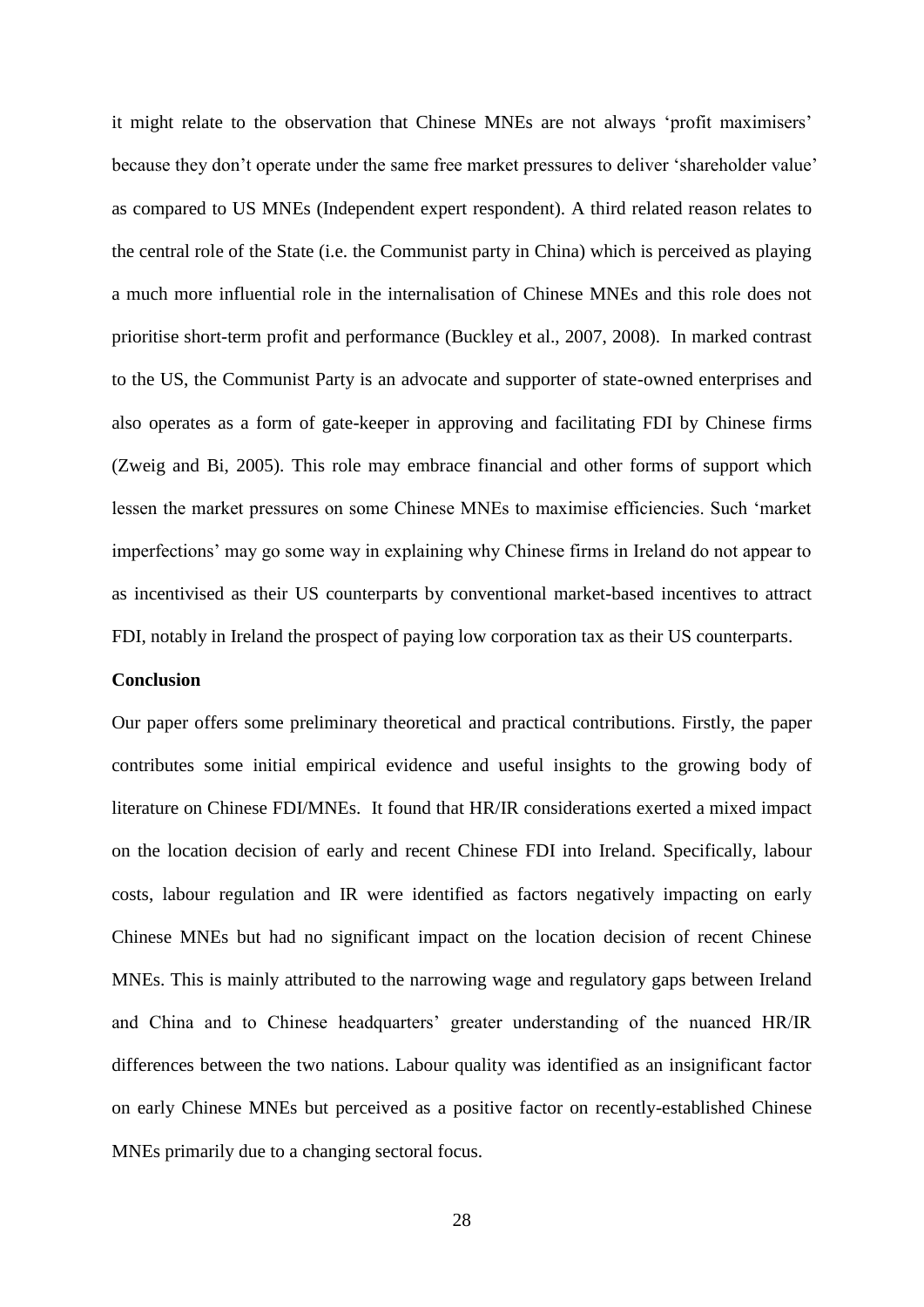Secondly, this study contributes to knowledge on Chinese MNEs in comparison to MNEs from other western countries, particularly the US. Interestingly, our findings indicate that the HRM/IR experience of Chinese FDI in Ireland mirrors, in certain respects, that of US FDI and FDI from certain other countries. However, this study also highlights differences in regard to process, with Chinese MNEs generally engaging in a less systematic evaluation of potential foreign locations when compared to their US counterparts.

Finally, this work sheds light on a somewhat anomalous phenomenon in international business, *vis-a-vis* the low levels of Chinese FDI in a country widely seen as a magnet for MNE activity. While finding that HR/IR factors offer limited explanation for this issue, this work identifies two possible factors to explain the paucity of Chinese FDI in Ireland. The first relates to the Hong Kong 'crisis' whereby Ireland experienced an increase in FDI from China (Hong Kong) which proved transitory in that almost all of this investment dissipated as a result of the subsequent integration of Hong Kong with mainland China. The second more generic factor which may explain Ireland's very limited attraction to Chinese MNEs is its focus on attracting 'efficiency-seeking' FDI whereas the historical focus of much Chinese outward FDI is either market- or resource-seeking.

More broadly, this study also provides valuable information and implications for both Irish and Chinese policy-makers and institutional actors. Notably, it highlights the impact of geopolitical factors on the location decisions of Chinese MNEs in Ireland, for example the Hong Kong crisis, and more generally the central role of the state via the Chinese Communist Party in influencing the extent and nature of outward FDI from China.

Finally, we might mention some limitations in regard to our work. While this study represents an original investigation of the location of Chinese firms in a small but highly globalised western economy, the low level of investment by Chinese firms in Ireland greatly limited our capacity to conduct a representative study and rather led us to deploy a qualitative approach.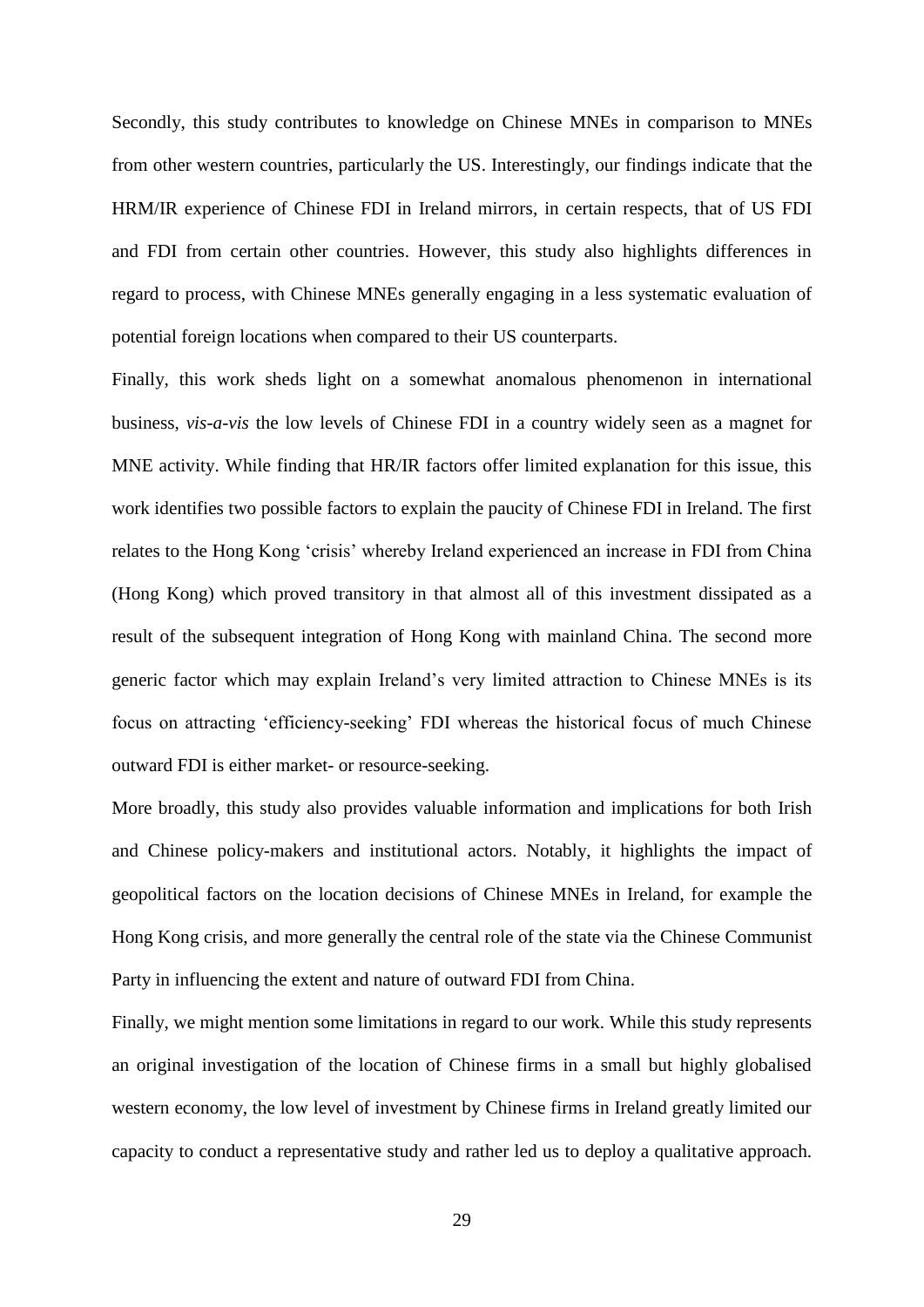Clearly the issues unearthed in this paper merit more comprehensive empirical inquiry and more structured comparative studies, ideally in comparison to other small to medium-sized developed economies where Chinese firms invest. This would establish the extent to which the Irish findings are replicated or whether they are possibly 'outliers' with respect to their HR/IR experience and their investment motives and strategies.

## **References**

- Bailey, D. and Lenihan H. (2015) 'A Critical Reflection on Irish Industrial Policy: A Strategic Choice Approach', *International Journal of the Economics of Business*, Vol. 22 No.1, pp.47-71.
- Barry, F. (2004) 'Export-platform foreign direct investment: The Irish experience', *EIB Papers*, Vol. 9 No. 2, pp. 8-37.
- Barry, F. (2007) 'Foreign direct investment and institutional co-evolution in Ireland', *Scandinavian Economic History Review*, Vol. 55 No. 3, pp. 262-288.
- Barry, F. and Bergin, A. (2012) 'Offshoring, inward investment and export performance in Ireland', *IIIS Discussion Paper*, No. 393, Trinity College Dublin, Dublin, February, URL: <http://www.tcd.ie/iiis/documents/discussion/pdfs/iiisdp393.pdf> (accessed July 2015).
- Bellak, C., Leibrecht, M. and Riedl, A. (2008) 'Labour costs and FDI flows into Central and Eastern European countries: A survey of the literature and empirical evidence', *Structural Change and Economic Dynamics*, Vol.19 No. 1, pp. 17-37.
- Blomkvist, K. & Drogendijk, R. (2016) 'Chinese outward foreign direct investments to Europe', *European Journal of International Management*, Vol. 10, No. 3, pp. 343- 358.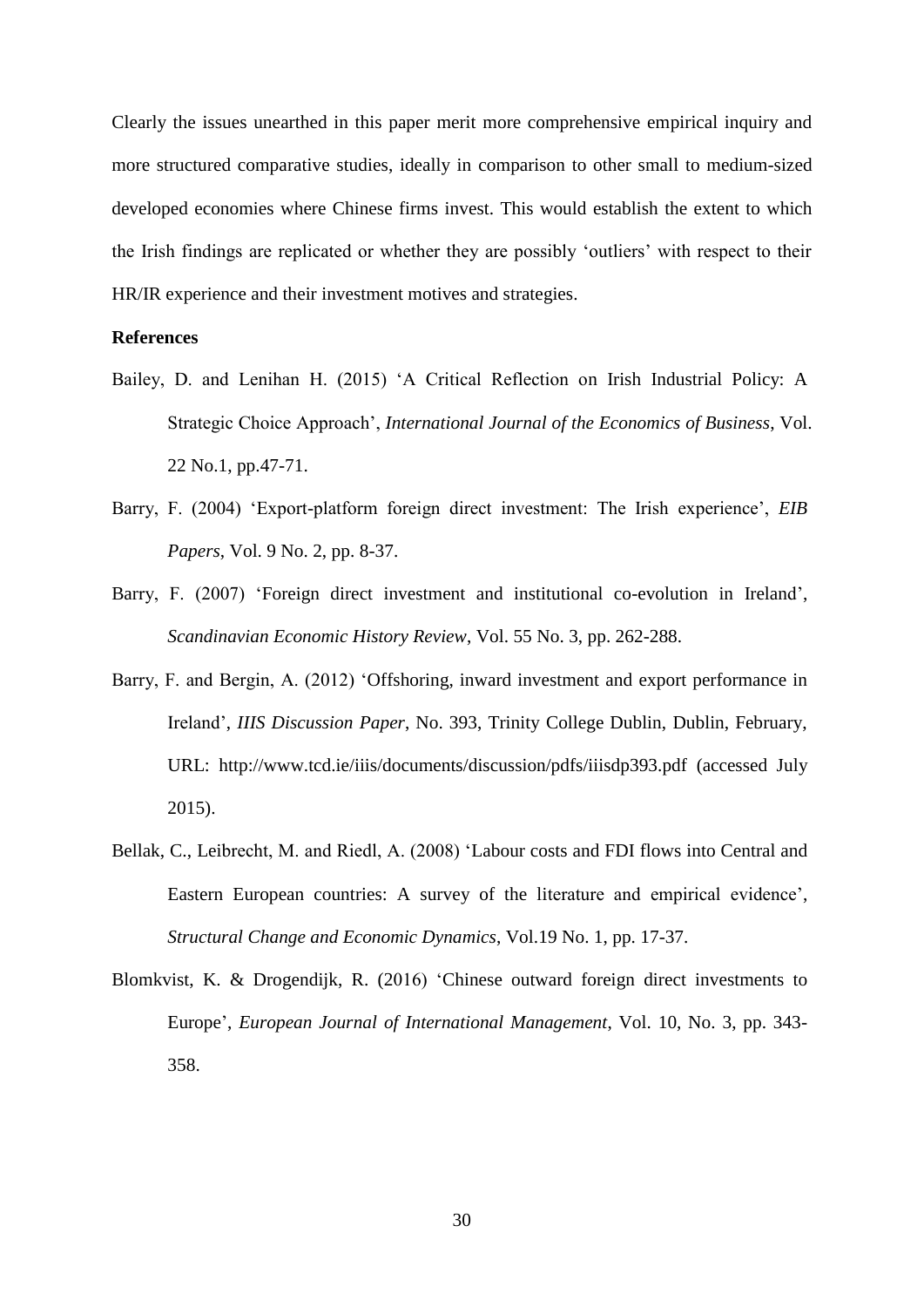- Bognanno, M.F., Keane, M.P. and Yang, D. (2005) 'The influence of wages and industrial relations environments on the production location decisions of U.S. multinational corporations', *Industrial and Labor Relations Review*, Vol. 58 No. 2, pp. 171-200.
- Boxall, P. (1999) 'Building the Theory of Comparative HRM' in M. Poole (Ed.) *Human Resource Management: Critical Perspectives on Business and Management*, London: Routledge.
- Buckley, P.J. (2007) 'The strategy of multinational enterprises in the light of the rise of China', *[Scandinavian Journal of Management](http://econpapers.repec.org/article/eeescaman/)*, 2007, Vol. 23, No., pp.107-126.
- Buckley, P.J., Clegg, L.J., Cross, A.R., Liu, X., Voss, H. and Zheng, P. (2007) 'The determinants of Chinese outbound foreign direct investment', *Journal of International Business Studies*, Vol. 38 No. 4, pp. 499-518.
- Buckley, P.J., Cross, A.R., Tan, H., Liu, X. and Voss, H. (2008) 'Historic and emergent trends in Chinese outward direct investment', *Management International Review,* Vol. 48 No. 6, pp. 715-747.
- Buckley, P.J. and Ruane, F. (2006) 'Foreign direct investment in Ireland: Policy implications for emerging economies', *The World Economy*, Vol. 29 No. 11, pp. 1611-1628.
- Carroll, J.M. (2007) *[A concise history of Hong Kong,](https://books.google.co.uk/books?id=fQofAAAAQBAJ&lpg=PA195&ots=uNIpAfQ-bW&dq=Governor%20Wilson%20met%20PRC%20Premier%20Li%20Peng%20in%20Beijing&pg=PA195#v=onepage&q=Governor%20Wilson%20met%20PRC%20Premier%20Li%20Peng%20in%20Beijing&f=true)* Rowman & Littlefield Publishers, Inc., U.S.A.
- Central Statistics Office (1981-2001) *Statistical Bulletins 1980-2001), Cork: Central Statistics Office*
- Central Statistics Office (2016) *Archive of Industrial Earnings and Hours Worked in Ireland*, URL: <http://www.cso.ie/en/statistics/earnings/archive/releasearchive2016/> (accessed in January 2017).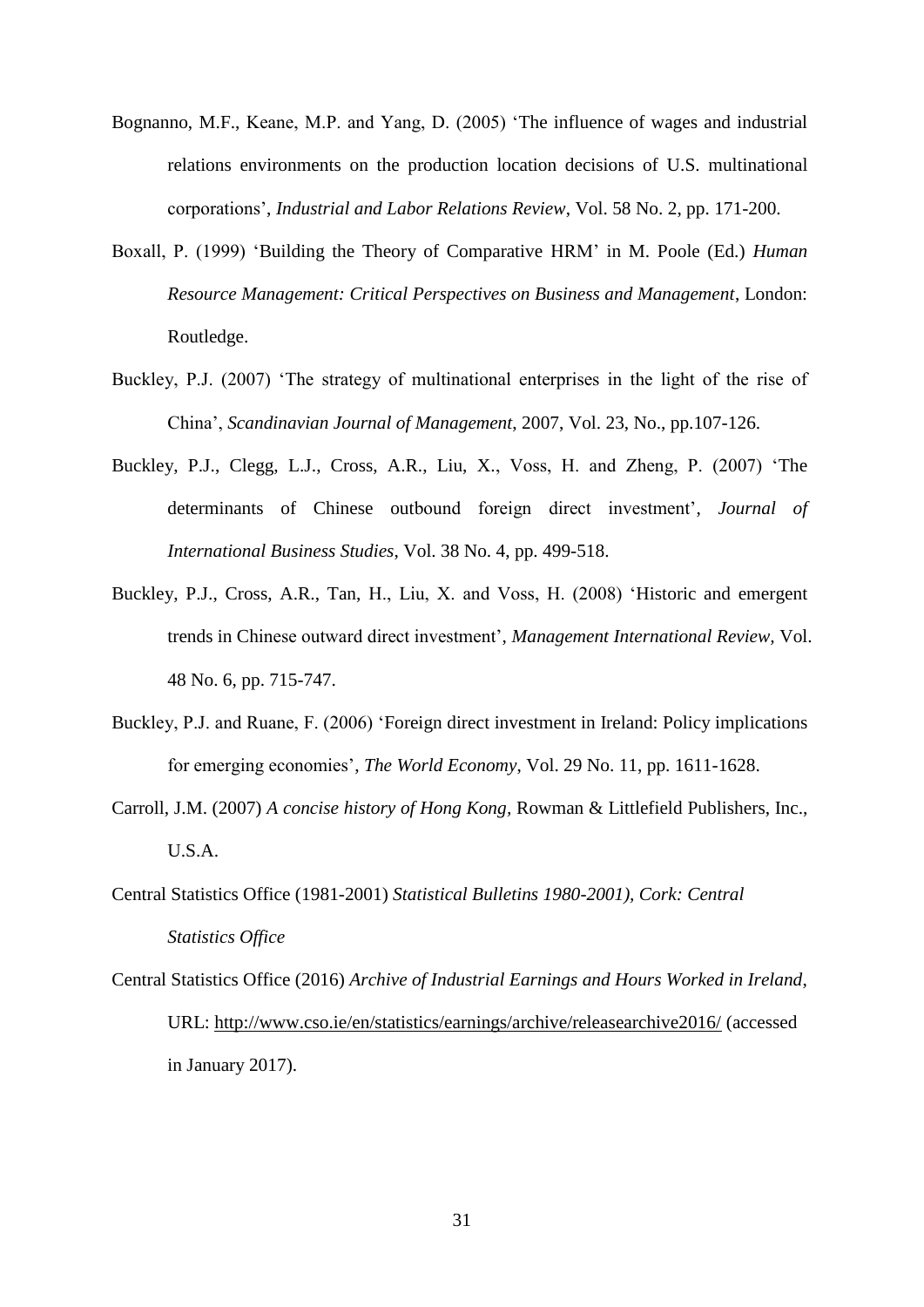- Chan, A. (2005) 'Recent trends in Chinese labour issues—Signs of change', *China Perspectives,* No. 57, January - February, URL: http:// chinaperspectives.revues.org/1115 (accessed March 2015).
- Cheng J.L. (2007) ['Critical issues in international management research: an agenda for](http://www.inderscience.com/info/inarticle.php?artid=12915)  [future advancement'](http://www.inderscience.com/info/inarticle.php?artid=12915), *[European Journal of International](http://www.inderscience.com/jhome.php?jcode=ejim) Managemen*t*,* [Vol. 1, No.](http://www.inderscience.com/info/inarticletoc.php?jcode=ejim&year=2007&vol=1&issue=1/2)   $1/2$ , pp.23 – 38.
- Cheng, L.K. and Kwan, Y.K. (2000) 'The location of foreign direct investment in Chinese regions: Further analysis of labour quality', in Ito, T. and Krueger, A.O. (Eds.), *The Role of Foreign Direct Investment in East Asian Economic Development*, University of Chicago Press, Chicago, pp. 213-238.
- China's National Bureau of Statistics (2001) *China Statistical Yearbook 2001*, URL: <http://www.stats.gov.cn/tjsj/ndsj/> (accessed January 2017).
- China's National Bureau of Statistics (2016) *China Statistical Yearbook 2016*, URL: <http://www.stats.gov.cn/tjsj/ndsj/> (accessed January 2017).
- Collings, D.G. (2008) 'Multinational corporations and industrial relations research: a road less travelled', *International Journal of Management Reviews*, Vol.10, No. 2, pp. 173-193
- Cooke, F.L. (2012) 'The globalization of Chinese telecom corporations: strategy, challenges and HR implications for the MNCs and host countries', *The Journal of Human Resource Management*, Vol. 23 No. 9, pp. 1832-1852.
- Cooke, F.L. and Lin, Z.H. (2012) 'Chinese firms in Vietnam: investment motives, institutional environment and human resource challenges', *Asia Pacific Journal of Human Resources*, Vol. 50 No. 2, pp. 205-226.
- Cooke, W.N. (1997) 'The influence of industrial relations factors on U.S. foreign direct investment abroad', *Industrial and Labor Relations Review*, Vol. 51 No. 1, pp. 3-18.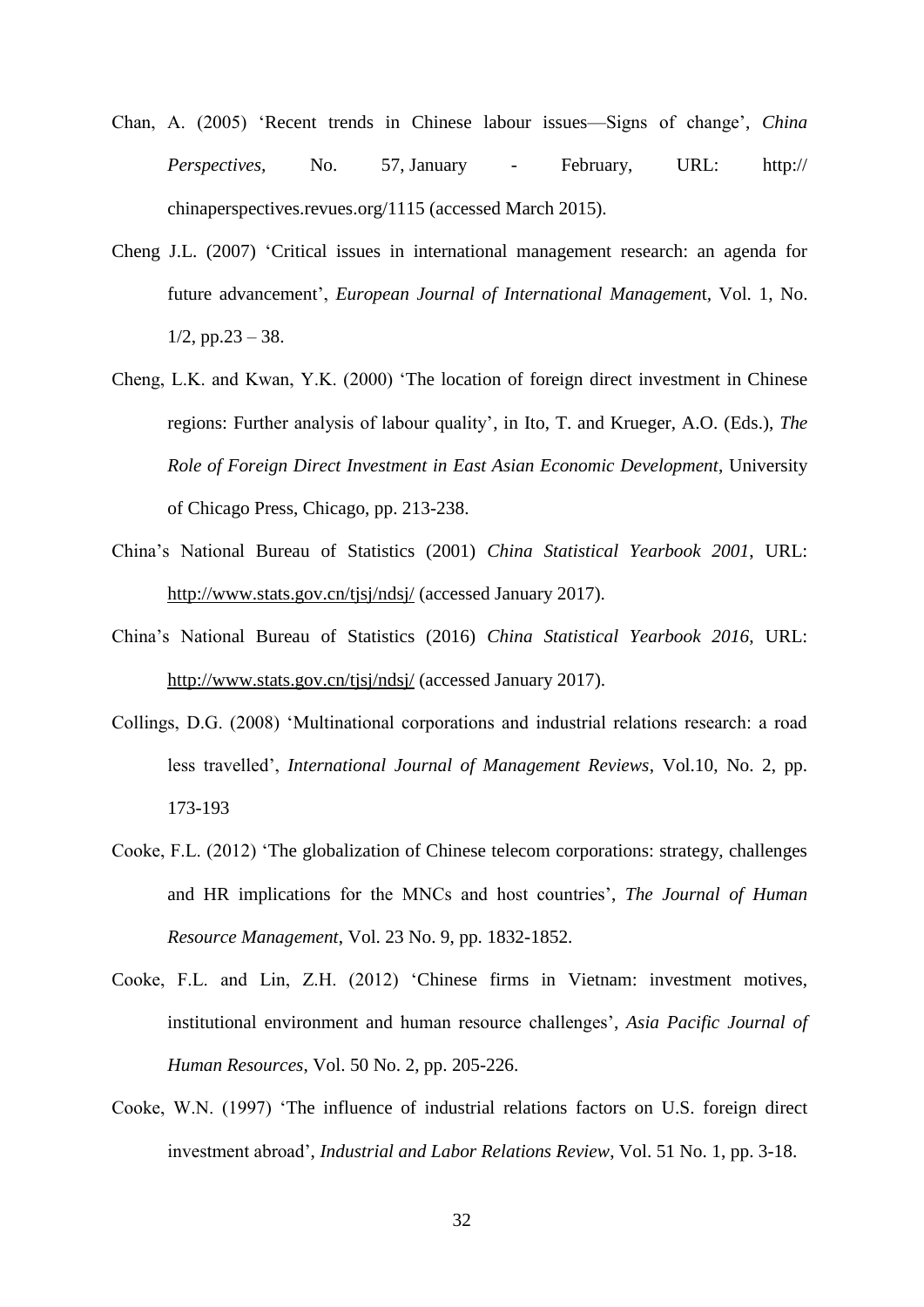- Cooke , W. N. & Noble , D. S. (1998) 'Industrial Relations System and US foreign direct investment abroad', *British Journal of Industrial Relations,* Volume 36, pp. 581-609.
- Day, G.S. and Wensley, R. (1988) 'Assessing advantage: a framework for diagnosing competitive superiority', *Journal of Marketing*, Vol. 52 No. 2, pp. 1-20.
- Deng, P. (2004) 'Outward investment by Chinese MNCs: motivations and implications', *Business Horizons*, Vol. 47 No. 3, pp. 8-16.
- Deng, P. (2013) 'Chinese outward direct investment research: theoretical integration and recommendations', *Management and Organisation Review*, Vol. 9, No. 3, pp.513- 539
- Du, J. L., Lu, Y. & Tao , Z. G., (2012) 'Institutions and FDI location choice: the role of cultural distances', *Journal of Asian Economics,* 23(2012), pp. 210-223.
- Dunning, J.H. (1993) *Multinational Enterprises and the Global Economy*, Woking, UK: Addison-Wesley.
- Dunning, J.H. (2000) 'The eclectic paradigm as an envelope for economic and business theories of MNE activities', *International Business Review*, Vol. 9 No. 2, pp. 163- 190.
- Edwards, T, Marginson, P, and Ferner A. (2013) 'Multinational Companies in Cross-National Context: Integration, differentiation, and the interactions between MNCs and Nation States', *Industrial and Labor Relations Review*, Vol.66 (3), p.547-587.

EuroStat (2015) *Labour costs in Ireland*, URL:

- [http://appsso.eurostat.ec.europa.eu/nui/show.do?dataset=lc\\_lci\\_lev&lang=en](http://appsso.eurostat.ec.europa.eu/nui/show.do?dataset=lc_lci_lev&lang=en) (accessed July 2015).
- Ferner, A., Almond, P. and Colling, T. (2005) 'Institutional theory and the cross-national transfer of employment policy: The case of 'workforce diversity' in US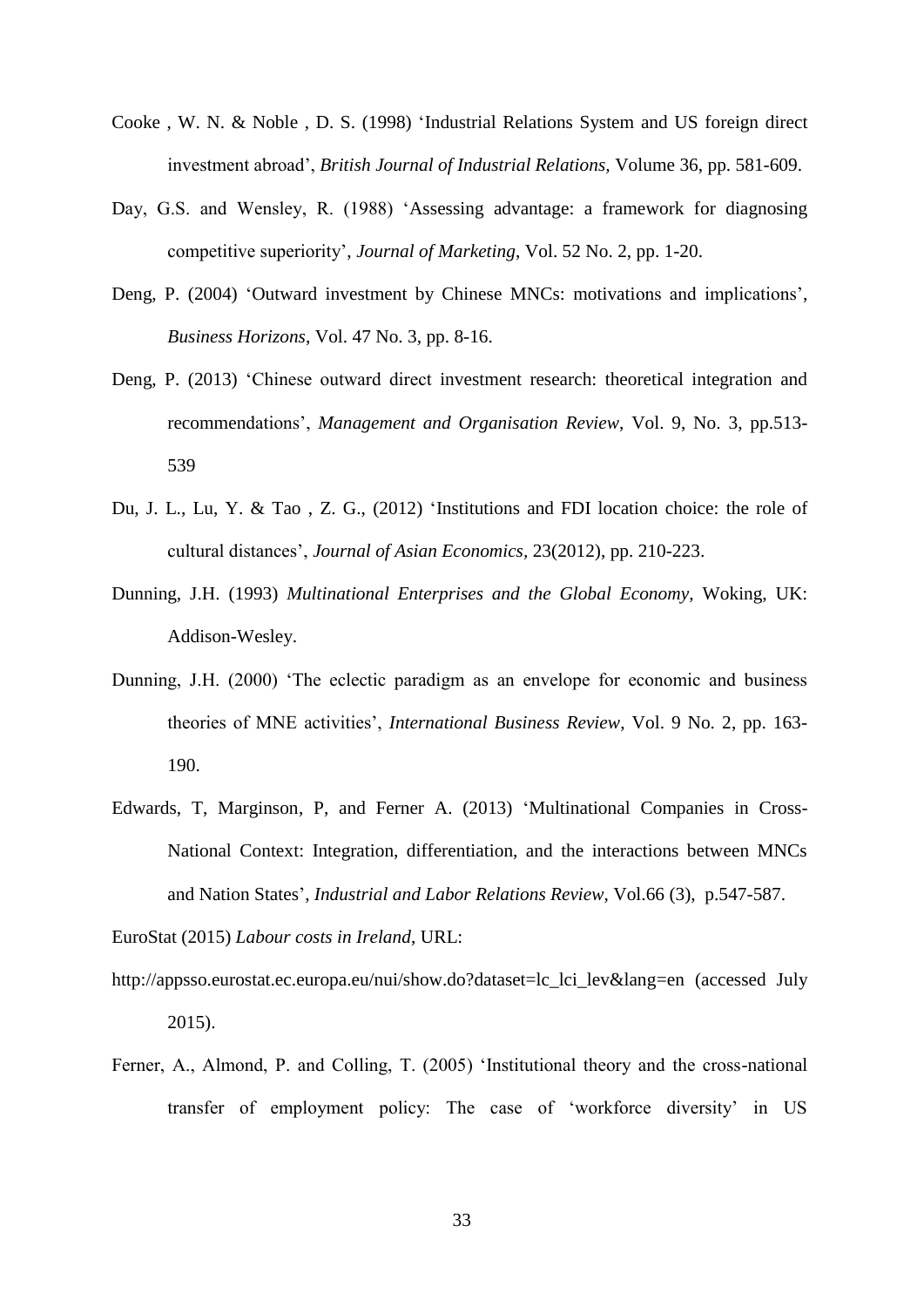multinationals', *Journal of International Business Studies*, Vol. 36 No. 3, pp. 304- 321.

- Ferreira, M.L. and Vanhoudt, P. (2004) 'Catching the Celtic Tiger by its tail', *European Journal of Education*, Vol. 39 No. 2, pp. 209-235.
- Florida , R. & Kenney , M. (1991) 'Organisation vs. culture: Japanese automotive transplants in the US', *Industrial Relations Journal ,* Volume 22, pp. 181-196.
- Gunnigle, P. and McGuire, D. (2001) 'Why Ireland? A qualitative review of the factors influencing the location of US multinationals in Ireland with particular reference to the impact of labour issues', *Economic and Social Review*, Vol. 32 No. 1, pp. 43–67.
- Ham H. and Kleiner M. M. (2007) 'Do industrial relations institutions influence foreign direct investment? Evidence from OECD nations', *Industrial Relations*, Vol. 46, No. 2, pp. 305- 328
- Haufler, A. and Mittermaier, F. (2011) 'Unionisation Triggers Tax Incentives to Attract Foreign Direct Investment', *The Economic Journal*, Vol. 121 No. 553, pp. 793-818.
- IDA Ireland (2016) *Multinational companies in Ireland*, URL: [http://www.idaireland.com/,](http://www.idaireland.com/) (accessed in March 2016).
- IDA Ireland (2017a) 'Ireland's Value Proposition for Foreign Direct Investment', [http://www.idaireland.com/how-we-help/resources/infographics/fdi-value](http://www.idaireland.com/how-we-help/resources/infographics/fdi-value-proposition/index.xm)[proposition/index.xm](http://www.idaireland.com/how-we-help/resources/infographics/fdi-value-proposition/index.xm) l (accessed 15th February 2017).
- IDA Ireland (2017b) *Innovation Ireland,* Dublin: IDA Ireland, Issue 75 (February), URL: [http://www.idaireland.com/newsroom/publications/feb17/,](http://www.idaireland.com/newsroom/publications/feb17/) (accessed 15<sup>th</sup> February 2017)
- Jackson, T. and Horwitz, F.M. (2017) 'Expatriation in Chinese MNEs in Africa: an agenda for research', *The International Journal of Human Resource Management*, pp.1-23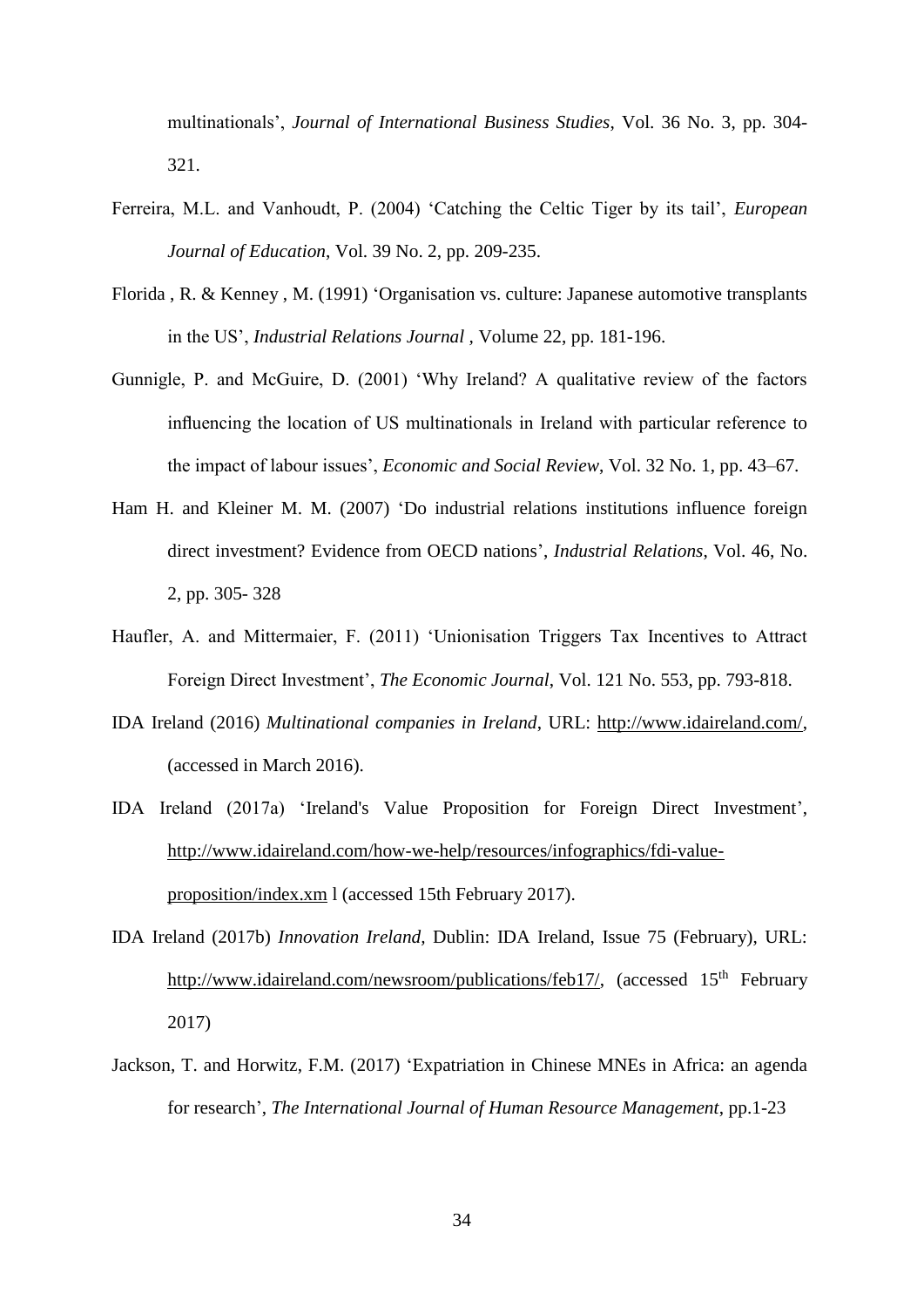- Johanson , J. & Vahlne, J. E. (1977) 'The internationalization process of the firm: a model of knowledge development and increasing foreign market commitments', *Journal of International Business Studies,* 8 (Spring/Summer), pp. 23-32.
- Kang, Y.F. and Jiang, F.M. (2012) 'FDI location choice of Chinese multinationals in East and Southeast Asia: traditional economic factors and institutional perspective', *Journal of World Business*, Vol. 47, pp. 45-53.
- Kaufman, B. E. (2001) 'Human resources and industrial relations commonalities and differences', *Human Resource Management Review*, Vol. 11, pp. 339-374.
- Kleiner, M. and Ham, H. (2003) 'The effect of different industrial relations systems in the United States and European Union on foreign direct investment flows', in Cooke, W.N. (Ed.), *Multinational Companies and Global Human Resource Strategies*, Quorum, Westport, CA, chapter 5, pp. 87-97.
- KOF Swiss Economic Institute (2015), URL: <http://globalization.kof.ethz.ch/> (accessed March 2015).
- Lavelle, J. (2008) 'Charting the contours of union recognition in foreign owned MNCs: survey evidence from the Republic of Ireland', *Irish Journal of Management,* Vol. 29, No. 1, pp.45-64.
- Lavelle , J., McDonnell, A. & Gunnigle , P., 2009. *Human Resource Practices in Multinational Companies in Ireland: A Contemporary Analysis.* Dublin : The Stationery Office
- Li, F.L.N. (1997) 'Representing difference: multiple voices of migrants from Hong Kong', *Scottish Geographical Magazine,* Vol. 113 No. 2, pp. 74-81.
- Lin, F.Q. (2011) 'Labour quality and inward FDI: a firm-level empirical study in China, Research paper at School of Economies', University of Adelaide, No. 2011-12,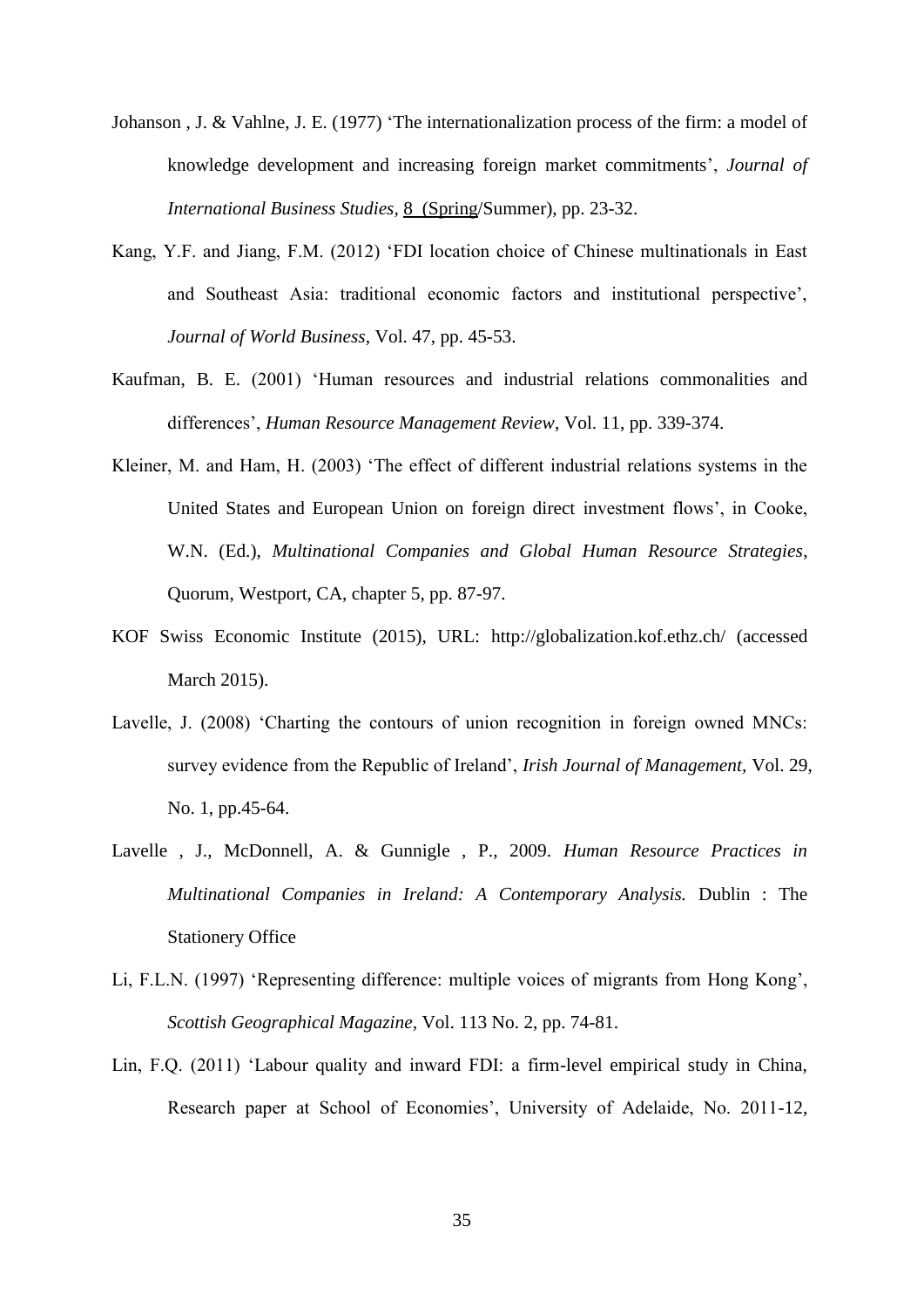URL[:http://www.economics.adelaide.edu.au/research/papers/doc/wp2011-12.pdf](http://www.economics.adelaide.edu.au/research/papers/doc/wp2011-12.pdf)  (accessed in September 2015).

- Loewendahl, H. (2001) 'A framework for FDI promotion', *Transnational Corporations*, Vol. 10 No. 1, pp. 1-42, URL:<http://www.investmentmap.org/docs/fdi-2547.pdf> (accessed in September 2015).
- Mayuya, R. & Jacobson, D. (1991) "Japanese Direct Investment in Ireland", *Irish Business and Administrative Research*, 12 (1), 114-123
- McDonnell, A., Lavelle, J. and Gunnigle, P. (2014) 'Human resource management in multinational enterprises: evidence from a late industrializing Economy', *Management International Review*, Vol. 54 No. 3, pp. 361–380.
- Mody, A. and Srinivasan, K. (1998) 'Japanese and U.S. firms as foreign investors: do they march to the same tune?', *The Canadian Journal of Economics*, Vol. 31 No. 4, pp. 778–799.
- MOFCOM (2009) *2008 Statistical Bulletin of China's Outward Foreign Direct Investment*, publihsed by Ministry of Commerce of the People's Republic of China, National Bureau of Statistics of China, State Adminstration of Foreign Exchange.
- MOFCOM (2014) *2013 Statistical Bulletin of China's Outward Foreign Direct Investment*, publihsed by Ministry of Commerce of the People's Republic of China, National Bureau of Statistics of China, State Adminstration of Foreign Exchange.
- Mohanty, R.P. and Lakhe, R.R. (2013) *TQM in the service sector,* Jaico Publishing House, Mumbai.
- OECD (2004) *Trends and Recent Developments in Foreign Direct Investment,* Geneva: Organisation for Economic Cooperation and Development .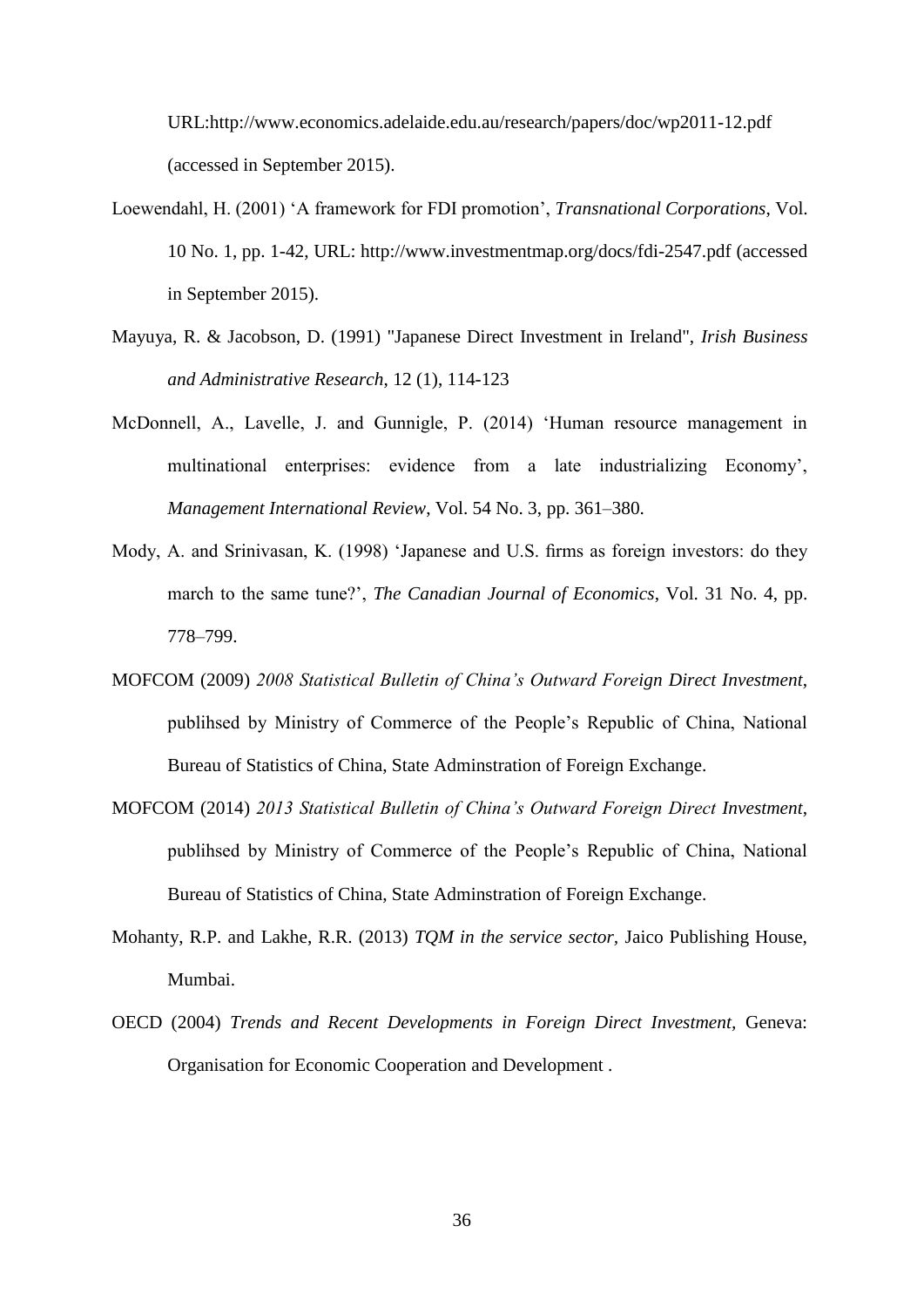- OECD (2017) *Database of Unit Labour costs in OECD*, Geneva: Organisation for Economic Co-operation and Development, URL[:https://data.oecd.org/lprdty/unit-labour](https://data.oecd.org/lprdty/unit-labour-costs.htm)[costs.htm,](https://data.oecd.org/lprdty/unit-labour-costs.htm) accessed in January 2017.
- Radulescu, R. and Robson, M. (2008) 'Trade Unions, Wage Bargaining Coordination and Foreign Direct Investment', *Labour*, Vol. 22 No. 4, pp. 661-678.
- Rios-Morales, R. and Brennan, L. (2007) 'Ireland's foreign direct investment competitive advantage and Japanese outward foreign direct investment', *Asia Pacific Business Review*, Vol. 13 No. 2, pp. 201-231.
- Shen, J. and Edwards, V. (2004) Recruitment and selection in Chinese MNEs, The *International Journal of Human Resource Management*, Vol. 15, No. 4-5, pp. 814- 835.
- Storey, J. (ed.) (2007) 'What is Human Resource Management?' In J. Storey (ed.) *Human Resource Management: A Critical Text*, London & New York: Thomson Learning.
- UNCTAD (2006) *World Investment Report 2006: FDI from developing and transition economies: implications for development ,* New York and Geneva: United Nations Conference of Trade and Development.
- UNCTAD (2008) *World Investment Report 2008: Transnational Corporations and the infrastructure change,* New York and Geneva: United Nations Conference of Trade and Development.
- UNCTAD (2009) *World Investment Report 2009: transnational corporations, agricultural production and development ,* New York and Geneva: United Nations Conference of Trade and Development.
- UNCTAD (2010) *World Investment Report 2010: investing in a low-carbon economy*, New York and Geneva: Uited Nations Conference of Trade and Development.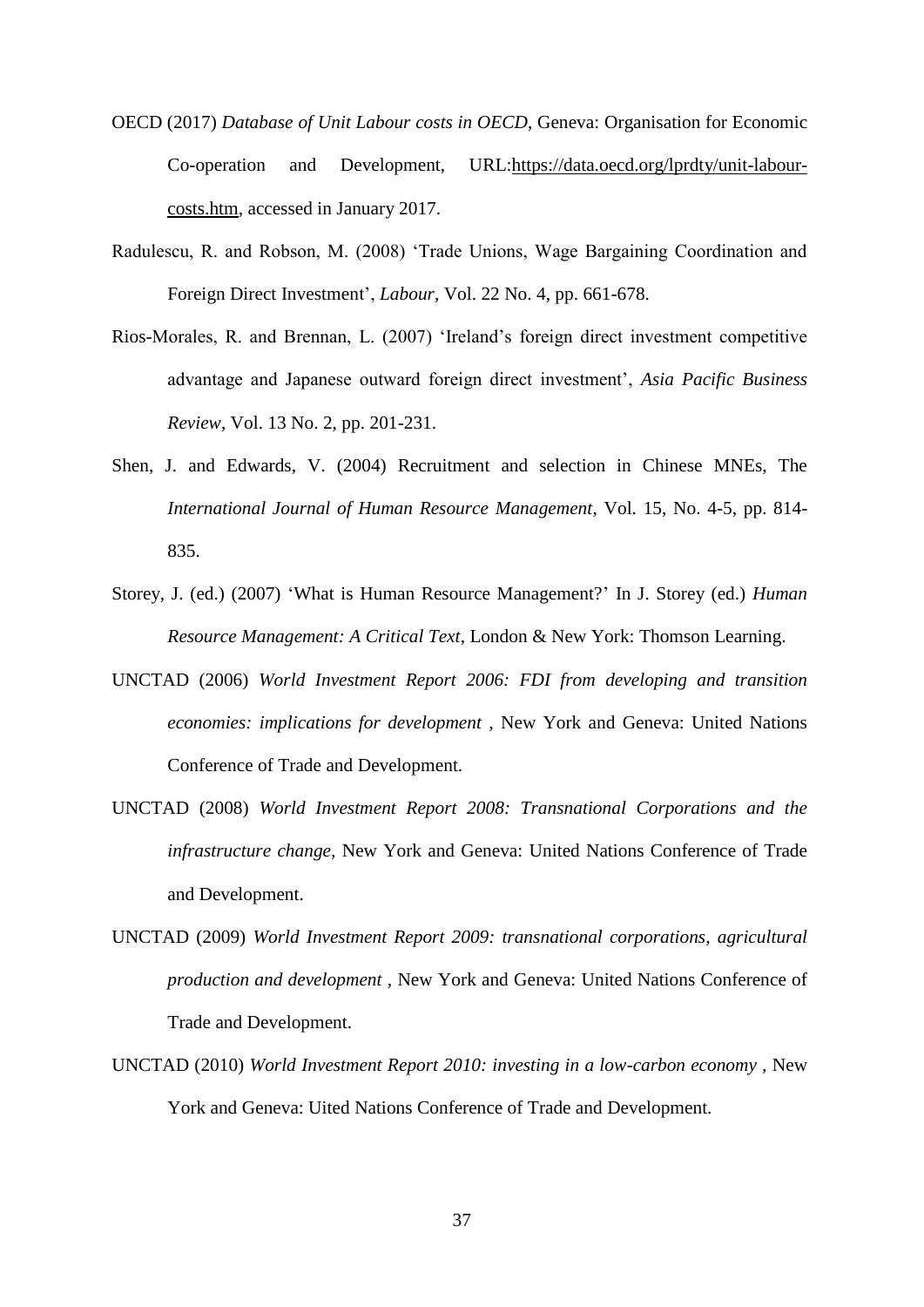- UNCTAD (2011) *World Investment Report 2011: non-equity modes of international production and development ,* New York and Geneva: United Nations Conference on Trade and Development .
- UNCTAD (2014) *World investment report: investing in the SDGs: an action plan*, United Nations, New York and Geneva.
- US Department of Commerce (2015) *US outward direct investment into Ireland*, *Bureau of Economic Analysis, URL:* <http://www.bea.gov/> (accessed October 2015).
- Voss, P. B. (2001) 'An IR perspective on collective bargaining', *Human Resource Management Review*, Vol. 11, No. 4, pp. 487-503.
- Warner, M. and Ng, S.H. (1999) 'Collective contracts in Chinese enterprises: a new brand of collective bargaining under 'market socialism'?', *British Journal of Industrial Relations*, Vol. 37 No. 2, pp. 295–314.
- Wever, K. (1995) 'Human resource management and organizational strateigies in Germanand US-owned companies', *International Journal of Human Resource Management,*  Volume 6, pp. 606-625.
- Wright, P., Timothy G., Lisa M., and Hyeonjeong P. (2001) 'Measurement error in research on human resources and firm performance: Additional data and suggestions for future research', *Personnel Psychology*, Vol. 54, pp.875-902
- Zweig, D. and Bi J.H. (2005) 'China's Global Hunt for Energy', *Foreign Affairs,* Vol. 84, No. 5, pp. 25-38.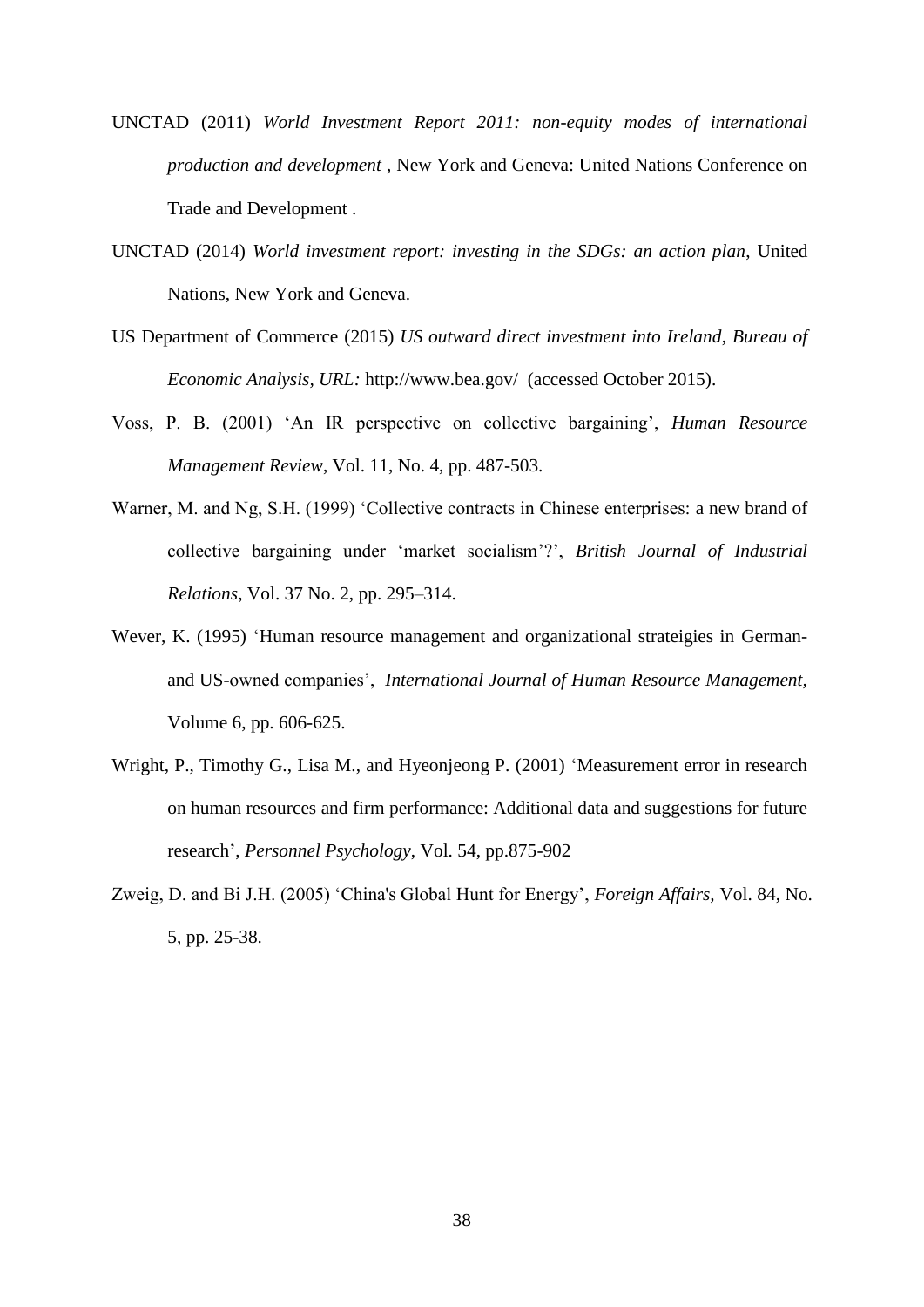| <b>Organization</b>          | <b>Job Title/Interviewee</b>   | <b>Interviews</b> | <b>Total</b>      |  |
|------------------------------|--------------------------------|-------------------|-------------------|--|
|                              | <b>Positions</b>               |                   | <b>Interviews</b> |  |
|                              | <b>CEOs/Deputy CEOs</b>        | $\overline{7}$    |                   |  |
| <b>Chinese MNEs</b>          | HR Directors/Managers          | 14                |                   |  |
|                              | Other Managerial personnel     | $\overline{3}$    |                   |  |
| <b>IDA</b> Ireland           | Regional directors             | $\overline{2}$    |                   |  |
|                              | Senior executives              | $\overline{3}$    |                   |  |
|                              | Administrator (specialising on | $\mathbf{1}$      |                   |  |
|                              | Chinese issues)                |                   |                   |  |
| <b>China-Ireland</b>         | Chairman, senior executives    |                   |                   |  |
| <b>Commercial</b>            | and other managerial staff     | 5                 | $\overline{7}$    |  |
| <b>Chambers/Associations</b> |                                |                   |                   |  |
| relevant<br><b>Other</b>     | CEO/Chairman                   | $\overline{2}$    |                   |  |
| organizations                |                                |                   |                   |  |
| <b>Academic experts</b>      | Professors & Senior Scholars   | $\overline{7}$    |                   |  |
| <b>Business experts</b>      | CEOs, Senior Managers<br>and   | 6                 | 13                |  |
|                              | business consultants           |                   |                   |  |

# **Table 1: Interview Details**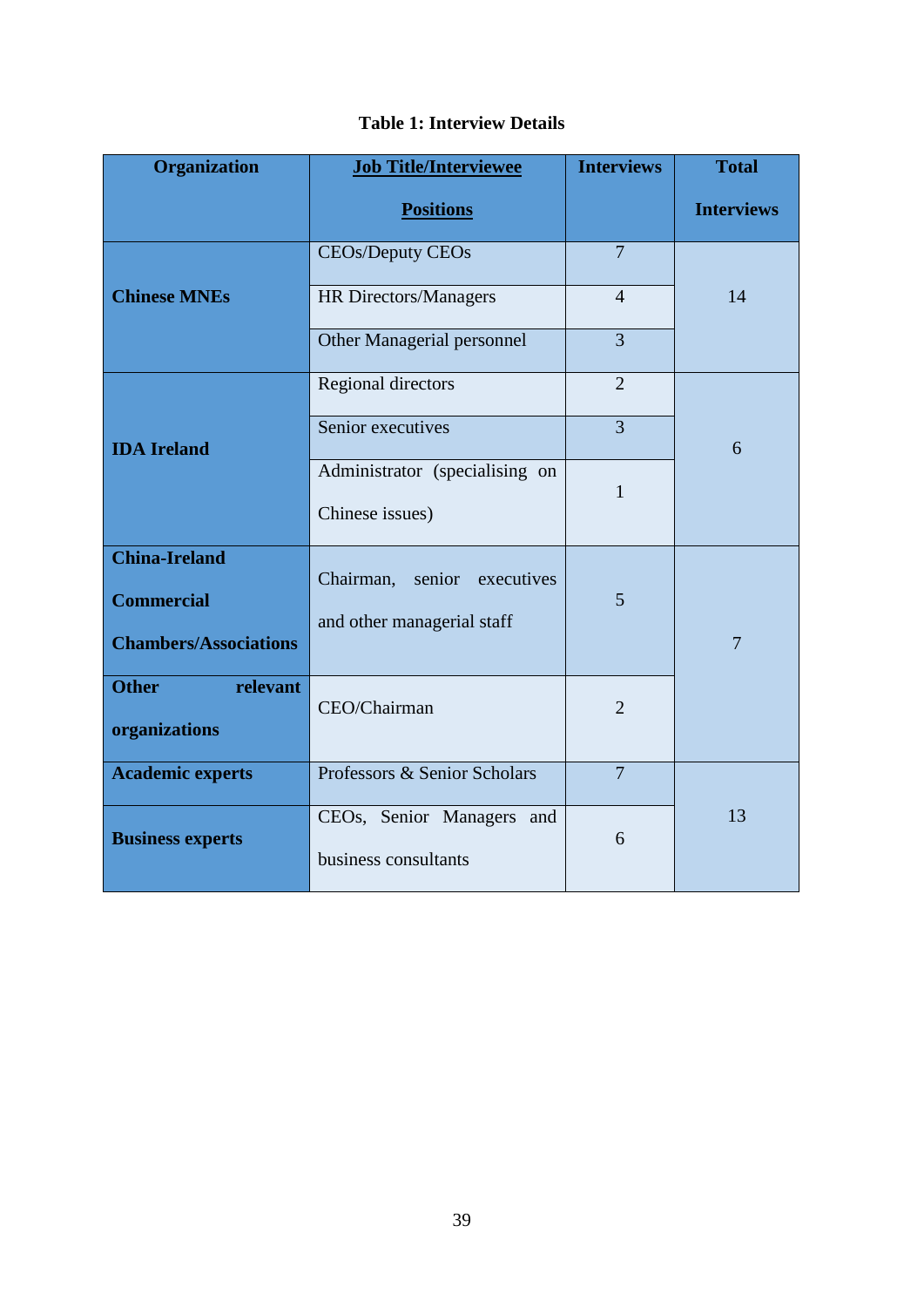| <b>Company</b> | <b>Effective</b> | <b>Industry</b>  | <b>Emply-</b><br><b>Investing methods</b> |                  | <b>Interviewed</b> |
|----------------|------------------|------------------|-------------------------------------------|------------------|--------------------|
|                | years            | <b>Sector</b>    | ment                                      |                  |                    |
| Com. A         | 1982-2000        | Manufacturing    | $500+$                                    | Greenfield       |                    |
| Com. B         | 1983-1991        | Manufacturing    | 100-199                                   | Greenfield       | Interviews         |
|                |                  |                  |                                           |                  | conducted          |
| Com. C         | 1983-2000        | Manufacturing    | 100-199                                   | Greenfield       |                    |
| Com. D         | 1984-2005        | Manufacturing    | $500+$                                    | Greenfield       | Interviews         |
|                |                  |                  |                                           |                  | conducted          |
| Com. E         | 1992-2011        | Service (ICT)    | < 50                                      | Greenfield       |                    |
| Com. F         | 1995-present     | Service          | $<$ 50                                    | Greenfield       |                    |
|                |                  | (Financial)      |                                           |                  |                    |
| Com. G         | 2000-2008        | Service          | < 50                                      | Greenfield       |                    |
|                |                  | (Construction)   |                                           |                  |                    |
| Com. H         | 2002-2008        | Service          | $<$ 50                                    | Greenfield       |                    |
|                |                  | (Construction)   |                                           |                  |                    |
| Com. I         | 2005-present     | Service (ICT)    | 100-199                                   | Greenfield; M&As | Interviews         |
|                |                  |                  |                                           |                  | conducted          |
| Com. J         | 2005-present     | Service (ICT)    | NA                                        | Greenfield       |                    |
| Com. K         | 2006-2013        | Service (Health) | 50-99                                     | Greenfield       | Interviews         |
|                |                  |                  |                                           |                  | conducted          |
| Com. L         | 2007-present     | Manufacturing    | $<$ 50                                    | Greenfield       | Interviews         |
|                |                  |                  |                                           |                  | conducted          |
| Com. M         | 2008-present     | Service          | $<$ 50                                    | Greenfield       |                    |
|                |                  | (Consulting)     |                                           |                  |                    |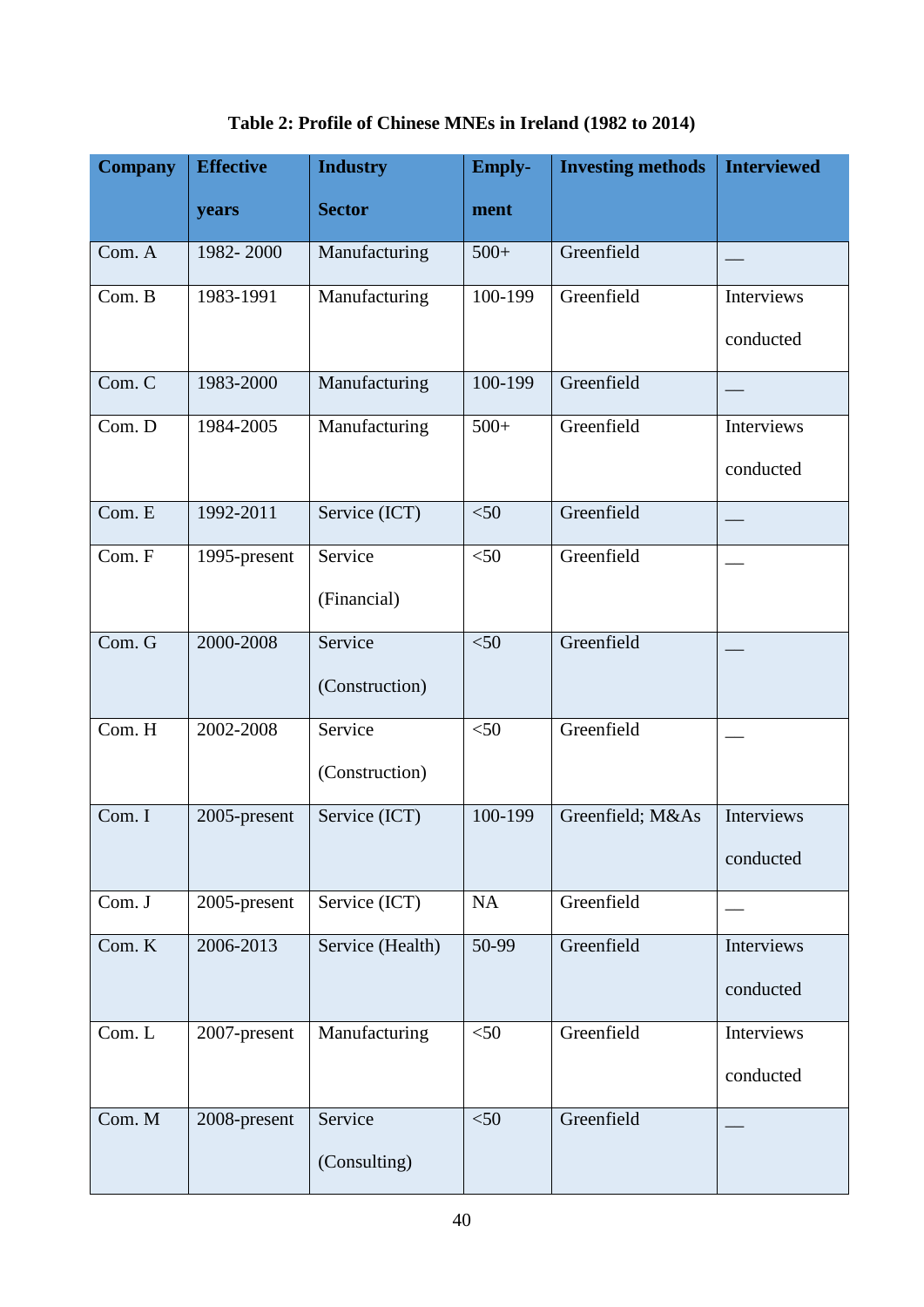| Com. N | 2009-present | Service         | Greenfield<br>$<$ 50     |                  |                   |
|--------|--------------|-----------------|--------------------------|------------------|-------------------|
|        |              | (Financial)     |                          |                  |                   |
| Com. O | 2010-present | Service         | Greenfield; M&As<br>< 50 |                  | Interviews        |
|        |              | (Financial)     |                          |                  | conducted         |
| Com. P | 2010-present | Service         | < 50                     | Greenfield       | Interviews        |
|        |              | (Financial)     |                          |                  | conducted         |
| Com. Q | 2010-present | Service (ICT)   | $<$ 50                   | Greenfield       |                   |
| Com. R | 2010-present | Service (ICT)   | $<$ 50                   | M&As             | <b>Interviews</b> |
|        |              |                 |                          |                  | conducted         |
| Com. S | 2010-present | Service (Metal) | $<$ 50                   | Greenfield       |                   |
| Com. T | 2011-present | Service (ICT)   | $<$ 50                   | Greenfield       |                   |
| Com. U | 2011-present | Service (ICT)   | $<$ 50                   | M&As             |                   |
| Com. V | 2012-present | Service         | $<$ 50                   | Greenfield       |                   |
|        |              | (Financial)     |                          |                  |                   |
| Com. W | 2013-present | Service         | $<$ 50                   | Greenfield; M&As |                   |
|        |              | (Financial)     |                          |                  |                   |
| Com. X | 2014-present | Service         | $<$ 50                   | Greenfield       |                   |
|        |              | (Financial)     |                          |                  |                   |
| Com. Y | 2014-present | Service         | $< 50$                   | Greenfield       |                   |
|        |              | (Financial)     |                          |                  |                   |
| Com. Z | 2014-present | Service         | $\overline{50}$          | Greenfield       |                   |
|        |              | (Financial)     |                          |                  |                   |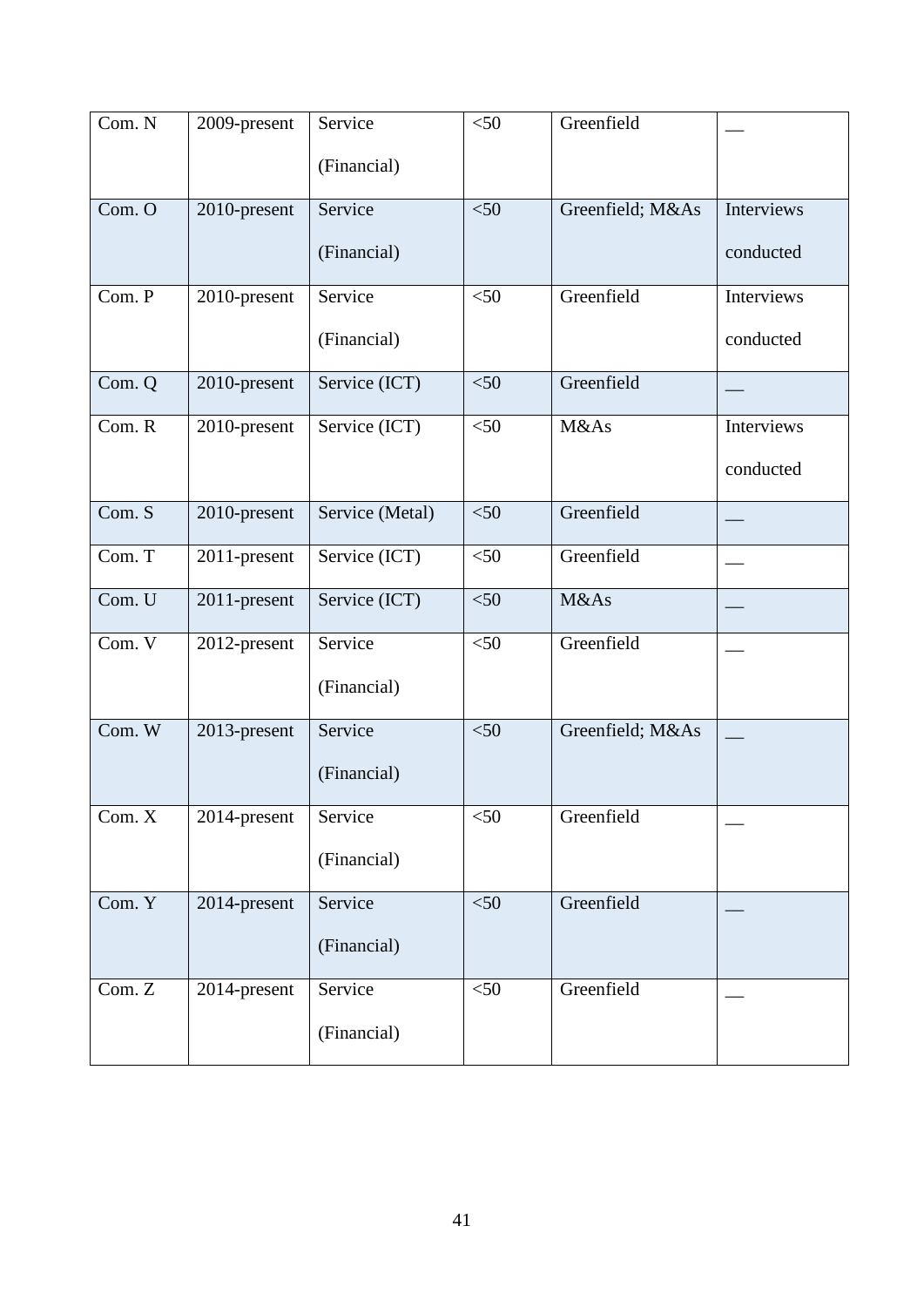| <b>Participating</b><br><b>MNEs</b> | <b>Labour</b><br>cost    | Labour<br>quality | Labour<br>availability   | Labour<br>regulation | <b>IR/Trade</b><br>unions | <b>Regulation of</b><br>employing<br>non-EEA<br>nationals |
|-------------------------------------|--------------------------|-------------------|--------------------------|----------------------|---------------------------|-----------------------------------------------------------|
| Com. B                              |                          |                   | $\overline{+}$           |                      |                           | $\mathcal{O}$                                             |
| Com. D                              | $\overline{\phantom{0}}$ |                   | $^{+}$                   |                      | $\overline{\phantom{0}}$  | $\Omega$                                                  |
| Com. I                              | 0                        | $^{+}$            | $^{+}$                   | $\Omega$             | 0                         |                                                           |
| Com. K                              | $\overline{0}$           |                   | $\overline{\phantom{0}}$ | $\Omega$             | 0                         |                                                           |
| Com. L                              | $\Omega$                 | $\ddot{}$         | $\ddot{}$                | $\overline{0}$       | 0                         |                                                           |
| Com. N                              | $\theta$                 | $\boldsymbol{+}$  | $^{+}$                   | $+$                  | 0                         |                                                           |
| Com. O                              | $\Omega$                 | $\ddot{}$         | $+$                      | $+$                  | 0                         |                                                           |
| Com. R                              |                          | $^+$              | $\boldsymbol{+}$         |                      |                           |                                                           |

## **Table 3: Impact of HR/IR factors on the location decision of the eight Chinese MNEs interviewed<sup>1</sup>**

1

<sup>&</sup>lt;sup>1</sup> Note: in Table 3, '0' = no important impact; '-' = negative impact; '+' = positive impact.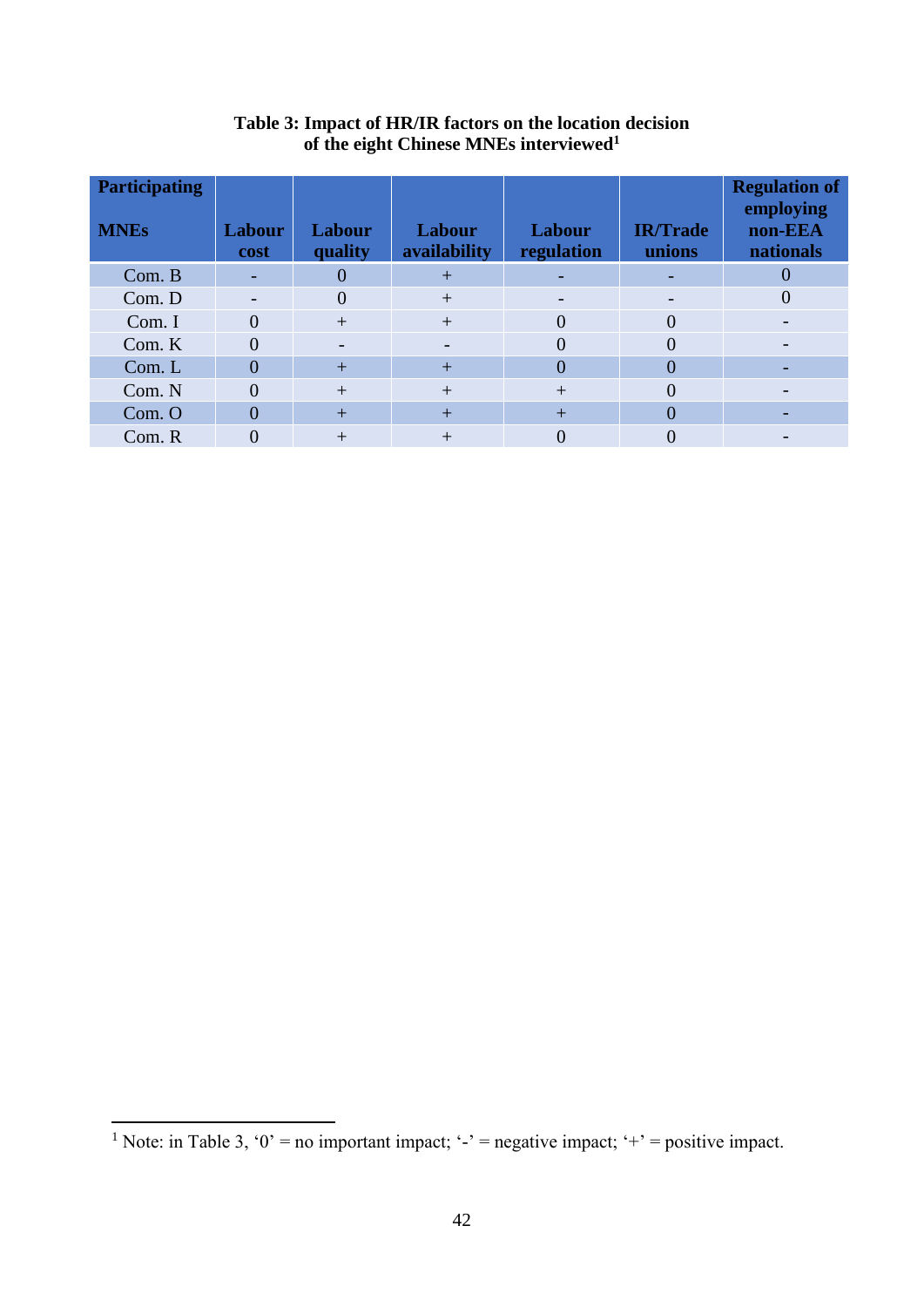# **Appendix A Interview Template/Guide for Chinese Multinational Enterprises**

# **1) Introduction & Explanation of Research Aim & Objectives**

- Explanation of Research Aim & Objectives
- Respondent job title(s), responsibilities  $\&$  work experience in the Chinese MNE

# **2) Background on the Chinese MNE**

- Company History/Development
- Initial reason(s) for locating in Ireland
- Consideration of other locations in Europe/beyond?
- Information on the Irish operation(s): employment size, year of establishment, investing method(s), investing sector(s), primary products/services, markets, etc.
- Role/importance of the Irish subsidiary in regard to the Corporation at large

# **3) Factors influencing the Chinese MNE's location decision**

- Positive factors (un-prompted)
- Negative factors (un-prompted)
- Ireland's overall attraction (Issues such as:
- $\triangleright$  General economic and business factors
	- Tax regime: e.g. Ireland's corporate tax, Double taxation agreements or other tax incentives
	- Provision of financial grants and facilitation: e.g. for training and property leasing
	- Logistics and infrastructure in Ireland
	- National economy and market
	- EU membership
	- Eurozone membership
	- Track record in attracting FDI (particularly from USA)
	- Presence of world-leading MNEs
- $\triangleright$  Institutional factors
	- Support or influence from the Chinese government
	- Logistical support and facilitation from Irish institutions or agents (e.g. *IDA Ireland/Enterprise Ireland*
	- Ireland's overall institutional framework and governance approach to FDI
	- Protection of Intellectual Property in Ireland
	- Immigration Policy
	- Inter-government relations: China and Ireland
	- Recent high-level governmental visits between China and Ireland (e.g. bilateral agreements & memorandums of understanding)
	- Others
- $\triangleright$  Cultural factors
	- English Speaking
	- Cultural issues: e.g. life-style characteristics and standards; work ethos and practices; management styles, etc.)
	- Other cultural issues